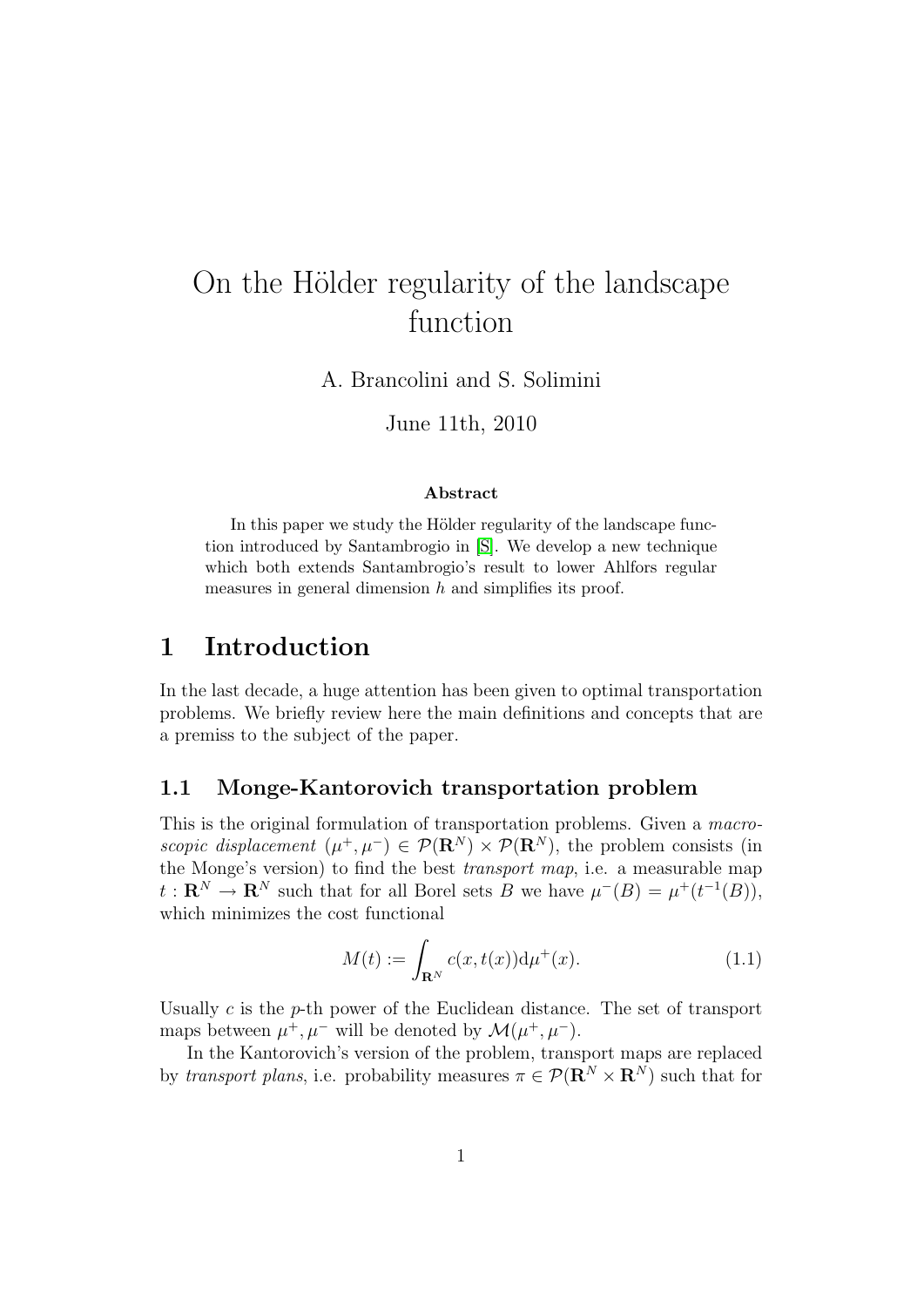all Borel sets  $A, B \subseteq \mathbb{R}^N$  we have  $\pi(A \times \mathbb{R}^N) = \mu^+(A), \pi(\mathbb{R}^N \times B) = \mu^-(B),$ while the functional becomes

<span id="page-1-0"></span>
$$
K(\pi) := \int_{\mathbf{R}^N \times \mathbf{R}^N} c(x, y) d\pi(x, y).
$$
 (1.2)

The set of transport plans between  $\mu^+, \mu^-$  will be denoted by  $\mathcal{P}(\mu^+, \mu^-)$ .

As it is pointed out in [\[MS-DIST\]](#page-41-1), both the transport maps and the transport plans represent a microscopic displacement, that is a transport map or plan tells only the initial and final position of a single particle.

We recall that given a transport map  $t$  for the macroscopic displacement  $(\mu^+, \mu^-)$ , the measure  $\pi_t$  given by  $\pi_t(C) := \mu^+({x \in \mathbf{R}^N : (x, t(x)) \in C})$  is a transport plan for the same macroscopic displacement and  $M(t) = K(\pi_t)$ . Kantorovich's problem is then a generalization of Monge's one. Actually, it can be seen (see, for example,  $[ACBBV-CIME]$  or  $[V]$ ) that K is the lower semicontinuous envelope of M w.r.t. the weak convergence of measures.

Wasserstein spaces. In the sequel, we will make use of Wasserstein distances and spaces. Set  $c(x, y) = |x - y|^p$ ,  $p \ge 1$ . The *Wasserstein distance* of order p between the measures  $\mu^+, \mu^-$  is defined by

$$
w_p(\mu^+, \mu^-) := \left(\min_{\pi \in \mathcal{P}(\mu^+, \mu^-)} K(\pi)\right)^{\frac{1}{p}}.
$$

If  $p = +\infty$ ,  $w_{\infty}(\mu^+, \mu^-)$  is defined as

$$
w_{\infty}(\mu^+, \mu^-) := \min_{\pi \in \mathcal{P}(\mu^+, \mu^-)} \pi
$$
-esssup  $|x - y|$ .

Given an open set  $X \subseteq \mathbb{R}^N$  and  $x_0 \in \overline{X}$ , the *Wasserstein space* of order p over  $\overline{X}$  is the set of measures

$$
W_p(\overline{X}) := \{ \mu \in \mathcal{P}(\mathbf{R}^N) : \operatorname{spt} \mu \subseteq \overline{X}, w_p(\mu, \delta_{x_0}) < +\infty \}.
$$

It can be seen that:

- the definition does not depend on  $x_0$ ;
- $W_p(\overline{X})$  endowed with the Wasserstein distance  $w_p$  is a complete metric space;
- in the case X is bounded, the convergence w.r.t.  $w_p$  is equivalent to the weak convergence of measures.

For the details related to the Wasserstein distance see, for example, [\[V\]](#page-41-2).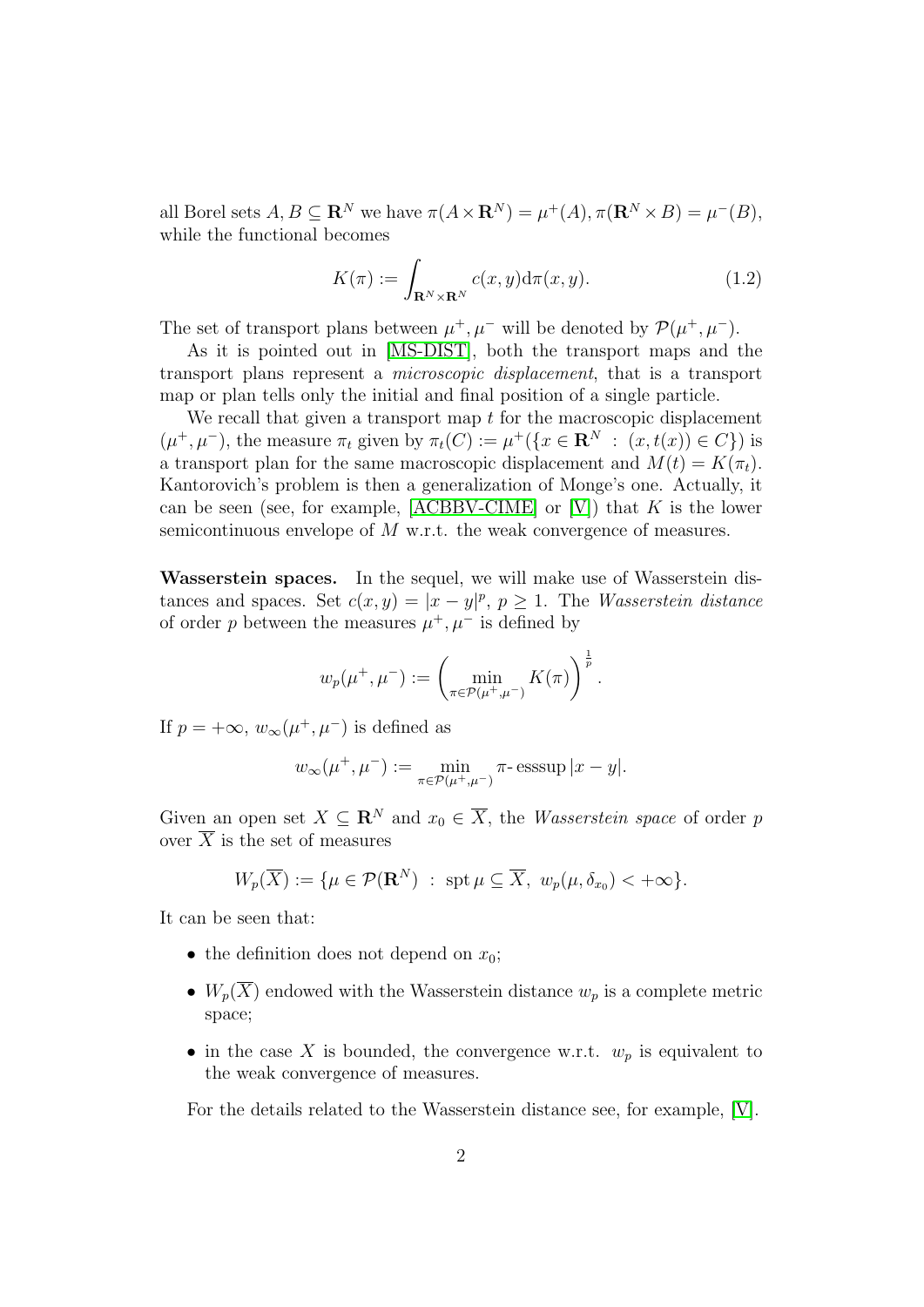### 1.2 Irrigation models

In order to introduce the concept of *macroscopic/microscopic motion* and of ramified transportation several attempts have been done. The first two are the papers by Maddalena, Morel and Solimini ([\[MMS\]](#page-41-3)) and by Xia ([\[X\]](#page-41-4)). The model proposed by Xia is the relaxation on vector measures of an appropriate functional defined on weighted directed graphs.

In their approach Maddalena, Morel and Solimini consider paths starting from a source and representing the trajectory in  $\mathbb{R}^N$  of a fluid particle or the fiber of a tree. All the paths start from a common source  $S$  and the irrigated measure is defined counting how many fibers stop in a given volume.

In the original formulation, given a probability space  $(\Omega, \mathcal{B}(\Omega), \mu_{\Omega})$  (the reference space), a set of fibers with source point  $S \in \mathbb{R}^N$  is a mapping  $\chi : \Omega \times \mathbf{R}_{+} \to \mathbf{R}^{N}$  satisfying the following assumptions:

- for  $\mu_{\Omega}$ -a.e.  $p \in \Omega$ , the map  $\chi_p(\cdot) := \chi(p, \cdot)$  is 1-Lipschitz;
- for  $\mu_{\Omega}$ -a.e.  $p \in \Omega$ ,  $\chi_p(0) = S$ .

Recall that if  $\Omega$  is a complete separable metric space with uncountable cardinality and  $\mu_{\Omega}$  has no atoms, then  $(\Omega, \mathcal{B}(\Omega), \mu_{\Omega})$  is isomorphic to the standard space  $([0, 1], \mathcal{B}([0, 1]), \mathcal{L}^1_{|[0, 1]})$  (see, for example, Theorem 16 in Chapter 15, Section 5 of  $[R]$ ). In the following, we will then always assume that we are in the hypothesis of that result.

In this model the *irrigating measure* is the Dirac mass in the point  $S$ , i.e.  $\mu^+ = \delta_S$ , while the *irrigated measure* is the the image of  $\mu_{\Omega}$  via the map  $p \mapsto i_{\chi}(p) := \chi(p, \sigma_{\chi}(p))$ , where  $\sigma_{\chi}(p)$  is the stopping time, i.e. the infimum of t such that  $\chi_p(\cdot)$  is constant on [t, + $\infty$ ]. This measure is  $\mu^-$  (but, we will simply write  $\mu$  in the following). Then, Maddalena, Morel and Solimini consider the functional

$$
\chi \mapsto J_{\alpha}^{0}(\chi) := \int_{\mathbf{R}_{+}} \int_{M_{t}(\chi)} [\mu_{\Omega}([p]_{t}^{0})]^{\alpha - 1} \mathrm{d}p \mathrm{d}t, \tag{1.3}
$$

where  $M_t(\chi)$  is the set of fibers not stopped at time t, and  $[p]_t^0$  is the set of fibers which moves together up to time t, i.e. if  $q \in [p]_t^0$ , then  $\chi_q(s) = \chi_p(s)$ for all  $s \in [0, t]$ .

Here, and in all models considered in this paper, the irrigated measure  $\mu$  will be supposed compactly supported. The parameter  $\alpha$  belongs to the interval [0, 1]; in such case the concavity of the model function  $|x|^{\alpha}$  gives rise to the branched transportation since moving the mass together as much as possible becomes cheaper.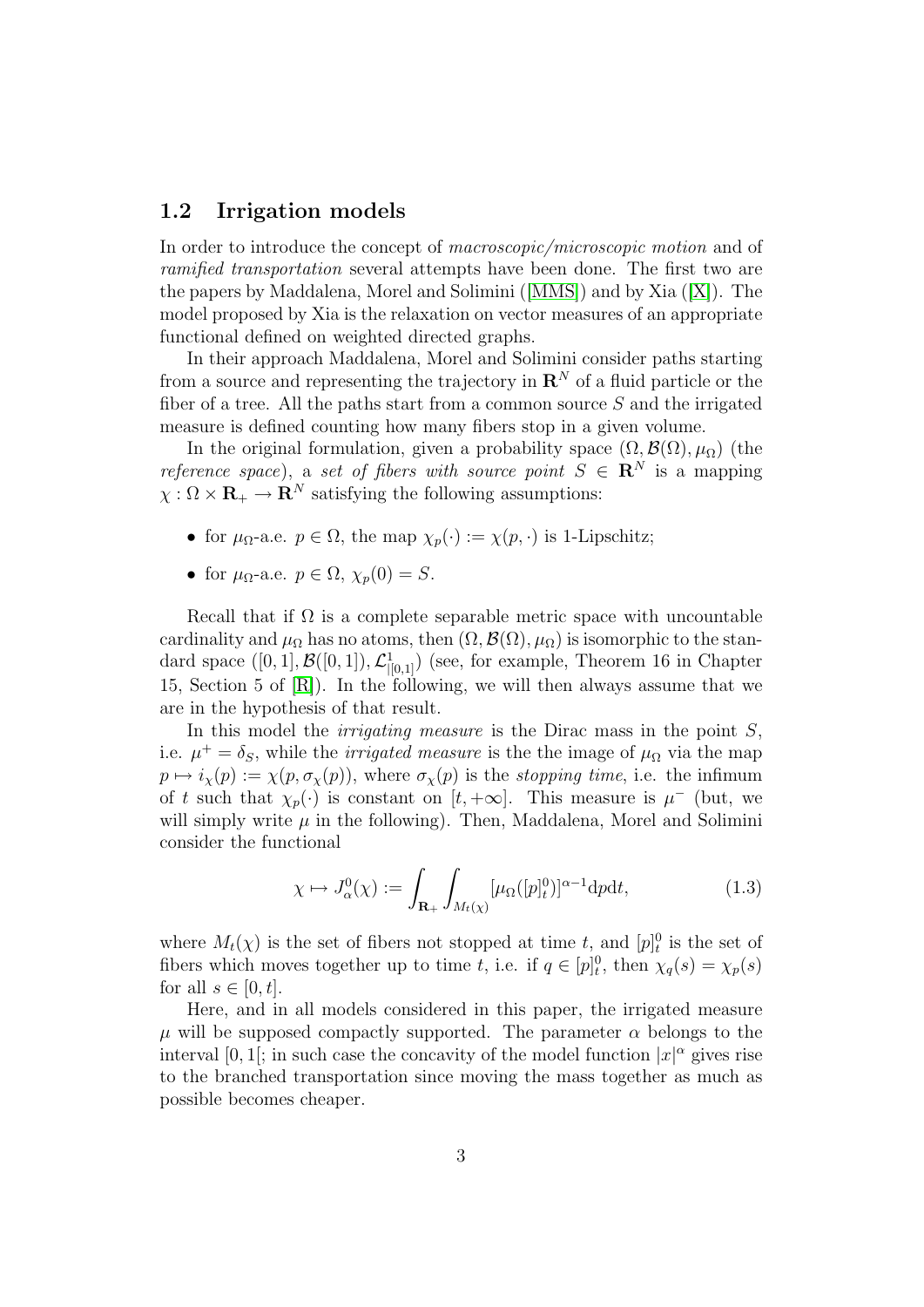Let us mention the approach by Bernot, Caselles and Morel in [\[BCM\]](#page-40-1). They consider the functional given by

$$
\chi \mapsto J_{\alpha}^{2}(\chi) := \int_{\Omega} \int_{\mathbf{R}_{+}} [\mu_{\Omega}([p]_{t}^{2})]^{\alpha - 1} |\dot{\chi}(p, t)| dt dp, \qquad (1.4)
$$

where  $[p]_t^2 := \{q \in \Omega : \chi(p, t) \in \chi(\{q\} \times I)\}.$  In this setting (as in the extended one which will be introduced in the next section), the irrigating and irrigated measure can be chosen arbitrarily among probability measures.

### 1.3 Extended setting

In this paper we will consider the general framework introduced by Maddalena and Solimini in [\[MS-DIST\]](#page-41-1) and further developed in [\[MS-SYNCH\]](#page-41-6) which includes and extends all the formulations from [\[MMS,](#page-41-3) [BCM\]](#page-40-1).

<span id="page-3-0"></span>**Definition 1.1** (Irrigation pattern). Let  $I \subseteq \mathbb{R}$  be a generic interval. By *irrigation pattern* we will mean a measurable function  $\chi : \Omega \times I \to \mathbb{R}^N$  such that  $\chi_p \in AC(I)$  for almost all p. The pattern  $\tilde{\chi}$  will be *equivalent* to  $\chi$  if the images of  $\mu_{\Omega}$  through the maps  $p \mapsto \chi_p, p \mapsto \tilde{\chi}_p$  are the same.

*Notation*. In the whole paper we will always denote by a (respectively, b) the infimum (respectively, supremum) of I.

<span id="page-3-1"></span>**Definition 1.2** (Solidarity classes). For every  $(p, t) \in \Omega \times I$  we consider the sets

$$
[p]_t^0 := \{ q \in \Omega \; : \; \chi(q, s) = \chi(p, s), \; \forall s \in [0, t] \}, \tag{1.5}
$$

$$
[p]_t^1 := \{ q \in \Omega \; : \; \chi(q, t) = \chi(p, t) \},\tag{1.6}
$$

$$
[p]_t^2 := \{ q \in \Omega \; : \; \chi(p, t) \in \chi(\{q\} \times I) \}. \tag{1.7}
$$

For every  $i \in \{0,1\}$  and every  $t \in I$ ,  $\{[p]_t^i : p \in \Omega\}$  is a partition of  $\Omega$ .

The *masses*  $m_{\chi}^{i}$  are given by:

<span id="page-3-3"></span>
$$
m_{\chi}^{i}(p,t) := \mu_{\Omega}([p]_{t}^{i}).
$$
\n(1.8)

<span id="page-3-2"></span>**Definition 1.3** (Cost densities, cost functionals). For  $i \in \{0, 1, 2\}$  we consider the following *cost densities*:

$$
s_{\alpha}^{i}(p,t) := [m_{\chi}^{i}(p,t)]^{\alpha - 1}
$$
\n(1.9)

The *cost functionals* we are interested in will be:

$$
J^i_{\alpha}(\chi) := \int_{\Omega \times I} s^i_{\alpha}(p, t) |\dot{\chi}(p, t)| \mathrm{d}p \mathrm{d}t. \tag{1.10}
$$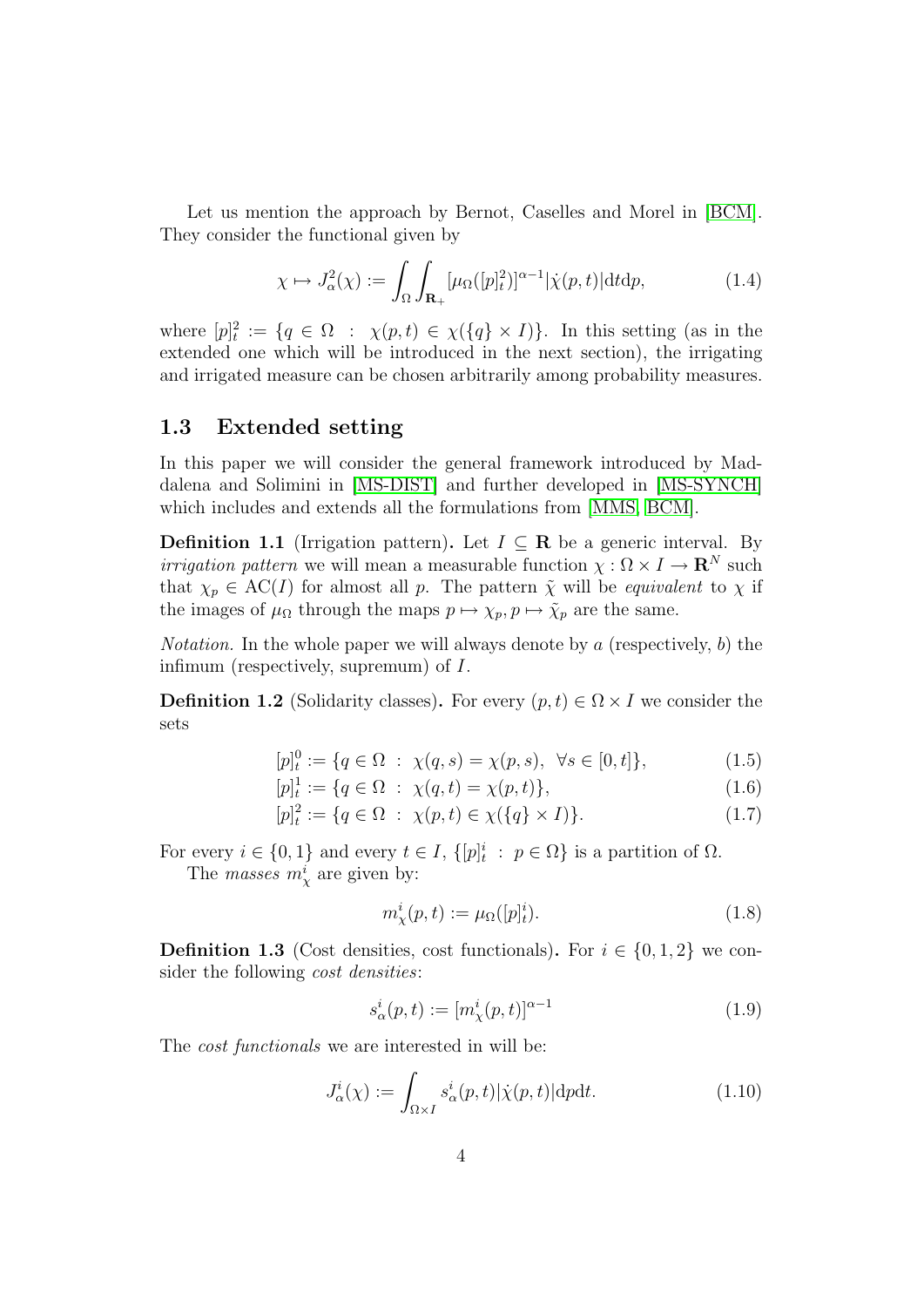The variational problem considered in this paper will then be the minimization of  $J^i_\alpha$ , given the irrigating and irrigated measure. The irrigating measure will always be the Dirac mass  $\delta_S$ , while the irrigated measure will be denoted by  $\mu$  (we will write  $\mu_{\chi}$  to stress that it is the measure irrigated by the pattern  $\chi$ ). Finally, we will denote by  $d_{\alpha}(\delta_S, \mu)$  the least irrigation cost (which is the same for all the functionals as proved in [\[MS-SYNCH\]](#page-41-6)).

For  $i = 0, 1$  the functional is *synchronous*, i.e. if the trajectories of two particles given by an optimal pattern are the same, then they will move together. For  $i = 2$ , the functional is *asynchronous*, since each particle can move independently on its trajectory, i.e. for every p the function  $\chi_p$ can be reparameterized (independently) without losing the optimality of the reparameterized pattern.  $J_{\alpha}^0, J_{\alpha}^1, J_{\alpha}^2$  are respectively the functionals originally introduced in [\[MMS\]](#page-41-3), [\[MS-DIST\]](#page-41-1) and [\[BCM\]](#page-40-1). We refer to [\[MS-SYNCH\]](#page-41-6) for proof of the next theorem, which is the fundamental tool to present the unified theory of the irrigation functionals.

<span id="page-4-0"></span>Theorem 1.4 (Synchronization Theorem). The following statements hold:

- $J_{\alpha}^2 \leq J_{\alpha}^1 \leq J_{\alpha}^0$ .
- $J_{\alpha}^0, J_{\alpha}^1$  share the same minima, if the initial mass is a Dirac mass;
- every optimal pattern for  $J^2_\alpha$  can be reparameterized to be a minimum  ${\it for} \,\, J^1_\alpha, \,\, i.e. \,\, \, {\it every \,\, optimal \,\, pattern \,\, for} \,\, J^2_\alpha \,\, is \,\, synchronized \,\, (see \,\, also \,\, as \,\, the \,\, the \,\, {\it there \,\,} {\it there \,\,} {\it there \,\,} {\it there \,\,} {\it there \,\,} {\it there \,\,} {\it there \,\,} {\it there \,\,} {\it there \,\,} {\it there \,\,} {\it there \,\,} {\it there \,\,} {\it there \,\,} {\it there \,\,} {\it there \,\,} {\it there \,\,} {\it there \,\,} {\it there \,\,} {\it there \,\,} {\it there \,\,}$  $|BF|$  for a proof);
- every optimal pattern for  $J^1_\alpha$  is optimal for  $J^2_\alpha$ .

When we will say that  $\chi$  is *optimal*, we will always mean that  $\chi$  is a minimum for  $J^1_\alpha$  (hence, a minimum of  $J^0_\alpha$ , too). Notice that by Theorem [1.4](#page-4-0) if a result which involves quantities which are invariant under scaling (as, for instance, Santambrogio landscape function introduced in next section) holds for optimal patterns must also hold for minima of  $J^2_\alpha$ .

### 1.4 The landscape function

The proper subject of this paper is the *landscape function* introduced by Santambrogio in [\[S\]](#page-41-0). The landscape function is, actually, a natural mathematical object to be introduced in the context of the branched transportation models. Also, it is connected to the shaping of river basins as many works of geophysicists pointed out (we refer to the introduction of [\[S\]](#page-41-0) for a detailed discussion).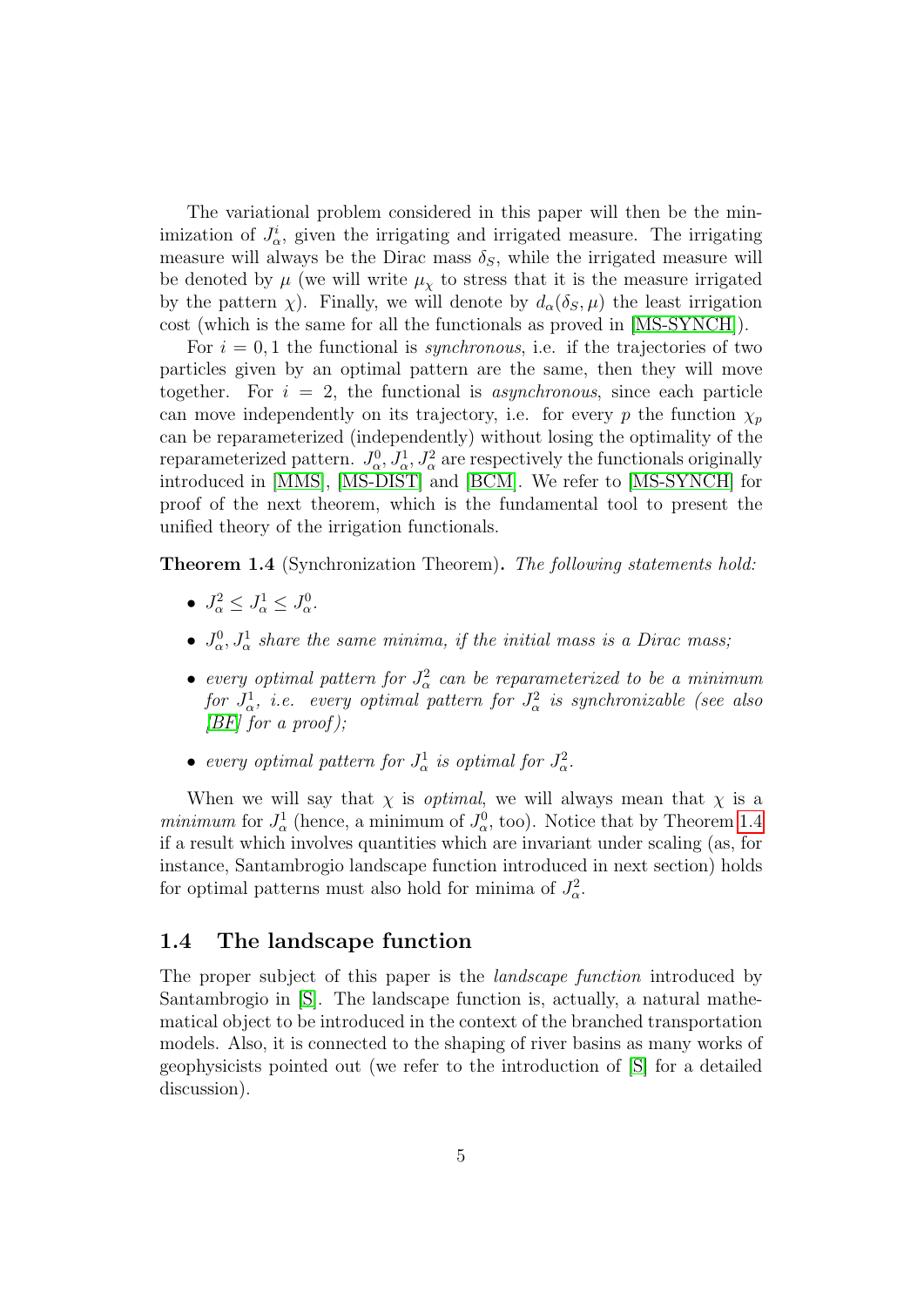Suppose  $\chi$  is a optimal pattern for the functional  $J_{\alpha}^2$  irrigating a measure  $\mu$  from a Dirac mass and  $\alpha > 1 - 1/N$ . In a point  $x = \chi(p, t)$ , the landscape function, as introduced by Santambrogio, is defined by

<span id="page-5-0"></span>
$$
z(x) := \int_0^t [\mu_\Omega([p]^2)]^{\alpha - 1} |\dot{\chi}_p(s)| \, ds. \tag{1.11}
$$

It is the transportation cost of the mass from the initial source  $S$  to the point x. The main result contained in  $[S]$  is the Hölder regularity of the landscape function of exponent  $1 + N(1 - \alpha)$  if the irrigated measure  $\mu$  has a density (w.r.t. the Lebesgue measure) bounded from below by a positive constant and its support is of type A, i.e. for every  $x_0 \in \operatorname{spt} \mu$  and every  $r \in [0, \text{diam} \text{ spt } \mu]$  we have  $\mathcal{L}^N(\text{spt } \mu \cap B_r(x_0)) \geq Ar^N$ . As a consequence, the irrigated measure is Ahlfors from below in dimension N.

The object of this paper is to provide a more general definition for the landscape function which will work for a generic pattern and agrees with Santambrogio's definition for optimal ones. In Section [2](#page-6-0) we develop a general theory on the landscape function, where it is introduced in a sufficiently general setting to suit the functionals  $J^0_\alpha, J^1_\alpha, J^2_\alpha$ . For a general pattern (i.e., one that is not optimal) the landscape cannot be introduced directly with an explicit expression like [\(1.11\)](#page-5-0). We then introduce this function as a sort of relaxation of [\(1.11\)](#page-5-0).

In Section [3](#page-11-0) we develop various type of "gain formulas". These formulas establish how the value of the functional  $J^0_\alpha(\chi)$  varies, when we consider certain variation of the pattern  $\chi$ . The variation is expressed in terms of a difference of the landscape function values. Combining gain formulas with the results in Section [5](#page-20-0) we give estimates on the variation of the landscape between two points of an optimal pattern.

In Section [4](#page-18-0) we prove that the Hölder continuity of the landscape function and the decay of the mass on a fiber are related. If the landscape function is Hölder continuous of exponent  $\beta$ , then mass  $m_{\chi}(x)$  can be estimated from below (up to a constant) by a power  $(1 - \beta)/(1 - \alpha)$  of the residual length of the fiber, and vice versa. Moreover, we prove that Hölder regularity of the landscape function w.r.t. the distance on fibers is equivalent to Hölder regularity w.r.t. the Euclidean distance.

In Section [5](#page-20-0) we provide an upper estimate for the irrigation cost of a probability measure which satisfies an lower Ahlfors regularity condition (see Definition [5.1\)](#page-3-0).

In Section [6](#page-22-0) we extend the result by Santambrogio to all Ahlfors regular from below measures in a general dimension  $h \geq 0$ . In Theorem [6.2](#page-3-1) we prove that if the irrigated measure  $\mu$  is in such hypothesis, then the landscape function is Hölder continuous with exponent  $1 + h(\alpha - 1)$ . Even though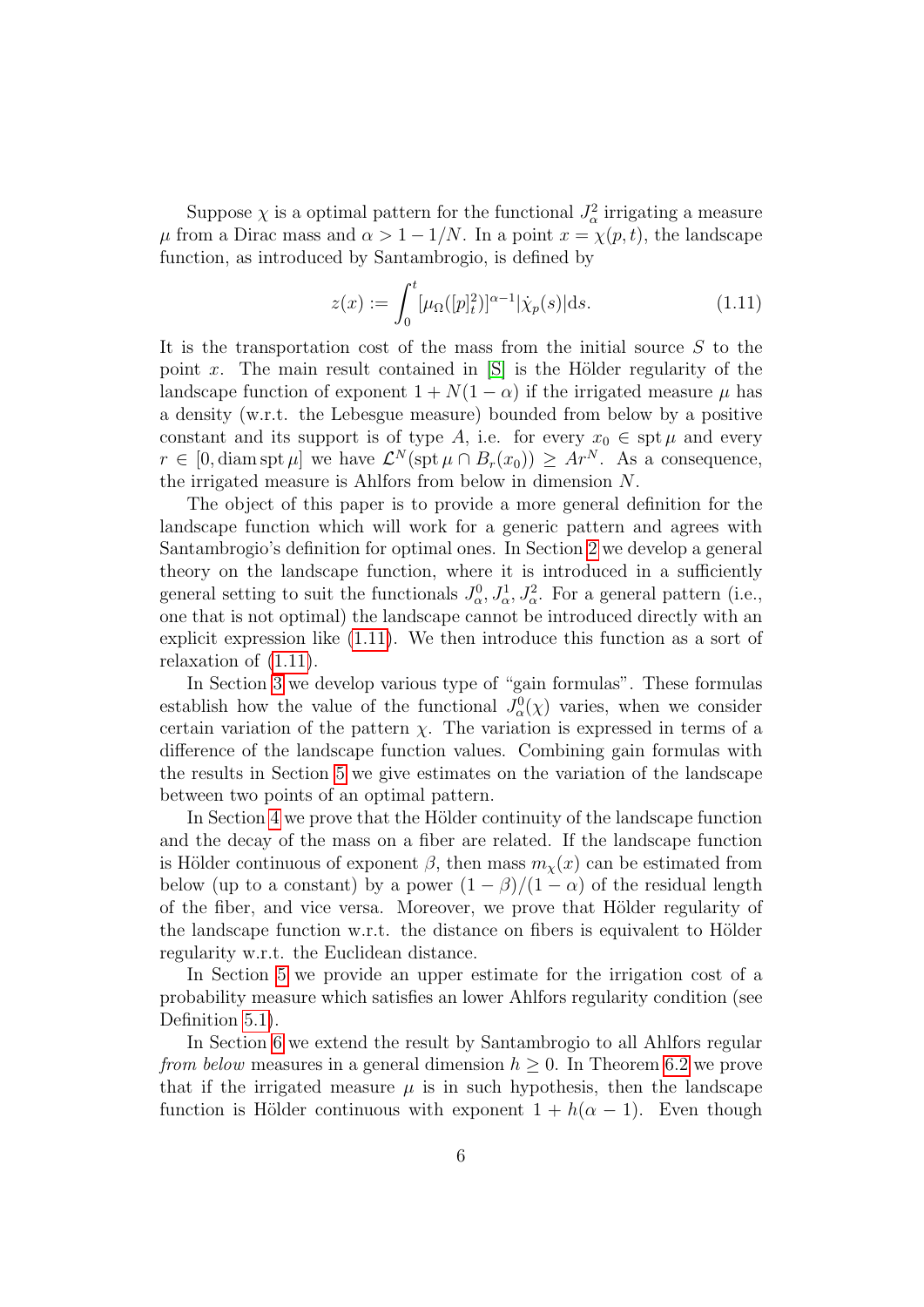our main result is a generalization of the one in [\[S\]](#page-41-0), the proof is completely different and a bit more elementary.

Finally, in Section [8](#page-30-0) we provide several examples and counter-examples to show that our results are in a certain sense as sharp as possible. For example, if  $\mu$  is Ahlfors regular, then the best Hölder exponent is actually the one provided by Theorem [6.2.](#page-3-1)

For the reader's convenience, Hausdorff, Minkowski and resolution dimensions main properties and definitions are provided in Appendix [A.](#page-35-0) Some technical measurability results are provided in Appendix [B.](#page-37-0) A list of the main symbols involved in the paper can be found in Appendix [C.](#page-39-0)

## <span id="page-6-0"></span>2 Landscape function

In view of Theorem [1.4,](#page-4-0) in this section and in the following ones we will consider only the functional  $J_{\alpha}^{0}$ . We will then drop the superscript and if we write  $J_{\alpha}$  we will always mean  $J_{\alpha}^{0}$ .

Consider the  $J_{\alpha}$  cost in the extended setting. By Fubini Theorem, it is the integral on  $\Omega$  of

<span id="page-6-1"></span>
$$
p \mapsto c(p) := \int_{I} s_{\alpha}(p, t) |\dot{\chi}_p(t)| \mathrm{d}t. \tag{2.1}
$$

c(p) is finite  $\mu_{\Omega}$ -a.e.  $p \in \Omega$  whenever  $J_{\alpha}(\chi) < +\infty$ . We are then driven to consider the following definition.

In analogy with the former setting of the problem, we define  $i_{\chi}(p) :=$  $\chi(p, b)$ . Before we go on, we introduce the definition of the domain of a pattern, which we will often encounter in the rest of the paper.

**Definition 2.1** (Domain of a pattern). Let  $\chi$  be a pattern. The *domain of* the pattern  $\chi$  denoted by  $D_{\chi}$  is the set defined by

$$
D_{\chi} = \{x : \ \exists A \subseteq \Omega, \mu_{\Omega}(A) > 0, \exists t \in I \text{ s.t. } \forall p \in A, \chi(p, t) = x\}.
$$

We now define the *landscape function*. We remark that in the following we are *not* supposing that  $\chi$  is an optimal pattern, but only a finite cost one, i.e.  $J_{\alpha}(\chi) < +\infty$ . We will implicitly assume that the pattern  $\chi$  has finite cost, whenever its landscape function will be considered.

**Definition 2.2** (Landscape function). For  $\mu_{\Omega}$ -a.e. p and all  $t \in I$ , we define the function  $Z_{\chi}: \Omega \times I \to \mathbf{R}^N$  as

$$
Z_{\chi}(p,t) := \int_a^t s_{\alpha}(p,s) |\dot{\chi}_p(s)| ds.
$$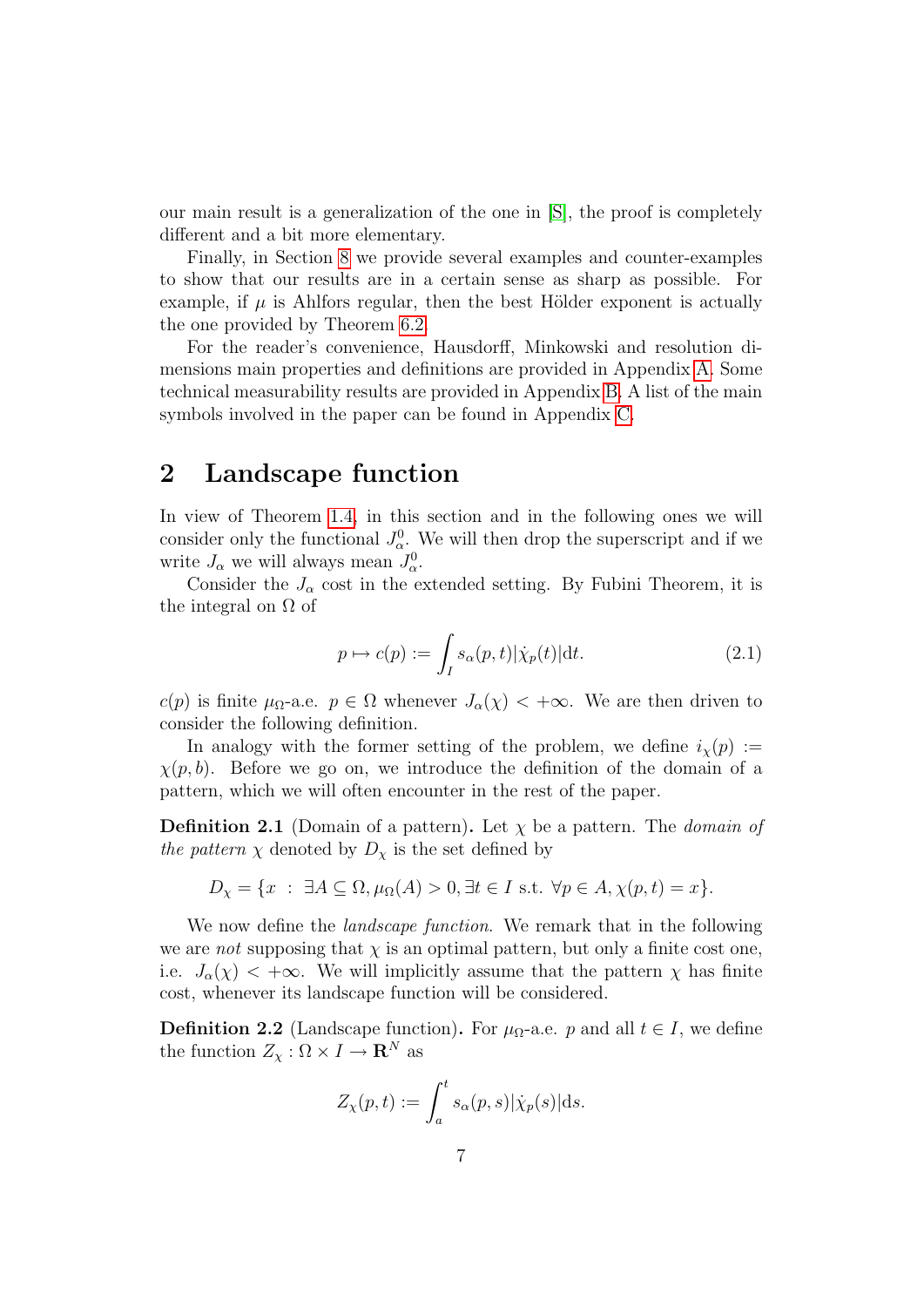A lower semicontinuous function  $\varphi$  is *admissible* for  $\chi$  if

<span id="page-7-0"></span>
$$
\varphi(\chi(p,t)) \le Z_{\chi}(p,t) \tag{2.2}
$$

holds for  $\mu_{\Omega}$ -a.e. p and for all  $t \in I$ . The *landscape function*  $\overline{Z}_\chi$  of the pattern  $\chi$  is then defined by:

$$
\overline{Z}_{\chi} := \sup \{ \varphi \; : \; \varphi \text{ admissible for } \chi \}. \tag{2.3}
$$

Remark 2.3. Some remarks:

- 1.  $\overline{Z}_\chi$  is lower semicontinuous;
- 2. it is equivalent to require equation [\(2.2\)](#page-7-0) for  $\mu_{\Omega}$ -a.e. p and all  $t \in I$  or  $(\mu_{\Omega} \otimes \mathcal{L}^{1})$ -a.e.  $(p, t)$  by the continuity of the fibers. Indeed, for any given  $p \in \Omega$  consider set

$$
S_p = \{ t \in I : (\varphi \circ \chi)(p, t) - Z_{\chi}(p, t) > 0 \}.
$$

Let

$$
S = \{ (p, t) \in \Omega \times I : (\varphi \circ \chi)(p, t) - Z_{\chi}(p, t) > 0 \}.
$$

By Fubini Theorem,

$$
(\mu_{\Omega} \otimes \mathcal{L}^{1})(S) = \int_{\Omega} \mathcal{L}^{1}(S_{p}) dp.
$$

Then, S is negligible w.r.t.  $(\mu_{\Omega} \otimes \mathcal{L}^1)$ , if and only if  $S_p$  is negligible for a.e.  $p$  w.r.t.  $\mathcal{L}^1$ ;

- 3.  $\overline{Z}_\chi$  is the maximal l.s.c. extension on  $\overline{D}_\chi$  of its restriction to  $D_\chi$ ;
- 4. if there is no misunderstanding, we will simply write  $\overline{Z}$  instead of  $\overline{Z}_x$ .

The next proposition shows that  $\overline{Z}$  is the "right" relaxation of Z follows directly from the definition.

**Proposition 2.4.**  $\overline{Z}$  satisfies the inequality

$$
\overline{Z}(\chi(p,t)) \leq Z(p,t),
$$

for a.e.  $p \in \Omega$  and for all  $t \in I$ .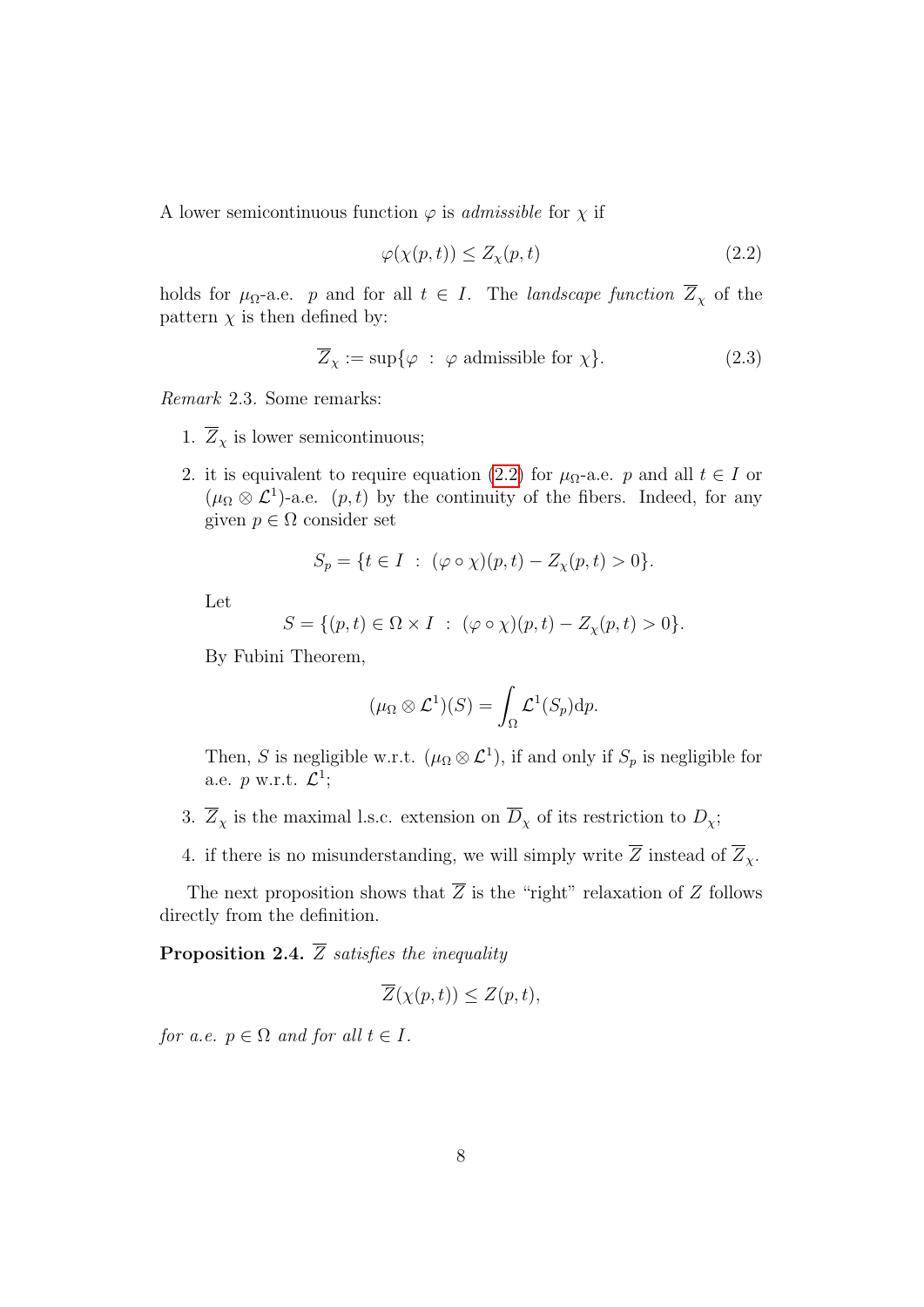*Proof.* The key point to note is that for a.e. p the quantity  $m_{\chi}(p, \cdot)$  is monotone decreasing, so it is sufficient to prove the inequality for a fiber  $p$  such that  $m_{\chi}(p, t) > 0$  for all t in the interior of I. Given  $\varphi$  admissible, there exists  $q \in [p]_t$  such that

$$
\varphi(\chi(p,t)) = \varphi(\chi(q,t)) \le Z(q,t) = Z(p,t).
$$

Taking the supremum, we finally get:

$$
\overline{Z}(\chi(p,t)) \leq Z(p,t). \qquad \qquad \Box
$$

<span id="page-8-1"></span>Proposition 2.5 (Alternative definition of the landscape function). The landscape function  $\overline{Z}$  can be characterized as

$$
\overline{Z}(x) = \sup_{r>0} \operatorname{essinf} \{ Z(p,t) : (p,t) \in \chi^{-1}(B_r(x)) \}.
$$

Proof. The map

$$
x \mapsto \tilde{Z}(x) := \sup_{r>0} \text{essinf} \{ Z(p, t) : (p, t) \in \chi^{-1}(B_r(x)) \}
$$

is lower semicontinuous, since the set  $\{\tilde{Z} > a\}$  is open. Indeed, if for some x we have  $\tilde{Z}(x) > a$ , then for some  $r > 0$ 

essinf
$$
\{Z(p,t) : (p,t) \in \chi^{-1}(B_r(x))\} > a
$$
.

We now prove that  $B_r(x) \subseteq {\{\tilde{Z} > a\}}$ . For any  $x_1 \in B_r(x)$ , we have

<span id="page-8-0"></span>
$$
essinf\{Z(p,t) : (p,t) \in \chi^{-1}(B_{r_1}(x_1))\} > a,
$$
\n(2.4)

if  $B_{r_1}(x_1) \subseteq B_r(x)$ , since

$$
\{Z(p,t) : (p,t) \in \chi^{-1}(B_{r_1}(x_1))\} \subseteq \{Z(p,t) : (p,t) \in \chi^{-1}(B_r(x))\},\
$$

and essinf is a monotone decreasing function. By  $(2.4)$ ,  $\tilde{Z}(x_1) > a$ , so that  $B_r(x) \subseteq {\{\tilde{Z} > a\}}$ . Since  $\tilde{Z}$  is clearly admissible for  $\chi$ , we must then have  $\tilde{Z} \leq \overline{Z}$ .

Let  $\varphi$  any admissible function. Then, by the lower semicontinuity of  $\varphi$ , for all  $x \in \mathbf{R}$ 

$$
\varphi(x) = \sup_{r>0} \inf \{ \varphi(y) : y \in B_r(x) \} \le
$$
  
\$\leq\$ sup  $\text{essinf} \{ \varphi(\chi(p, t)) : (p, t) \in \chi^{-1}(B_r(x)) \} \leq \tilde{Z}(x).$ 

Then,  $\varphi \leq \tilde{Z}$ , which implies  $\overline{Z} \leq \tilde{Z}$ .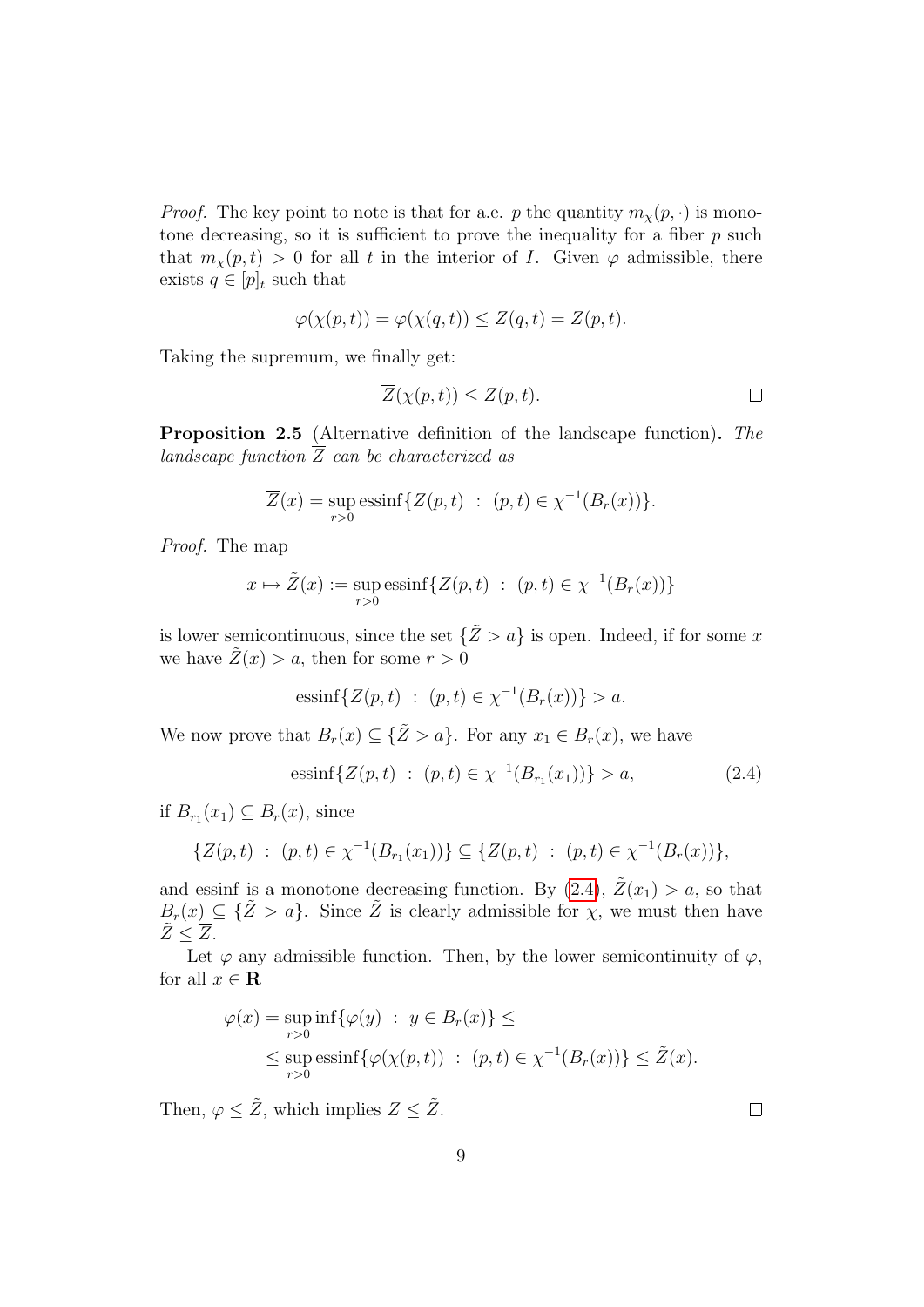<span id="page-9-0"></span>Remark 2.6. If  $\overline{Z}(x) < v$ , then there exists a sequence  $(p_n, t_n)$  such that  $\chi(p_n, t_n) \to x$  and  $Z(p_n, t_n) < v$ . This is an immediate consequence of Proposition [2.5.](#page-8-1)

We end this section showing (Theorem [2.8\)](#page-10-0) that  $\overline{Z} \circ \chi = Z$  almost everywhere w.r.t. the product measure on  $\Omega \times I$ . To this aim, we shall need to employ some estimates which are going to be proved in next section, obviously without the use of such a property.

<span id="page-9-1"></span>**Lemma 2.7.** Let  $\chi : \Omega \times I \to X$  be an optimal pattern. For a.e.  $p \in \Omega$  we have

$$
\overline{Z}(\chi(p,b)) = Z(p,b).
$$

*Proof.* First of all, note that by Proposition [2.4](#page-4-0) for a.e.  $p \in \Omega$ 

$$
\overline{Z}(\chi(p,b)) \le Z(p,b).
$$

Suppose moreover that the set

$$
\Omega' = \{ p \in \Omega \; : \; \overline{Z}(\chi(p, b)) < Z(p, b) \}
$$

has strictly positive measure. This means that there exist  $r, s \in \mathbf{Q}$  such that the set

$$
\Omega'' = \{ p \in \Omega \; : \; \overline{Z}(\chi(p, b)) < r < s < Z(p, b) \} \tag{2.5}
$$

has strictly positive measure. Let  $X_j^n$  be a partition of  $\mathbf{R}^N$  with equal squares of diam  $X_j^n < 1/n$ . Since the support of the irrigated measure is compact (and, hence, bounded), only a finite number of  $X_j^n$  is needed to cover it. Let

$$
\Omega_j^n := \Omega'' \cap i_{\chi}^{-1}(X_j^n).
$$

If  $\Omega_j^n$  has positive measure, take  $x_j^n = \chi(p_j^n, t_j^n) \in \mathbb{R}^N$  such that (just apply Remark [2.6](#page-9-0) to any point  $\chi(p, b)$  with  $p \in \tilde{\Omega}_j^n$ 

$$
d(x_j^n, X_j^n) < \frac{1}{n}, \quad Z(p_j^n, t_j^n) < r.
$$

The set  $\{\chi(p, b) : p \in \Omega_j^n\}$  (on such set we have  $Z > s$ ) is moved on  $x_j^n$ . For such a pattern, using the estimates developed in the next section (apply Theorem [3.16](#page-16-0) below a finite number of times),

$$
J_{\alpha}(\chi_n) - J_{\alpha}(\chi) \leq \alpha \mu_{\Omega}(\Omega'')(r - s).
$$

Let  $\mu$ ,  $\mu_n$  be the measures irrigated by  $\chi$ ,  $\chi_n$  respectively. Since  $w_1(\mu_n, \mu)$  $1/n$ , by compactness  $\chi_n \to \overline{\chi}$  and  $\overline{\chi}$  irrigates  $\mu$ . By lower semicontinuity of the  $J_{\alpha}$  cost function (see Lemma 4.6 of [\[MS-DIST\]](#page-41-1))

$$
J_{\alpha}(\overline{\chi}) \leq J_{\alpha}(\chi) + \alpha \mu_{\Omega}(\Omega'')(r - s) < J_{\alpha}(\chi),
$$

which is not possible because of the minimality of  $\chi$ .

 $\Box$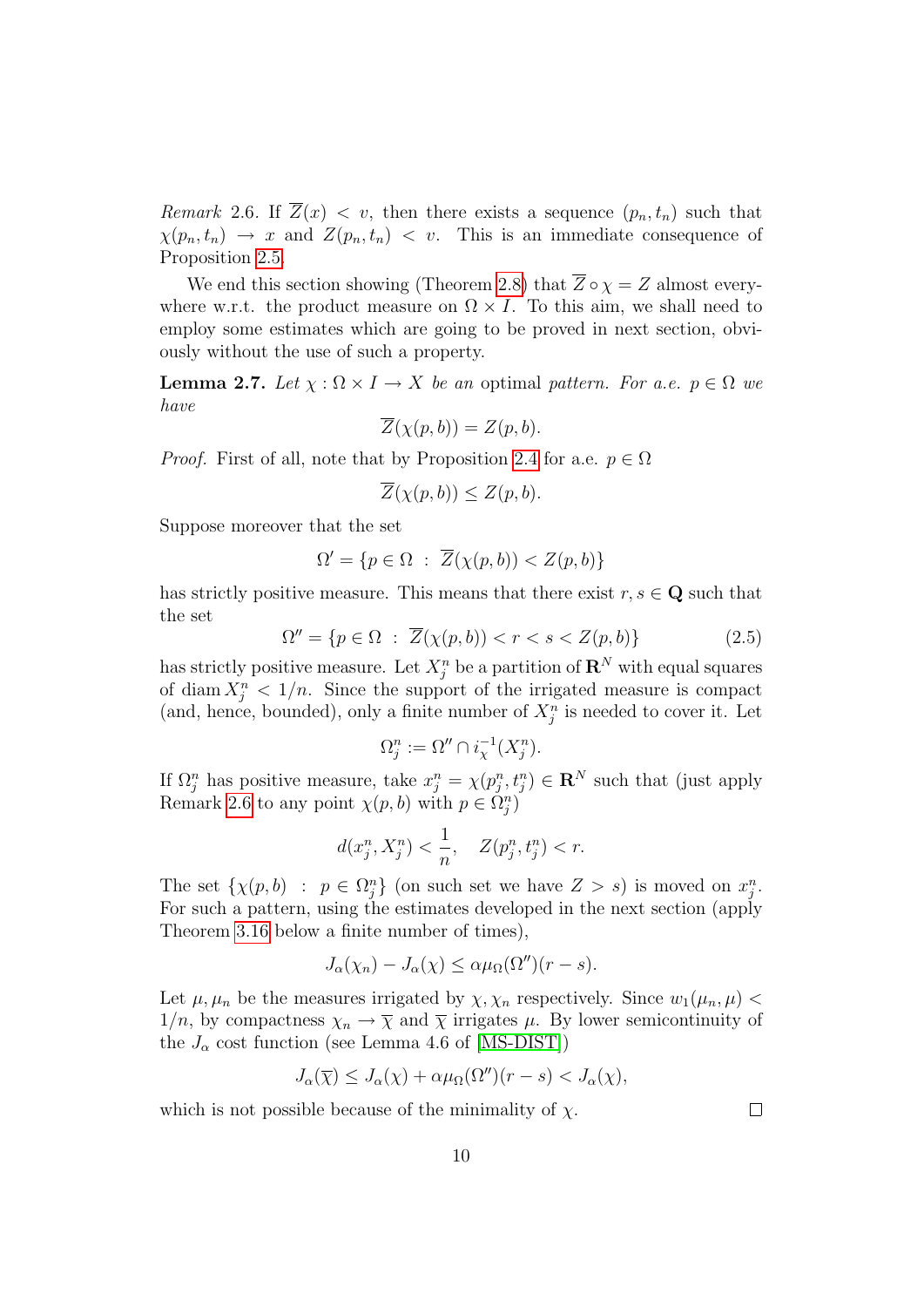The next theorem shows the equivalence between  $\overline{Z}$  and z (defined in the Introduction). The theorem provides it for a minimum of  $J^0$  and, consequently, for a minimum of  $J^1$ . Since every mimimum of  $J^2$  can be synchronized in a minimum of  $J^0$  without changing z, the proof of the equivalence is complete.

<span id="page-10-0"></span>**Theorem 2.8.** Let  $\chi : \Omega \times I \to X$  be an optimal pattern. For a.e.  $p \in \Omega$ and all  $t \in I$  we have

$$
\overline{Z}(\chi(p,t)) = Z(p,t).
$$

*Proof.* By Proposition [2.4](#page-4-0) we need to prove only that  $\overline{Z}(\chi(p,t)) \geq Z(p,t)$ . Given  $T \geq 0$ , consider the pattern stopped at time  $T < b$  given by

$$
\hat{\chi}(p,t) := \begin{cases} \chi(p,t) & 0 \le t \le T \\ \chi(p,T) & t > T. \end{cases}
$$

We have for every  $p \in \Omega$  and  $t \leq T$ ,

$$
Z_{\hat{\chi}}(p,t) = Z_{\chi}(p,t).
$$

By Lemma [2.7,](#page-9-1) for a.e.  $p \in \Omega$ ,

<span id="page-10-1"></span>
$$
\overline{Z}_{\chi}(\chi(p,T)) = \overline{Z}_{\hat{\chi}}(\hat{\chi}(p,T)) = Z_{\hat{\chi}}(p,T) = Z_{\chi}(p,T). \tag{2.6}
$$

Equation [\(2.6\)](#page-10-1) is not sufficient to conclude the proof, since the full measure set  $\Omega_T$  provided by Lemma [2.7](#page-9-1) depends on T. Suppose that  $c(p) < +\infty$ . We can fix  $\bar{t} > T$  such that  $[p]_{\bar{t}}$  has positive measure. If we had

$$
\overline{Z}_{\chi}(\chi(p,T)) < Z_{\chi}(p,T),
$$

it would be

<span id="page-10-2"></span>
$$
\overline{Z}_{\chi}(\chi(q,b)) < Z_{\chi}(q,b),\tag{2.7}
$$

for  $q \in [p]_{\bar{t}}$ . Since  $[p]_{\bar{t}}$  is a set of positive measure, equation [\(2.7\)](#page-10-2) contradicts Lemma [2.7.](#page-9-1)  $\Box$ 

We recall the following definition from [\[DS-ELE\]](#page-40-3).

<span id="page-10-3"></span>**Definition 2.9** (Simple patterns). We say that a pattern  $\chi$  is *simple* if all the fibers which share a common point coincide as functions of the time parameter. In other words, if  $\chi(p,t) = \chi(p',t')$ , then  $t = t'$  and  $\chi(p,s) =$  $\chi(p', s)$  for all  $s \in [0, t]$ . See Definition 6.1 in [\[DS-ELE\]](#page-40-3).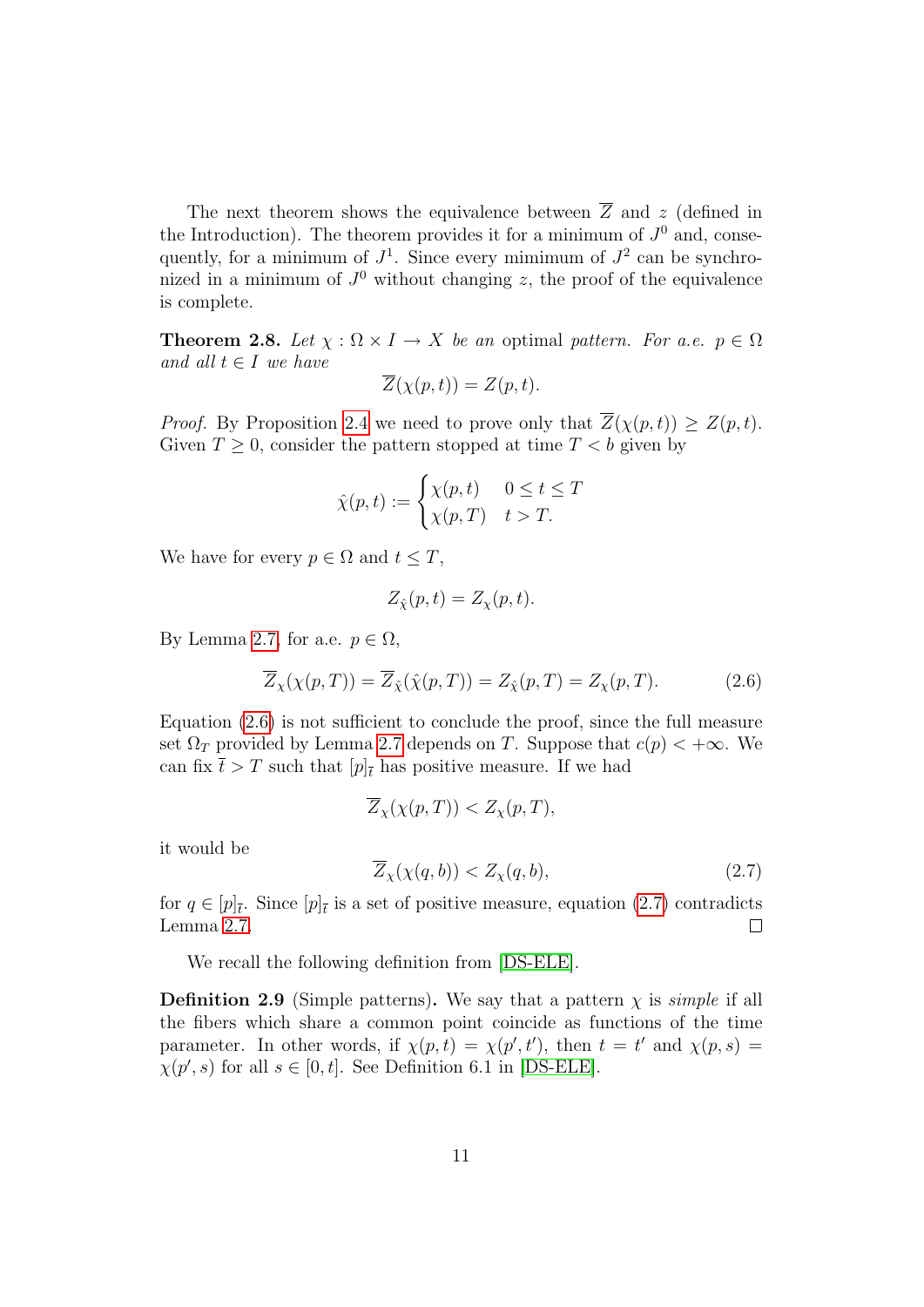Recall that any optimal pattern  $\chi$  is simple.

If  $\chi$  is a simple pattern, the function  $Z(p, t)$  does not actually depend on  $(p, t)$ , meaning that if  $x = \chi(p, t)$  then Z depends actually on x (and not on the particular couple  $(p, t)$  which realizes x). This is the content of the following proposition.

<span id="page-11-1"></span>**Proposition 2.10.** Suppose that  $\chi$  is a simple pattern (see Definition [2.9\)](#page-10-3). Then, given  $x \in D_{\chi}$ , the function Z is constant on the set  $\chi^{-1}(x)$ .

*Proof.* By the hypothesis of the proposition, for every given  $x \in D_{\chi}$  and a.e.  $(p, t) \in \chi^{-1}(x)$ , the function  $s_{\alpha}(p, \cdot)$  does not depend on p on the interval  $[0, t]$ .  $\Box$ 

*Notation.* In view of Proposition [2.10,](#page-11-1) if  $x = \chi(p, t)$ , we will write  $Z(x)$ instead of  $Z(\chi(p,t))$  if  $\chi$  is simple.

Under this notation, Theorem [2.8](#page-10-0) implies the following corollary.

**Corollary 2.11.** Suppose that  $\chi$  is an optimal pattern. Then  $Z = \overline{Z}$  on  $D_{\chi}$ .

*Proof.* Let  $x \in D_{\chi}$ , then  $x = \chi(p, t)$  for p in a set of positive measure. For a.e.  $p$  we then have:

$$
\overline{Z}(x) = Z(\chi(p, t)) = Z(x). \qquad \qquad \Box
$$

### <span id="page-11-0"></span>3 Gain formula

#### 3.1 Moving a mass m from a point x to a point y

Recall (see [\[DS-ELE\]](#page-40-3)) that if  $\chi$  is a simple pattern, then the following formula holds:

<span id="page-11-2"></span>
$$
J_{\alpha}(\chi) = \int_{\mathbf{R}^N} |P_{\chi}(x)|^{\alpha} d\mathcal{H}^1(x), \qquad (3.1)
$$

where  $P_{\chi}(x) = [p]_t$  whenever  $(p, t)$  satisfies  $x = \chi(p, t)$ . As far as the validity of [\(3.1\)](#page-11-2) and the good definition of  $P_{\chi}(x)$  we refer to Theorem 9.2 of [\[DS-ELE\]](#page-40-3).

Consider the following modification of an irrigation pattern  $\chi$ . In the next part of the section, we will always suppose that  $\chi$  is a simple pattern.

**Definition 3.1** (Mass function). Suppose  $\chi$  is a simple pattern. The mass function is defined as

$$
m_{\chi}(x) = |P_{\chi}(x)|.
$$

If  $x = \chi(p, t)$ , we clearly have  $m_{\chi}(x)^{\alpha - 1} = s_{\alpha}(p, t)$ .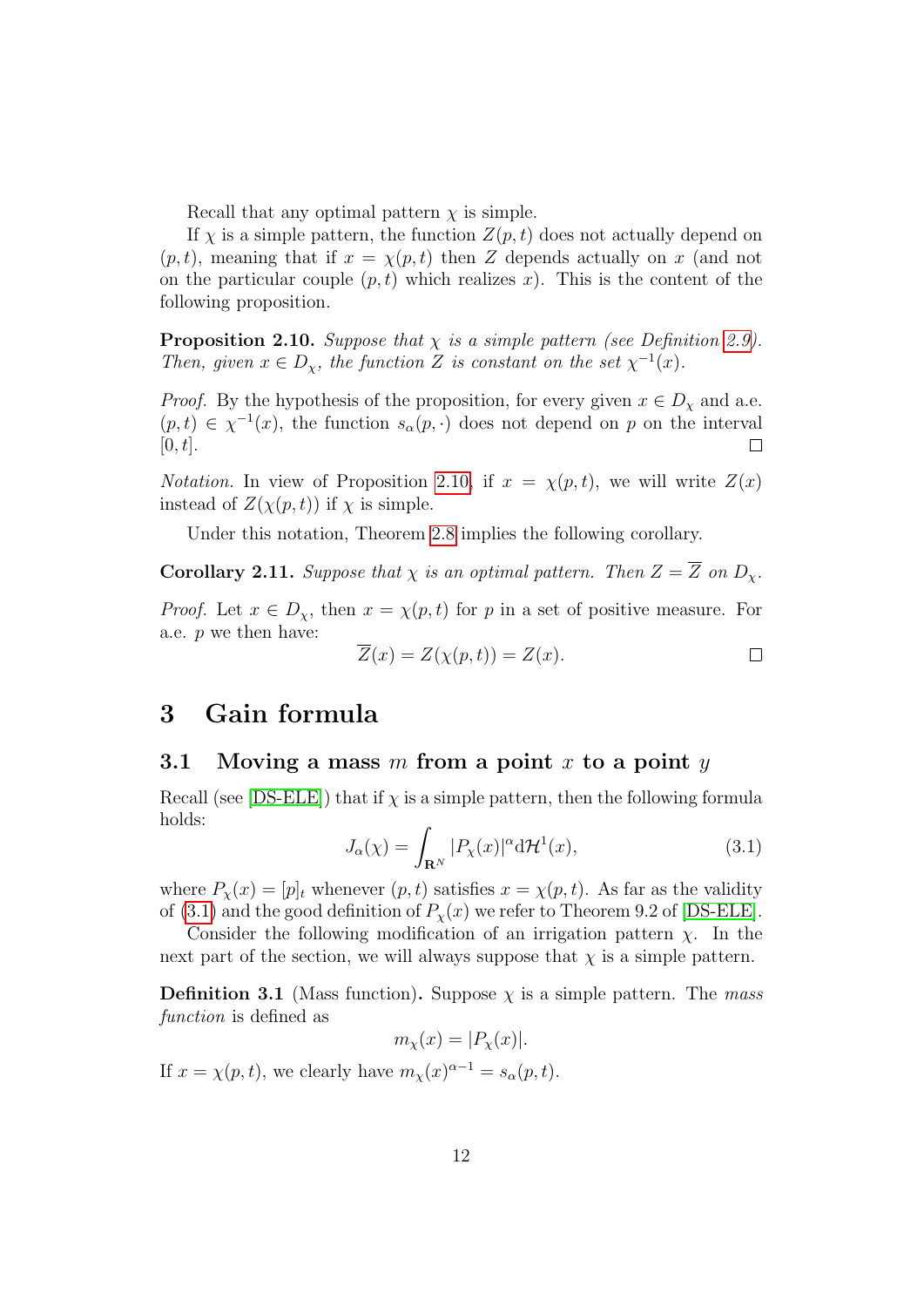We now come to a key definition. We will refer to Figure [1.](#page-13-0) Suppose that  $\chi$  is a simple pattern. Let x and y be points on distinct fibers. These two fibers coincide up to a certain bifurcation point. Let  $C_1$  (respectively,  $C_2$ ) be the curve between the bifurcation of the fibers containing x and y and x (respectively, y). First we remove a mass  $m \leq m_{\chi}(x)$  from the branch passing through x, add it to the branch passing through y up to y (on  $C_2$ ) through a deviation of the fibers in a set  $M \subset \Omega$ , such that  $\mu_{\Omega}(M) = m$ . This pattern will be named "mass deviation" of the pattern  $\chi$  and denoted by  $\overline{\chi}_{x,y,M}$ .

**Definition 3.2** (Mass deviation of a pattern  $\chi$ ). Suppose that  $\chi$  is a simple pattern. Let x and y be points on distinct fibers. Let  $x = \chi(p_1, t_1)$  and  $y = \chi(p_2, t_2)$ . Let  $M \subseteq [p_1]_{t_1}$  such that  $\mu_{\Omega}(M) = m$ . Define:

$$
\overline{\chi}_{x,y,M}(p,t) = \begin{cases}\n\chi(p,t) & \text{if } p \in \Omega \setminus M, \\
\chi(p_2,t) & \text{if } p \in M, t \le t_2, \\
\chi(p_2,t_2) & \text{if } p \in M, t \ge t_2.\n\end{cases}
$$
\n(3.2)

We call this new pattern a *mass deviation* of  $\chi$ . If there is not ambiguity on  $x, y, M$  we will simply write  $\overline{\chi}$ .

Remark 3.3. The pattern  $\overline{\chi}_{x,y,M}$  does not irrigate the same measure as  $\chi$ . The irrigated measures are related by

$$
\mu_{\overline{\chi}} = \mu_{\chi|(\Omega \setminus M)} + m\delta_y.
$$

Suppose that  $\chi$  is a simple pattern. Consider the pattern  $\overline{\chi}$  of Definition [3.2.](#page-3-1) If we move the mass deviated in y from y to x with on a straight line and recovering the irrigated measure we get a new pattern which we call a "mass by-pass" of the pattern  $\chi$  and denote by  $\tilde{\chi}_{x,y,M}$ . In this way, the original irrigated measure is recovered, i.e.  $\mu_{\tilde{\chi}} = \mu_{\chi}$ . The way described here, nevertheless, is not the only way of recovering the original irrigated measure.

**Definition 3.4** (Mass by-pass of a pattern  $\chi$ ). Suppose that  $\chi$  is a simple pattern. Let x and y be points on distinct fibers. Let  $x = \chi(p_1, t_1)$  and  $y = \chi(p_2, t_2)$ . Let  $M \subseteq [p_1]_t$  such that  $\mu_{\Omega}(M) = m$ . Consider the pattern  $\overline{\chi}$ of Definition [3.2](#page-3-1) and consider the composition the  $\overline{\chi}$  with a pattern between  $m\delta_y$  and  $\nu_{x,y,M} = \mu_\chi - \mu_{\overline{\chi}} + m\delta_y = \mu_{\chi|M}$ . We call the new pattern a mass by-pass of  $\chi$ . If there is not ambiguity on  $x, y, M$  we will simply write  $\tilde{\chi}$ .

Remark 3.5. The pattern involved in the composition may be the optimal one between  $m\delta_y$  and  $\nu_{x,u,M}$  or, as it is sometimes useful, the pattern built from a straight line between x and y and the optimal one between  $m\delta_x$  and  $\nu_{x,y,M}$ .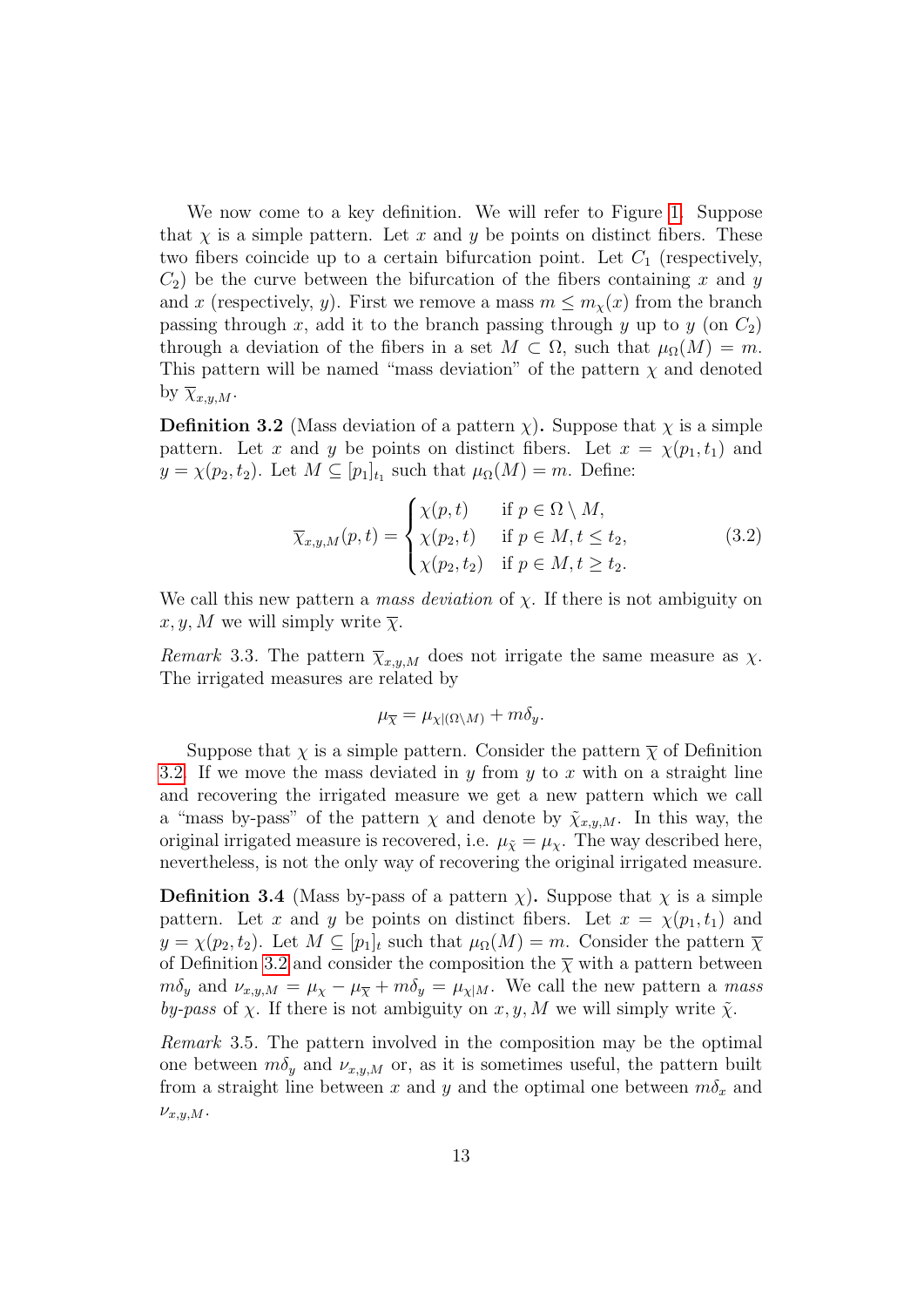

<span id="page-13-0"></span>Figure 1: From the pattern  $\chi$  to  $\overline{\chi}_{x,y,M}$  and  $\widetilde{\chi}_{x,y,M}$ .

Remark 3.6. The pattern  $\tilde{\chi}_{x,y,M}$  irrigates the same measure as  $\chi$ .

**Theorem 3.7** (First order gain formula, deviation case). Suppose that  $\chi$  is a simple pattern. Then, the pattern  $\overline{\chi}$  satisfies

$$
J_{\alpha}(\overline{\chi}) - J_{\alpha}(\chi) \leq \alpha m(Z(y) - Z(x)).
$$

*Proof.* Recall that by Proposition [2.10](#page-11-1) the function  $Z$  can be regarded as a function of x instead of  $(p, t)$  so that we will write  $Z(x)$  meaning  $Z(\chi^{-1}(x))$ without confusion.

Let  $C_1$  and  $C_2$  be the curves in Definition [3.2.](#page-3-1) We have:

$$
J_{\alpha}(\overline{\chi}) - J_{\alpha}(\chi) =
$$
  

$$
\int_{C_1} (m_{\chi}(w) - m)^{\alpha} d\mathcal{H}^1(w) + \int_{C_2} (m_{\chi}(w) + m)^{\alpha} d\mathcal{H}^1(w) +
$$
  

$$
- \left( \int_{C_1} m_{\chi}(w)^{\alpha} d\mathcal{H}^1(w) + \int_{C_2} m_{\chi}(w)^{\alpha} d\mathcal{H}^1(w) \right).
$$

The concavity of  $u \mapsto u^{\alpha}$  gives

$$
(-m+u)^{\alpha} - u^{\alpha} \le -\alpha m u^{\alpha-1}, \quad (m+u)^{\alpha} - u^{\alpha} \le \alpha m u^{\alpha-1}.
$$

Then,

$$
J_{\alpha}(\overline{\chi}) - J_{\alpha}(\chi) \leq \alpha m(Z(y) - Z(x)).
$$

Indeed, we have:

$$
Z(y) - Z(x) = \int_{C_2} m_\chi(w)^{\alpha - 1} d\mathcal{H}^1(w) - \int_{C_1} m_\chi(w)^{\alpha - 1} d\mathcal{H}^1(w).
$$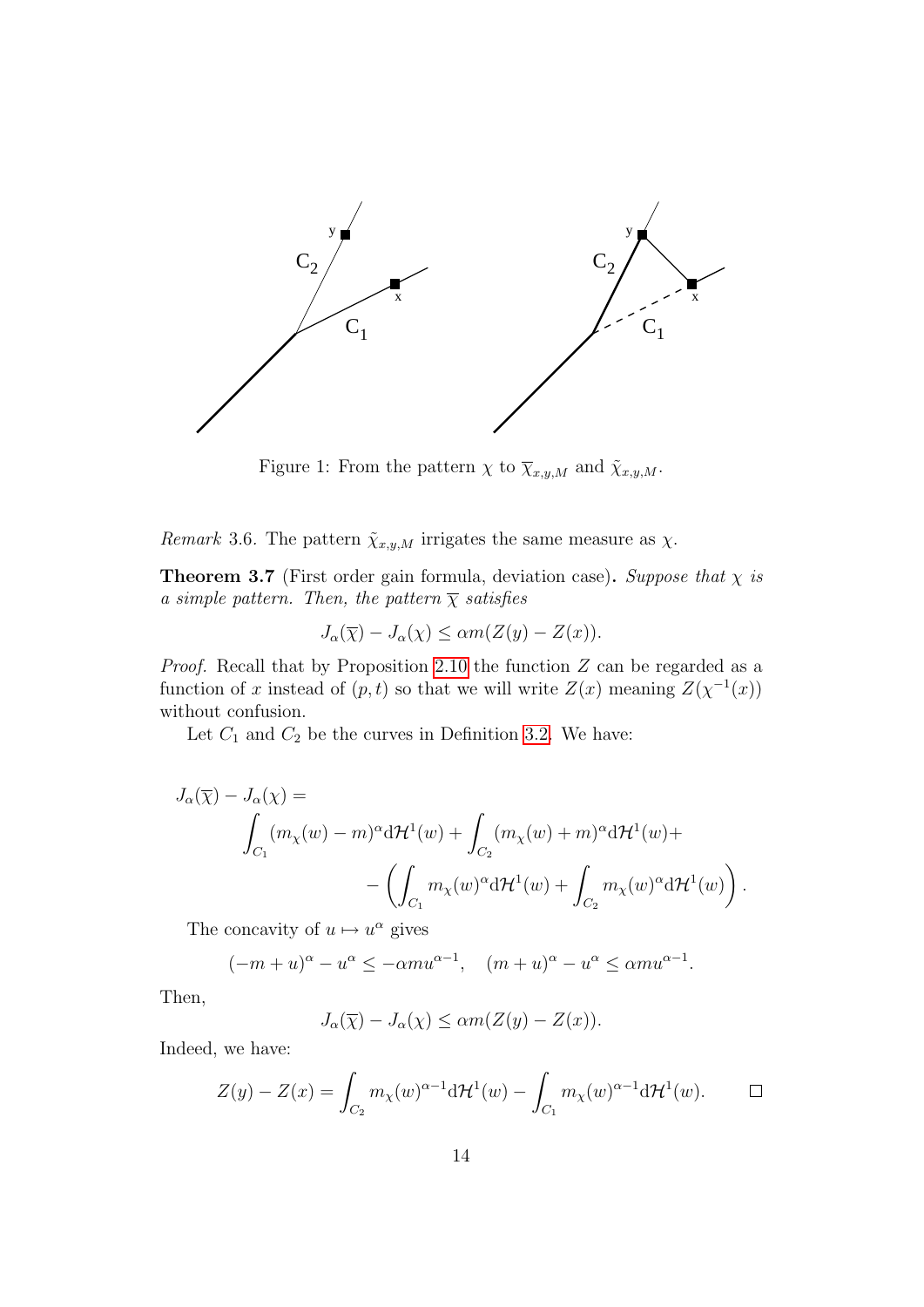We now consider the mass by-pass case. In the following we will denote by  $d_{\alpha}(\mu^+,\mu^-)$  the least irrigation cost where the initial mass  $\mu^+$  is moved on  $\mu^-$ , i.e.,

<span id="page-14-1"></span>
$$
d_{\alpha}(\mu^+,\mu^-) := \min_{\chi} J_{\alpha}(\chi), \qquad (3.3)
$$

where  $\chi$  ranges among the patterns moving  $\mu^+$  on  $\mu^-$ . Recall that the convergence w.r.t.  $d_{\alpha}$  is equivalent to the weak one (see Section 4.2 of [\[MS-DIST\]](#page-41-1) for the details).

Corollary 3.8 (First order gain formula, mass by-pass case). Suppose that  $\chi$  is a simple pattern. Then, the pattern  $\tilde{\chi}$  satisfies

$$
J_{\alpha}(\tilde{\chi}) - J_{\alpha}(\chi) \leq \alpha m(Z(y) - Z(x)) + d_{\alpha}(m\delta_y, \nu_{x,y,M}).
$$

**Corollary 3.9.** Suppose that  $\chi$  is optimal for  $J_{\alpha}$ . Then,

$$
\alpha m(\overline{Z}(x) - \overline{Z}(y)) \le d_{\alpha}(m\delta_y, \nu_{x,y,M}).\tag{3.4}
$$

*Proof.* Since  $\chi$  is optimal and  $\tilde{\chi}$  irrigates the same measure, we must obviously have:

$$
J_{\alpha}(\tilde{\chi}) - J_{\alpha}(\chi) \ge 0.
$$

The conclusion then follows by Corollary [3.8](#page-10-0) and Theorem [2.8.](#page-10-0)  $\Box$ 

**Corollary 3.10.** Suppose that  $\chi$  is optimal for  $J_{\alpha}$ . Then,

$$
\alpha m(\overline{Z}(x) - \overline{Z}(y)) \le m^{\alpha} |x - y|.
$$
\n(3.5)

Proof. Use as recovery pattern the second one of Remark [3.5.](#page-8-1)

 $\Box$ 

### 3.2 From a set X to a point  $y$

In this part we want to generalize Corollary [3.8](#page-10-0) where we replace the point x by a set  $X$ .

Let us begin with a generalization of Definition [3.2.](#page-3-1)

**Definition 3.11** (Mass deviation in the discrete case). Suppose that  $\chi$  is a simple pattern. Let  $x_1, x_2, \ldots, x_n$  points with masses  $m_\chi(x_i) \geq m_i$  for  $i = 1, 2, \ldots, n$ . A mass deviation of  $\chi$  from the set  $X = \{x_1, x_2, \ldots, x_n\}$  to the point  $y$  is a pattern given by Definition [3.2](#page-3-1) applied iteratively on each point of X.

<span id="page-14-0"></span>The following lemma is a close generalization of the main theorem of the preceding section.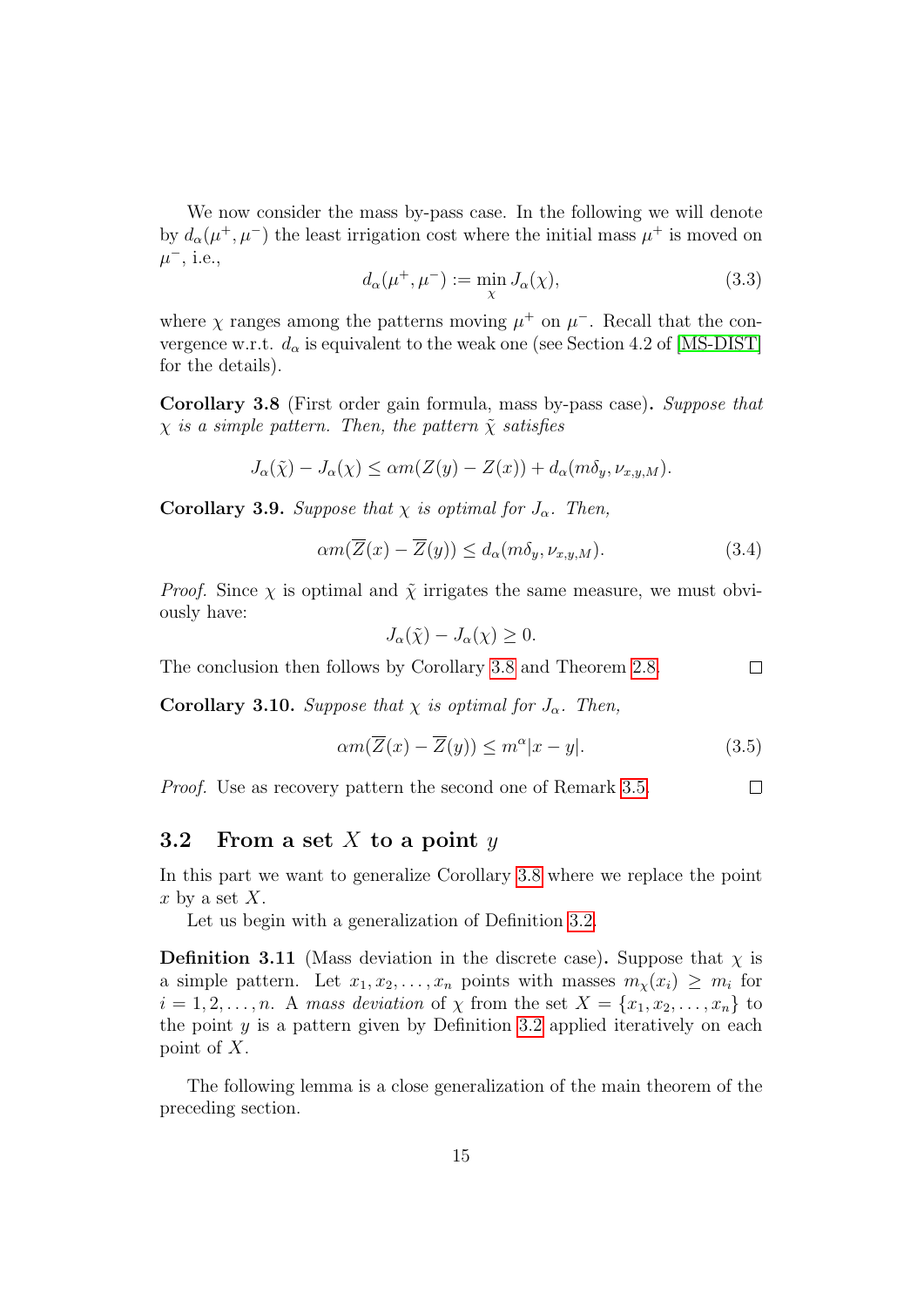**Lemma 3.12** (Discrete first order gain formula). Suppose that  $\chi$  is a simple pattern. Let  $x_1, x_2, \ldots, x_n$  points with masses  $m_\chi(x_i) \geq m_i$  for  $i = 1, 2, \ldots, n$ . Suppose that for  $i = 1, 2, ..., n$  we move the masses  $m_i$  from  $x_i$  on a given point y. The new pattern  $\overline{\chi}$  satisfies

$$
J_{\alpha}(\overline{\chi}) - J_{\alpha}(\chi) \leq \alpha m(Z(y) - \inf_{x \in X} Z(x)),
$$

where  $m = m_1 + \ldots + m_n$  and  $X = \{x_1, x_2, \ldots, x_n\}.$ 

*Proof.* The proof is by induction. For  $k \in \mathbb{N}$ , set

$$
\Delta_k := Z(y) - \inf \{ Z(x_1), Z(x_2), \dots, Z(x_k) \}.
$$

The statement obtained for  $n = 1$  is true by Corollary [3.8.](#page-10-0) Suppose that the statement is true for the  $n-1$  points  $x_1, \ldots, x_{n-1}$ . Let  $\overline{\chi}_{n-1}$  the pattern where the masses  $x_1, x_2, \ldots, x_{n-1}$  have been moved on y. By the inductive hypothesis  $\overline{\chi}_{n-1}$  satisfies

$$
J_{\alpha}(\overline{\chi}_{n-1}) - J_{\alpha}(\chi) \leq \alpha (m_1 + m_2 + \ldots + m_{n-1})\Delta_{n-1}.
$$

Let  $Z_{n-1}$  be the landscape function of  $\overline{\chi}_{n-1}$ . Moving the mass in  $x_n$ , by Corollary [3.8](#page-10-0) we get a new pattern  $\bar{\chi}$  such that

$$
J_{\alpha}(\overline{\chi}) - J_{\alpha}(\overline{\chi}_{n-1}) \leq \alpha m_n(Z_{n-1}(y) - Z_{n-1}(x_n)).
$$

Clearly, we have  $\Delta_{n-1} \leq \Delta_n$ . We just need to prove that

<span id="page-15-0"></span>
$$
Z_{n-1}(y) - Z_{n-1}(x_n) \le Z(y) - Z(x_n) \le \Delta_n \tag{3.6}
$$

The proof of inequality [\(3.6\)](#page-15-0) follows from the fact that, in this and any previous step, moving some mass to the branch containing  $y$  does not increase the landscape gap  $Z(y) - Z(x_n)$  between y and  $x_n$ .  $\Box$ 

<span id="page-15-2"></span>**Definition 3.13** (Fibers passing through a set X). Given a closed set  $X \subseteq$  $\mathbf{R}^{N}$ , consider the set of fibers which transit on X, i.e. the set

$$
T(X) := \{ p \in \Omega \; : \; \chi_p(I) \cap X \neq \emptyset \}.
$$

<span id="page-15-1"></span>Lemma 3.14 (Discrete first order gain formula, countable case). Suppose that  $\chi$  is a simple pattern. Let  $x_i$ ,  $i \in \mathbb{N}$ , be points with masses  $m_\chi(x_i) \geq m_i$ for  $i = 1, 2, ..., n$ . Suppose that we move the masses  $m_i$  from  $x_i$  on a given point y. The new pattern  $\bar{x}$  satisfies

$$
J_{\alpha}(\overline{\chi}) - J_{\alpha}(\chi) \leq \alpha m(Z(y) - \inf_{x \in X} Z(x)),
$$

where  $m = \sum_i m_i$  and  $X = \{x_i : i \in \mathbb{N}\}.$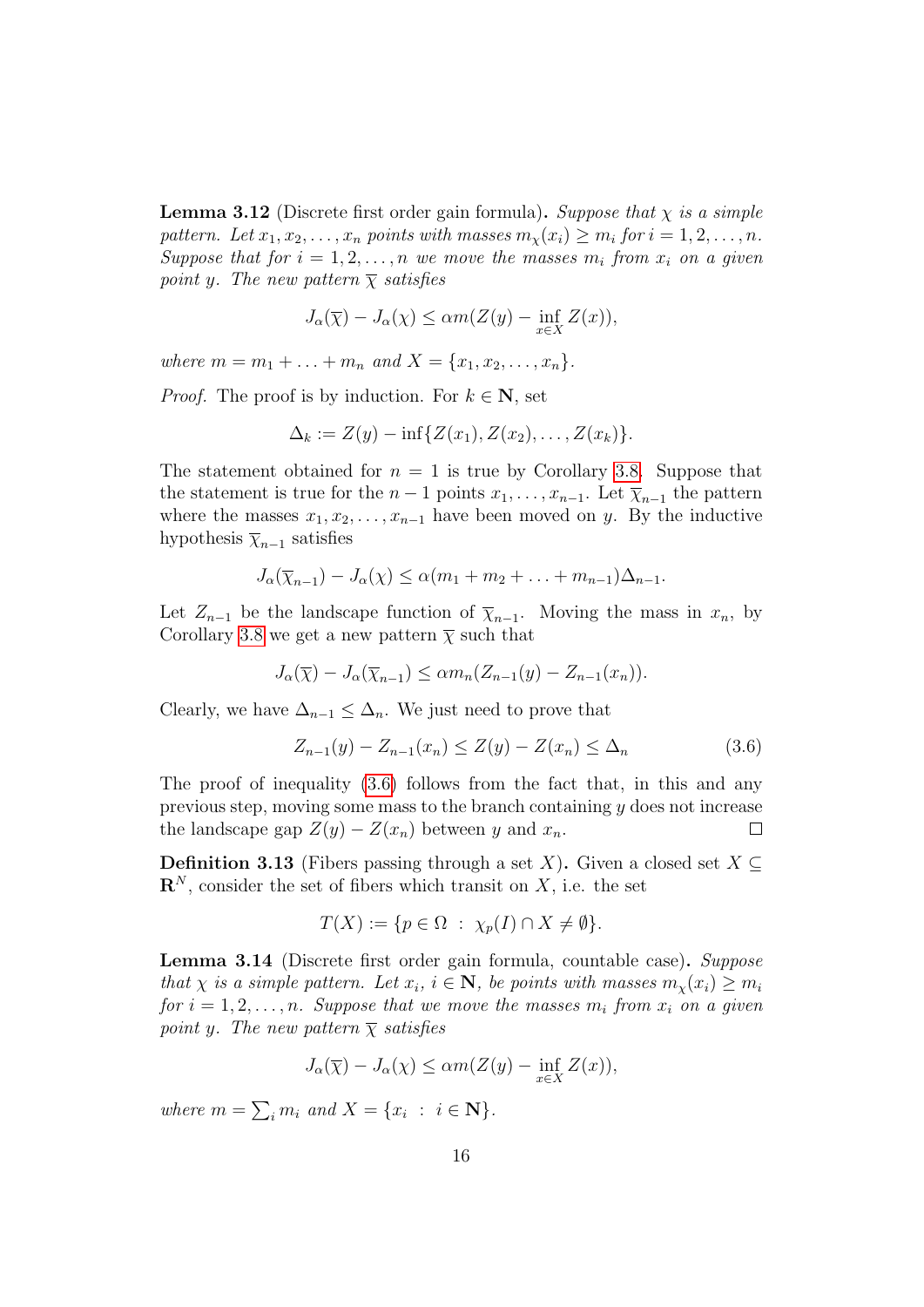*Proof.* Let  $\overline{\chi}_n$  the pattern obtained moving the *n* points  $x_1, \ldots, x_n$ .  $\overline{\chi}_n \to \overline{\chi}$ fiberwise and by the lower semicontinuity of the cost functional  $J_{\alpha}$ :

$$
J_{\alpha}(\overline{\chi}) \le \liminf_{n \to +\infty} J_{\alpha}(\overline{\chi_n}) \le \liminf_{n \to +\infty} \left( Z(y) - \inf_{1 \le i \le n} Z(x_i) \right) \le Z(y) - \inf_{X} Z(x),
$$

since, for every  $n$ 

$$
Z(y) - \inf_{1 \le i \le n} Z(x_i) \le Z(y) - \inf_X Z(x).
$$

*Remark* 3.15. In Lemma [3.12](#page-14-0) and [3.14,](#page-15-1) if we are given a subset  $M$  of fibers passing through X, i.e. for every  $p \in M$  we have  $\chi(p, I) \cap X \neq \emptyset$ , by Proposition [B.3,](#page-3-2)  $M$  can be split in  $n$  measurable subsets of fibers passing through  $x_1, x_2, \ldots, x_n$  respectively.

We now go on with the last generalization of Theorem [3.7,](#page-9-1) which we will deduce by a pruning argument from the previous statement.

By Proposition [B.4,](#page-4-0)  $T(X)$  is measurable.

Given a subset  $M \subseteq T(X)$  such that  $\mu_{\Omega}(M) = m$ . Set

$$
X_M := \{ x \in X \ : \ x \in \chi_p(I), \ p \in S \}.
$$

Given a pattern  $\chi$ , let  $\overline{\chi}_M$  be the pattern obtained moving the mass carried by the set of fibers in M on a given  $y \in \mathbb{R}^N$ .

We have then the following theorem.

<span id="page-16-0"></span>**Theorem 3.16** (Continuous first order gain formula). Let  $\chi$  be a simple pattern. Given a measurable subset X and a subset  $M \subseteq X_M$  of the fibers passing through X such that  $\mu_{\Omega}(M) = m$ . We then have:

$$
J_{\alpha}(\overline{\chi}_M) - J_{\alpha}(\chi) \le \alpha m(Z(y) - \inf_{X} Z). \tag{3.7}
$$

*Proof.* The case  $S \in X$  can be easily handled as in the proof of Theorem [3.7.](#page-9-1) Indeed, using the same notation where  $C_1$  is no longer the fiber of the point  $x$ , but the rectifiable set where the mass diminishes, we have

$$
J_{\alpha}(\overline{\chi}_M) - J_{\alpha}(\chi) = \int_{C_1} [(m(x) - c(x))^{\alpha} - m(x)^{\alpha}] d\mathcal{H}^1(x) +
$$
  
+ 
$$
\int_{C_2} [(m(x) + m)^{\alpha} - m(x)^{\alpha}] d\mathcal{H}^1(x).
$$

The first term in the r.h.s. of the previous formula is negative, so thatx

$$
J_{\alpha}(\overline{\chi}_M) - J_{\alpha}(\chi) \le
$$
  
\$\le \int\_{C\_2} [(m(x) + m)^{\alpha} - m(x)^{\alpha}] \mathrm{d} \mathcal{H}^1(x) \le \alpha m \int\_{C\_2} m(x)^{\alpha - 1} \le \alpha m Z(y)\$.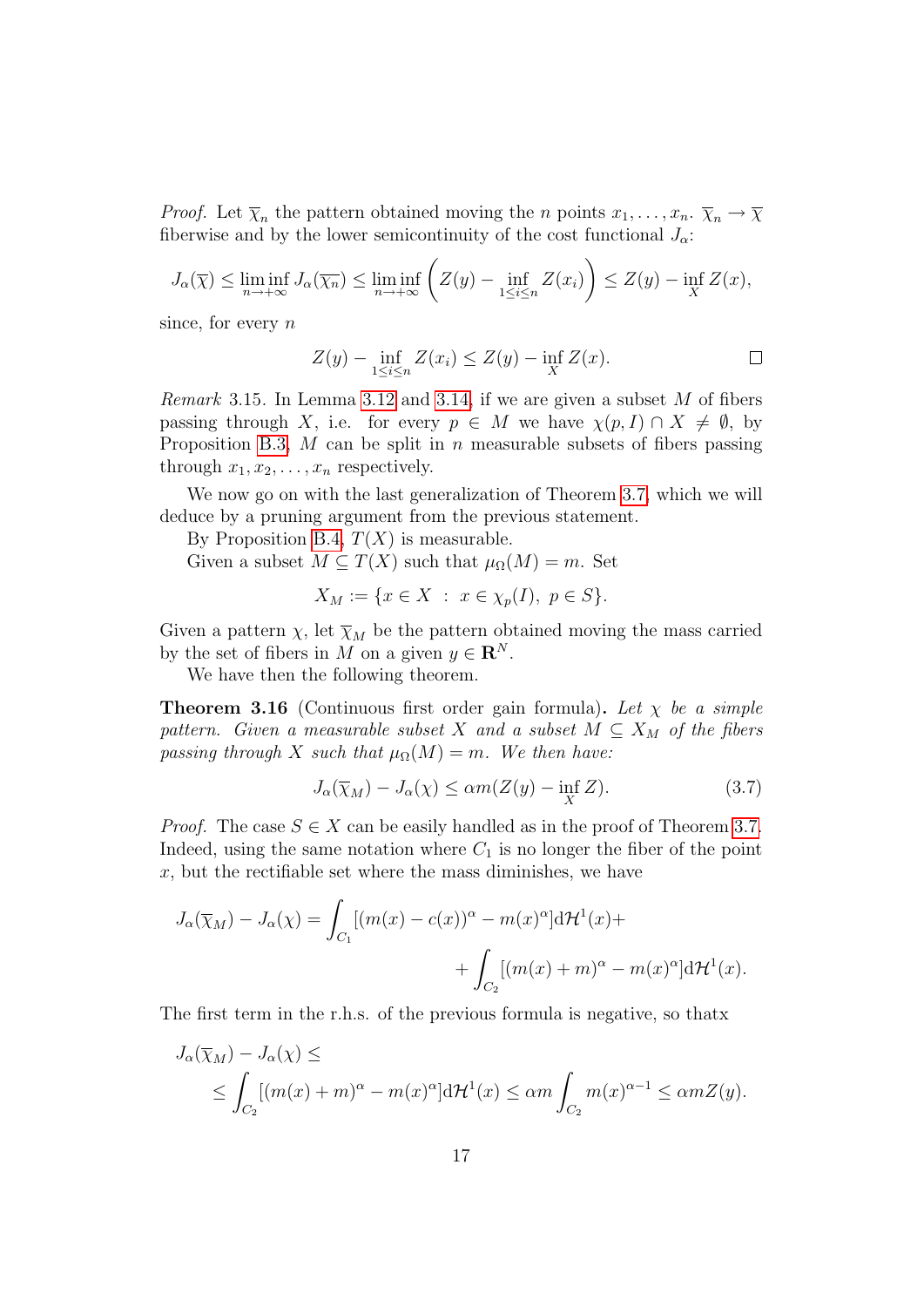The last formula proves the statement of the theorem in the case  $S \in X$ since, in such case, inf<sub>x</sub>  $Z = 0$ .

Suppose now that  $S \notin X$ . For every  $\varepsilon > 0$ , let  $X \subseteq V_{\varepsilon}$  an open subset contained in the  $\varepsilon$ -neighborhood of X such that

$$
\inf_{V_{\varepsilon}} Z \ge \inf_{X} Z - \varepsilon.
$$

We can also suppose that  $S \notin V_{\varepsilon}$ . Except for a null subset of fibers of infinite cost, for every  $\bar{p} \in T(X)$  by continuity there exists  $\tilde{t} \in \mathbf{Q}$  such that  $\chi(\overline{p},\tilde{t}) \in V_{\varepsilon}$  and  $m_{\chi}(\chi(\overline{p},\tilde{t})) > 0$ .

Let

$$
F_t = \{ x \in \mathbf{R}^N : \exists p \in \Omega, \ m_\chi([p]_t) > 0, \ \chi(p, t) = x \}.
$$

Recall that given two fibers p, q, we have  $[p]_t = [q]_t$  or  $[p]_t \cap [q]_t = \emptyset$ . Given  $x_1, x_2 \in F_t$ , we then have  $x_1 = \chi(p_1, t), x_2 = \chi(p_2, t)$  with  $[p_1]_t \cap [p_2]_t = \emptyset$ . Since the total measure of such disjoint solidarity classes must not exceed one, they must be at most countable. Hence, the set  $F_t$  is countable.

Consider now the sets

$$
F = \bigcap_{t \in \mathbf{Q}} F_t, \quad X_{\varepsilon} = F \cap V_{\varepsilon}.
$$

This proves that  $T(X) \subseteq T(X_{\varepsilon})$ . Applying Lemma [3.14,](#page-15-1) we have:

$$
J_{\alpha}(\overline{\chi}_M) - J_{\alpha}(\chi) \le \alpha m(Z(y) - \inf_{X_{\varepsilon}} Z) \le \alpha m(Z(y) - \inf_{X} Z) + \alpha m \varepsilon.
$$

Since  $\varepsilon$  can be chosen arbitrarily, the proof is concluded.

Given a pattern  $\chi$ , let  $\tilde{\chi}_M$  be the pattern obtained moving the mass carried by the set of fibers in M on a given  $y \in \mathbb{R}^N$ .

<span id="page-17-0"></span>**Corollary 3.17.** Suppose that  $\chi$  is a simple pattern. Let  $X \subseteq \mathbb{R}^N$  be measurable and  $y \in \mathbf{R}^{N}$ . Suppose that

$$
Z(y) < \inf_{x \in X} Z(x).
$$

Let m as in Theorem [3.16.](#page-16-0) Then, we have

$$
J_{\alpha}(\tilde{\chi}_M) - J_{\alpha}(\chi) \leq \alpha m(Z(y) - \inf_{x \in X} Z(x)) + d_{\alpha}(m\delta_y, \nu),
$$

where  $\nu = i_{\chi\#}\mu_{\Omega} - i_{\overline{\chi}\#}\mu_{\Omega} - m\delta_y$ .

<span id="page-17-1"></span>Corollary 3.18. In the same assumptions of Corollary [3.17,](#page-17-0) if  $\chi$  is optimal we have:

<span id="page-17-2"></span>
$$
\alpha m(\inf_{x \in X} Z(x) - Z(y)) \le d_{\alpha}(y, \nu),\tag{3.8}
$$

where  $\nu = i_{\chi\#}\mu_{\Omega} - i_{\overline{\chi}\#}\mu_{\Omega} - m\delta_y$ .

Proof. The proof is the same as that of Corollary [3.9.](#page-10-3)

 $\Box$ 

 $\Box$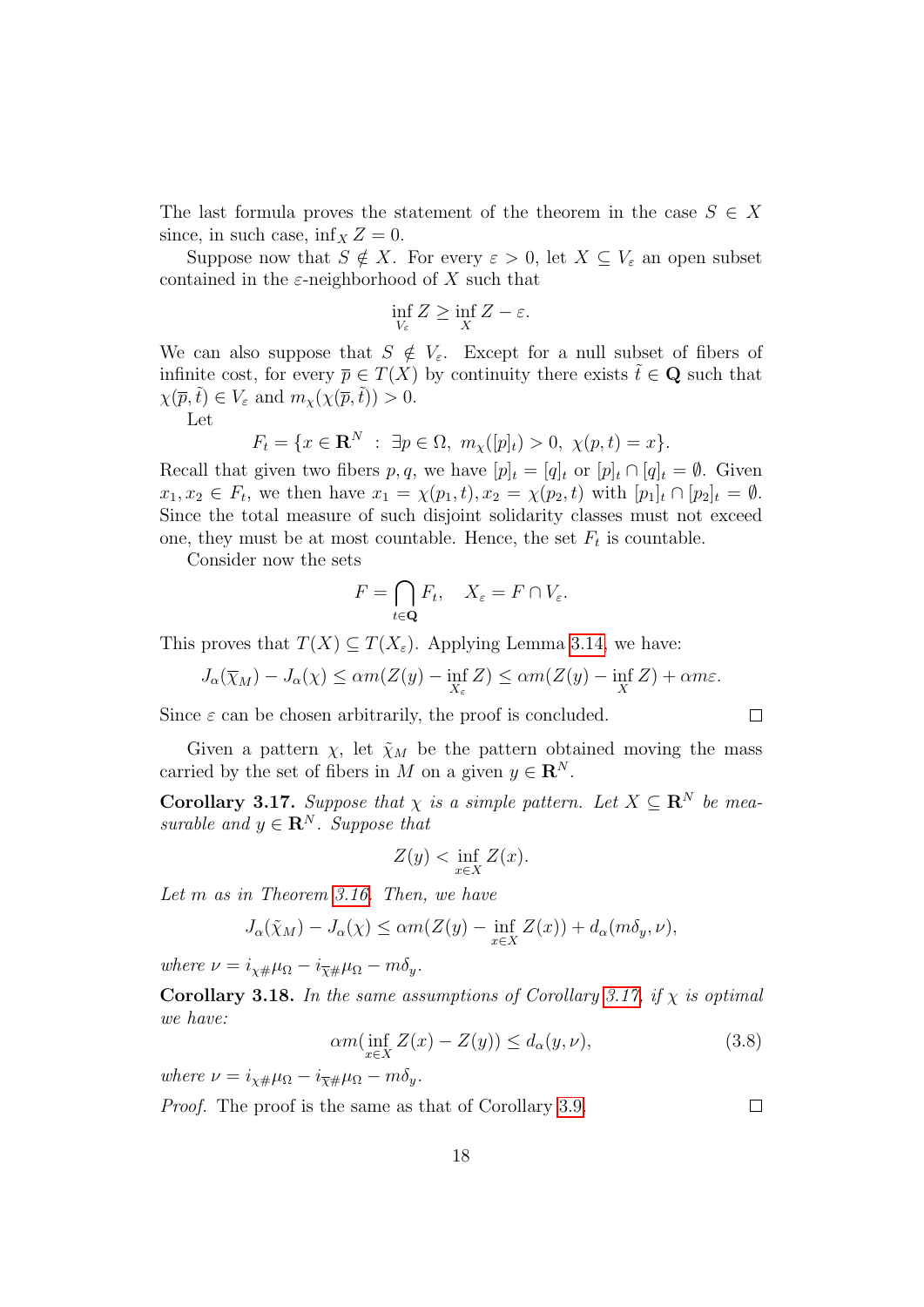### <span id="page-18-0"></span>4 Decay of the multiplicity on a fiber

**Definition 4.1** (Fiber distance). Suppose that  $\chi$  is a simple pattern and let p be a fiber. Given two points  $x_1 = \chi_p(t_1), x_2 = \chi_p(t_2)$  with  $t_1 < t_2$ , their *fiber distance*  $d(x_1, x_2)$  is given by:

<span id="page-18-4"></span>
$$
d(x_1, x_2) := \int_{t_1}^{t_2} |\dot{\chi}_p(t)| \, \mathrm{d}t. \tag{4.1}
$$

Since  $\chi$  is a simple pattern, there is a unique fiber between x and y and the integral defining  $d(x_1, x_2)$  does not depend on p. So  $d(x_1, x_2)$  is well-defined.

**Definition 4.2.** Let p be a fiber of the pattern  $\chi : \Omega \times I \to \mathbb{R}^N$ . The function  $Z: \mathbf{R}^N \to \mathbf{R}$  is Hölder continuous with exponent  $\beta$  w.r.t. the fiber distance if, for some constant  $C$ ,

<span id="page-18-1"></span>
$$
|Z(x_2) - Z(x_1)| \leq C d(x_1, x_2)^{\beta}, \tag{4.2}
$$

for all  $x_1 = \chi_p(t_1), x_2 = \chi_p(t_2)$ .

**Theorem 4.3.** Let  $\chi$  be a simple pattern, let Z be as in Definition [2.2,](#page-3-1) and let  $p \in \Omega$  be given. Then, the following conditions are equivalent:

- 1. Z is Hölder continuous with exponent  $\beta$  on the fiber p (formula [\(4.2\)](#page-18-1));
- 2. the Hölder continuity condition holds when one of the points is a terminal point, i.e. if  $x = \chi(p, t)$ , we have

<span id="page-18-3"></span>
$$
Z(\chi(p,b)) - Z(x) \le C d(x, i_{\chi}(p))^{\beta}, \tag{4.3}
$$

for some constant  $C > 0$ ;

3. if  $x = \chi(p, t)$ ,

<span id="page-18-2"></span>
$$
m(x) \geq C d(x, i_X(p))^{\frac{1-\beta}{1-\alpha}},\tag{4.4}
$$

for some constant  $C > 0$ .

Proof. The proof is divided in three steps.

- 1.  $\Rightarrow$  2. Obvious;
- 2.  $\Rightarrow$  3. Recall that the function  $s \mapsto m(\chi(p, s))$  is non-increasing. Thus,

$$
Cd(x, iX(p))\beta \ge Z(iX(p)) - Z(x) = \int_t^b m(\chi(p, s))^{\alpha - 1} |\dot{\chi}_p(s)| ds \ge
$$
  
 
$$
\ge m(\chi(p, t))^{\alpha - 1} \int_t^b |\dot{\chi}_p(s)| ds = m(x)^{\alpha - 1} d(x, i_X(p)).
$$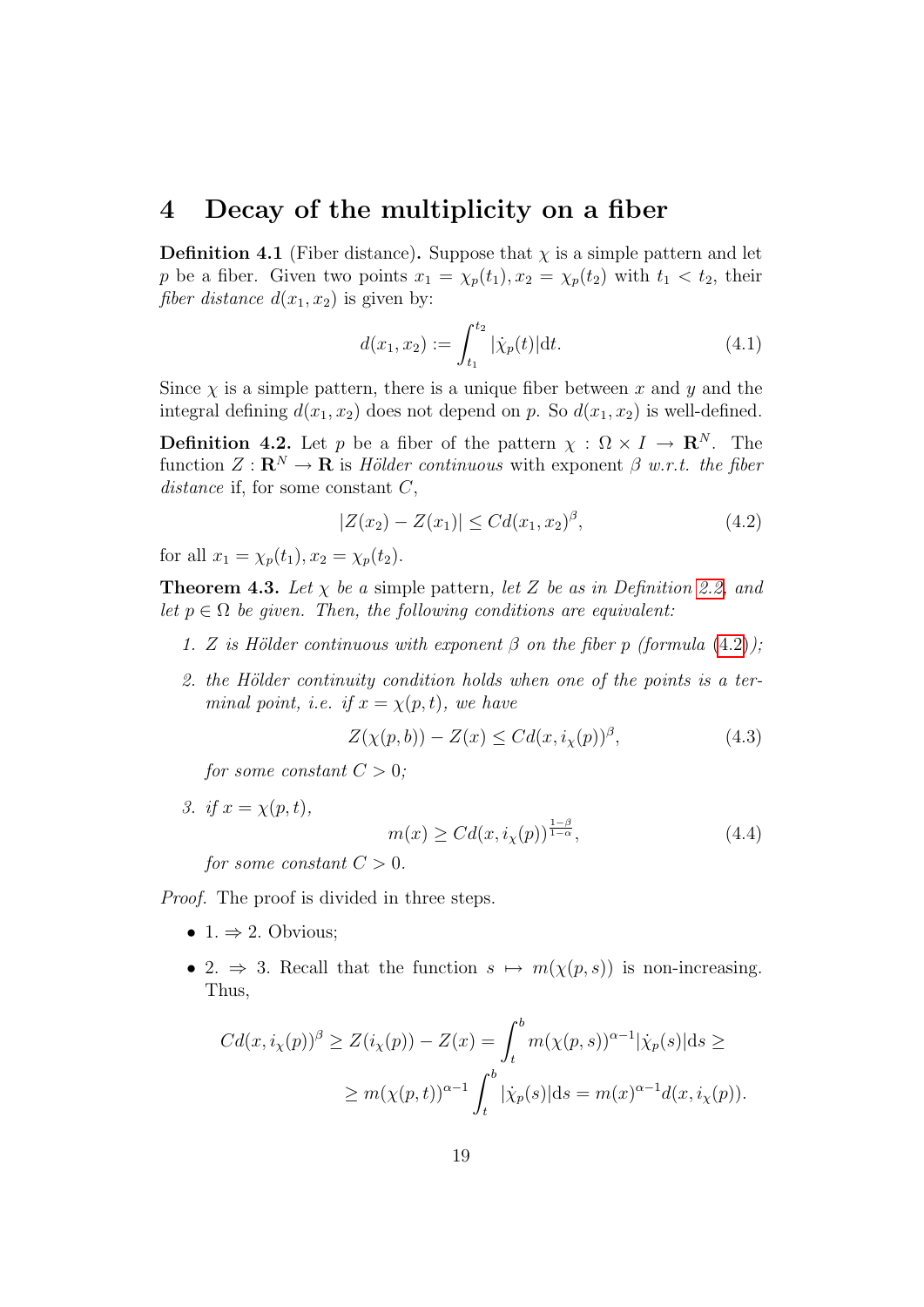

<span id="page-19-0"></span>Figure 2: Proof of Theorem [4.5](#page-8-1)

• 3.  $\Rightarrow$  1. Consider the reparameterized fiber, so that  $|\dot{\chi}_p(t)| = 1$ . Let l be its length. From equation [\(4.4\)](#page-18-2)

$$
m(\chi_p(s))^{\alpha-1} \le C|l-s|^{\beta-1}.
$$

Integrating between  $t_1 < t_2$ , we get

$$
Z(\chi_p(t_2)) - Z(\chi_p(t_1)) = \int_{t_1}^{t_2} m(\chi(p, s))^{\alpha - 1} ds \le
$$
  
 
$$
\le \int_{t_1}^{t_2} C(l - s)^{\beta - 1} ds = C \left[ \frac{(l - t_1)^{\beta}}{\beta} - \frac{(l - t_2)^{\beta}}{\beta} \right]. \quad (4.5)
$$

By subadditivity  $(l - t_1)^\beta - (l - t_2)^\beta \le (t_2 - t_1)^\beta$ , so

$$
Z(x_2) - Z(x_1) \leq \frac{C}{\beta}(t_2 - t_1)^{\beta} = \frac{C}{\beta}d(x_1, x_2)^{\beta}.
$$

*Remark* 4.4. If C is the constant appearing in inequality  $(4.2)$ , then our computation provides  $C^{1/(\alpha-1)}$  as the constant in inequality [\(4.4\)](#page-18-2).

**Theorem 4.5.** Let  $\chi$  be an optimal pattern. Then, the uniform Hölder continuity on the fibers of the landscape function (Definition  $(4.2)$ ) implies its Hölder continuity w.r.t. the Euclidean distance on  $\overline{D}_\chi$ .

*Proof.* Fix  $x_1, x_2$ , let  $d = |x_1 - x_2|$ . Suppose first you can take backward  $x_1$ on the fiber of  $x_1$  at a fiber distance d (see Figure [2\)](#page-19-0). Thanks to the decay inequality [\(4.4\)](#page-18-2) of Theorem [4.3,](#page-3-2) we have

$$
m(x_1') \geq C d^{\frac{1-\beta}{1-\alpha}},
$$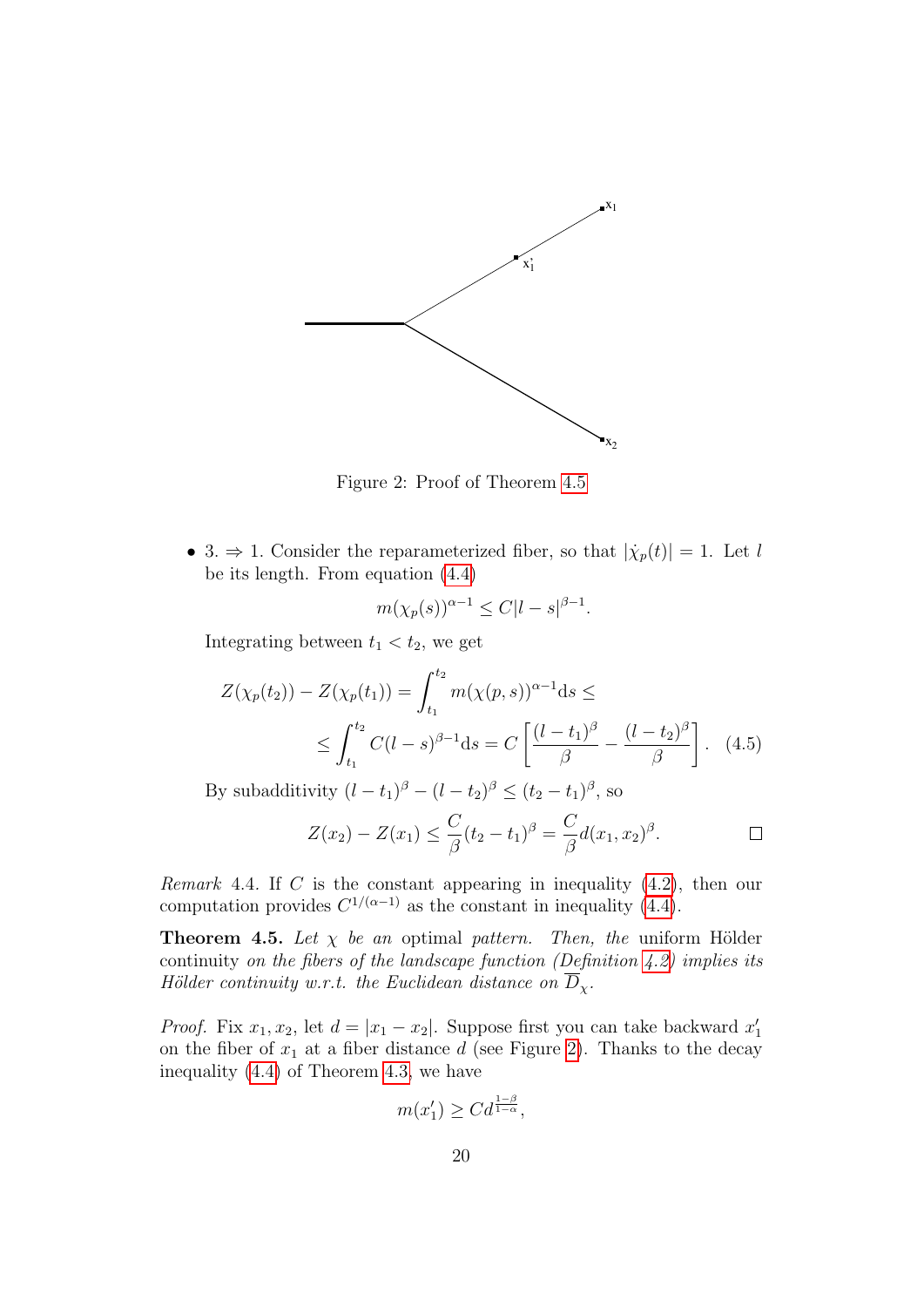that is

$$
m(x_1')^{\alpha-1}\leq Cd^{\beta-1}
$$

By Corollary [3.10](#page-11-1)

$$
\alpha(\overline{Z}(x_1')-\overline{Z}(x_2)) \le m(x_1')^{\alpha-1}|x_1'-x_2| \le (Cd^{\beta-1})(2d) = 2Cd^{\beta}.
$$

Finally, since  $\overline{Z}(x_1) - \overline{Z}(x_2) = (\overline{Z}(x_1) - \overline{Z}(x'_1)) + (\overline{Z}(x'_1) - \overline{Z}(x_2))$  and each of the two terms is bounded by some constant times  $d^{\beta}$  (the first thanks to the Hölder continuity on the fiber and to the equality  $Z = \overline{Z} \circ \chi$  implied by the minimality of  $\chi$ ), the first part of the proof is complete on  $D_{\chi}$  and, by a continuity argument, on  $\overline{D_{\chi}}$  (see item 3 of Remark [2.3\)](#page-3-2).

Suppose finally that  $x'_1$  cannot be taken at a fiber distance d. Then, we can take  $x_1' = S$  and the term  $\overline{Z}(x_1') - \overline{Z}(x_2)$  can be estimated by zero.  $\Box$ 

Remark 4.6. Note that if the Hölder continuity constant w.r.t. fibers is given by C, then the constant w.r.t. the Euclidean distance is at most  $C(1+2/\alpha)$ .

## <span id="page-20-0"></span>5 Irrigation cost of a measure  $\mu$  with a given Ahlfors dimension

Before entering in the last part of the proof of the main result, we prove an estimate from above of the irrigation cost between a Dirac mass and an Ahlfors regular from below measure. The irrigation cost is bounded by the  $\alpha$ power of the mass of the irrigated measure times the diameter of its support times a universal constant. We recall that the definition and a complete treatment of the main tool used here, the hierarchy of collectors, can be found in [\[DS-DIM\]](#page-40-4) (see, in particular, Definition 3.1 and Corollary 3.1).

**Definition 5.1** (Lower Ahlfors regular measure). A measure  $\mu$  is Ahlfors regular from below in dimension h, if there exists  $C_A > 0$  such that

$$
\mu(B(x,r)) \ge C_A r^h,
$$

for all  $r \in [0, 1]$  and for all  $x \in \text{spt } \mu$ .

A *dyadic cube of order* n in  $\mathbb{R}^N$  is a Cartesian product of N intervals of the kind  $[k2^{-n}, (k+1)2^{-n}]$  for  $k \in \mathbb{Z}, n \in \mathbb{N}$ :

$$
Q_{k_1,\dots,k_N}^n := \prod_{i=1}^N [k2^{-n}, (k+1)2^{-n}];
$$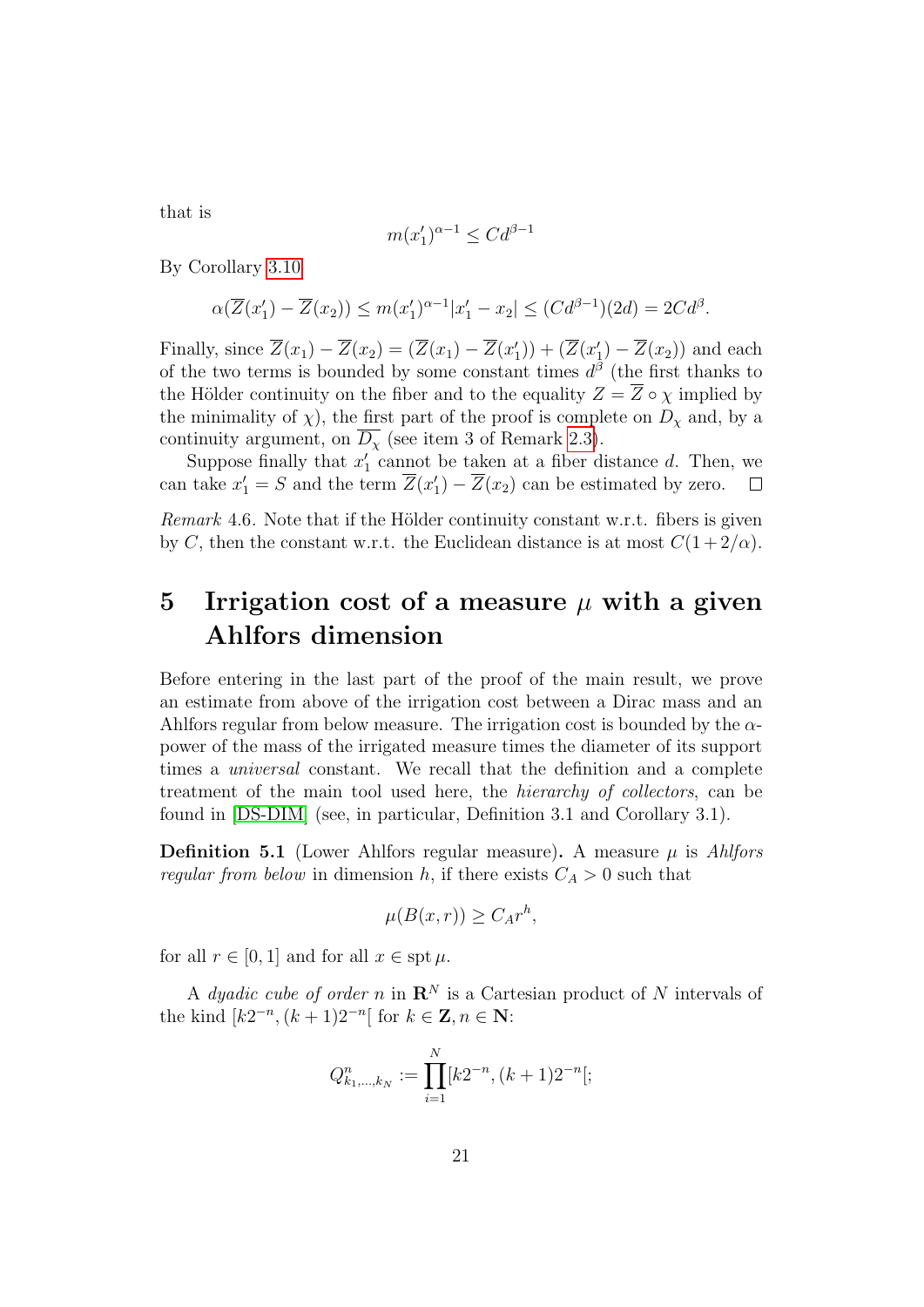the center of  $Q_{k_1,\dots,k_N}^n$  is the point

$$
c(Q_{k_1,\dots,k_N}^n) := \left(2^{-n}\left(k_1+\frac{1}{2}\right),\dots,2^{-n}\left(k_N+\frac{1}{2}\right)\right).
$$

**Lemma 5.2.** Let B be a ball of unitary radius and let  $\mu \in \mathcal{P}(\mathbb{R}^N)$  such that spt  $\mu \subset \overline{B}$ . Suppose also that  $\mu$  is Ahlfors regular from below of dimension h. Let  $P_n$  the set of centers of the dyadic squares of order n which meet spt  $\mu$ . Then,

$$
\#P_n \le C_A^{-1} 2^{h(n+1)}.
$$

Proof. Consider the balls whose center is the center of some dyadic square of order *n* and whose radius is  $r = 2^{-(n+1)}$ . Their mass (w.r.t. the measure  $\mu$ ) is at least (by the Ahlfors regularity from below of  $\mu$ )  $C_A 2^{-h(n+1)}$ . Moreover, such balls are disjoint. We then have:

$$
(\#P_n)C_A 2^{-h(n+1)} \le \sum_{x \in P_n} \mu(B_{2^{-(n+1)}}(x)) \le \mu\left(\bigcup_{x \in P_n} B_{2^{-(n+1)}}(x)\right) \le 1,
$$

since the total mass is unitary. The previous inequality finally gives

$$
\#P_n \le C_A^{-1} 2^{h(n+1)}.
$$

**Theorem 5.3.** Let B be a ball of unitary radius and let  $\mu \in \mathcal{P}(\mathbb{R}^N)$  such that spt  $\mu \subset \overline{B}$ . Suppose also that  $\mu$  is Ahlfors regular from below of dimension h. Then, given  $\alpha > 1 - 1/h$  and  $S \in B$ , we have

$$
d_{\alpha}(\mu, \delta_S) \le C(C_A, h, N, \alpha) < +\infty.
$$

*Proof.* Without loss of generality, we can suppose that  $S$  is the center of  $B$ . A different source can be managed using a pattern which initially moves the mass from the source to the center of B.  $C(C_A, h, N, \alpha)$  will be increased at most by 1, the cost of transportation of a Dirac mass from the boundary of B to its center.

Since spt  $\mu$  is compact, for every n we can  $P_n$  as in Lemma [5.2.](#page-3-1) Set  $P_0 = \{S\}$ . Consider any dependence map  $\gamma_n : P_n \to P_{n-1}$  which maps a point in  $P_n$  to a point in  $P_{n-1}$  whose distance does not exceed  $2^{-n+1}$  and the correspondent hierarchy of collectors  $(P_n, \gamma_n)_{0 \leq n \leq N_{\text{max}}}$ .

The cost of the pattern connecting  $\delta_S$  to  $\mu$  is then estimated by (we refer to Corollary 3.3 of [\[DS-DIM\]](#page-40-4) and to Lemma [5.2\)](#page-3-1):

$$
\sum_{n=1}^{+\infty} 2^{-n+1} \sqrt{N} (\#P_n)^{1-\alpha}.
$$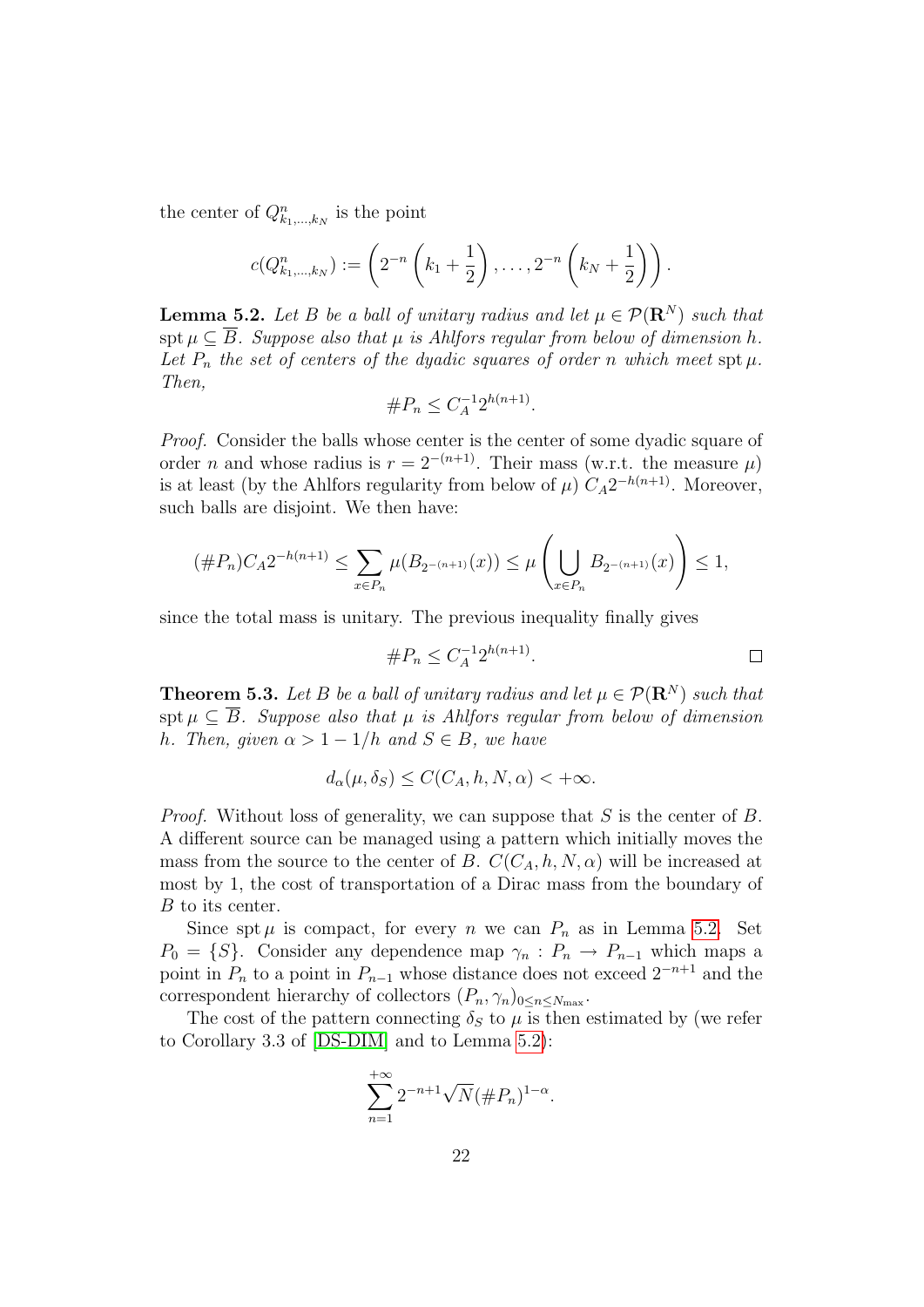So  $C(C_A, h, N, \alpha)$  can be chosen as

$$
C(C_A, h, N, \alpha) = \frac{4\sqrt{N}C_A^{\alpha - 1}}{1 - 2^{-1 + h(1 - \alpha)}}.
$$

**Corollary 5.4.** Let  $\mu \in \mathcal{P}(\mathbf{R}^N)$  such that  $\mu(\mathbf{R}^N) = m$ . Suppose that  $\text{spt }\mu$ is contained in a ball of radius d. Suppose also that  $\mu$  is Ahlfors regular from below in dimension h. Then, given  $\alpha > 1 - 1/h$  and  $S \in \mathbb{R}^N$ ,

$$
d_{\alpha}(\mu, \delta_S) \le C(C_A, h, N, \alpha) m^{\alpha} d.
$$

Proof. The proof is the same as of Theorem [5.3.](#page-3-2) Note that scaling the length by a factor d, the cost is multiplied by a factor  $d$ . A mass scaling of a factor m implies that the cost is multiplied by a factor  $m^{\alpha}$ .  $\Box$ 

## <span id="page-22-0"></span>6 Hölder continuity of the landscape function

In this section we are going to prove that inequality [\(4.3\)](#page-18-3) holds for a.e.  $p \in \Omega$ with

$$
\frac{1-\beta}{1-\alpha} = h,
$$

that is

$$
\beta = 1 + h(\alpha - 1),
$$

under the hypothesis that the irrigated measure is Ahlfors regular from below in dimension h.

**Lemma 6.1.** Let  $\mu$  be the irrigated measure, which is supposed to be Ahlfors regular from below in dimension h. Let  $\overline{Z}$  be the landscape function associated to the optimal pattern  $\chi$ . Let  $\beta := 1 + h(\alpha - 1)$ . Then, for some  $c > 0$ 

<span id="page-22-1"></span>
$$
\overline{Z}(x_0) - \overline{Z}(x) \le c|x_0 - x|^{\beta},\tag{6.1}
$$

for  $x_0$  in the support of the irrigated measure  $\mu$  and  $x \in \mathbb{R}^N$ .

*Proof.* By contradiction, fix  $x, x_0$  with  $x_0 \in \text{spt } \mu$  such that, for a suitably large constant  $c$  (see Figure [3\)](#page-23-0),

$$
Z(x_0) - Z(x) > c|x_0 - x|^{\beta}.
$$

Let  $r = |x_0 - x|$ , so  $Z(x_0) - Z(x) > cr^{\beta}$ . Since we are assuming, spt  $\mu$ bounded, we can suppose that  $r \leq 1$ . Indeed, if [\(6.1\)](#page-22-1) would hold for all couples with  $r < 1$ , it would also hold for all the remaining couples with  $r > 1$ .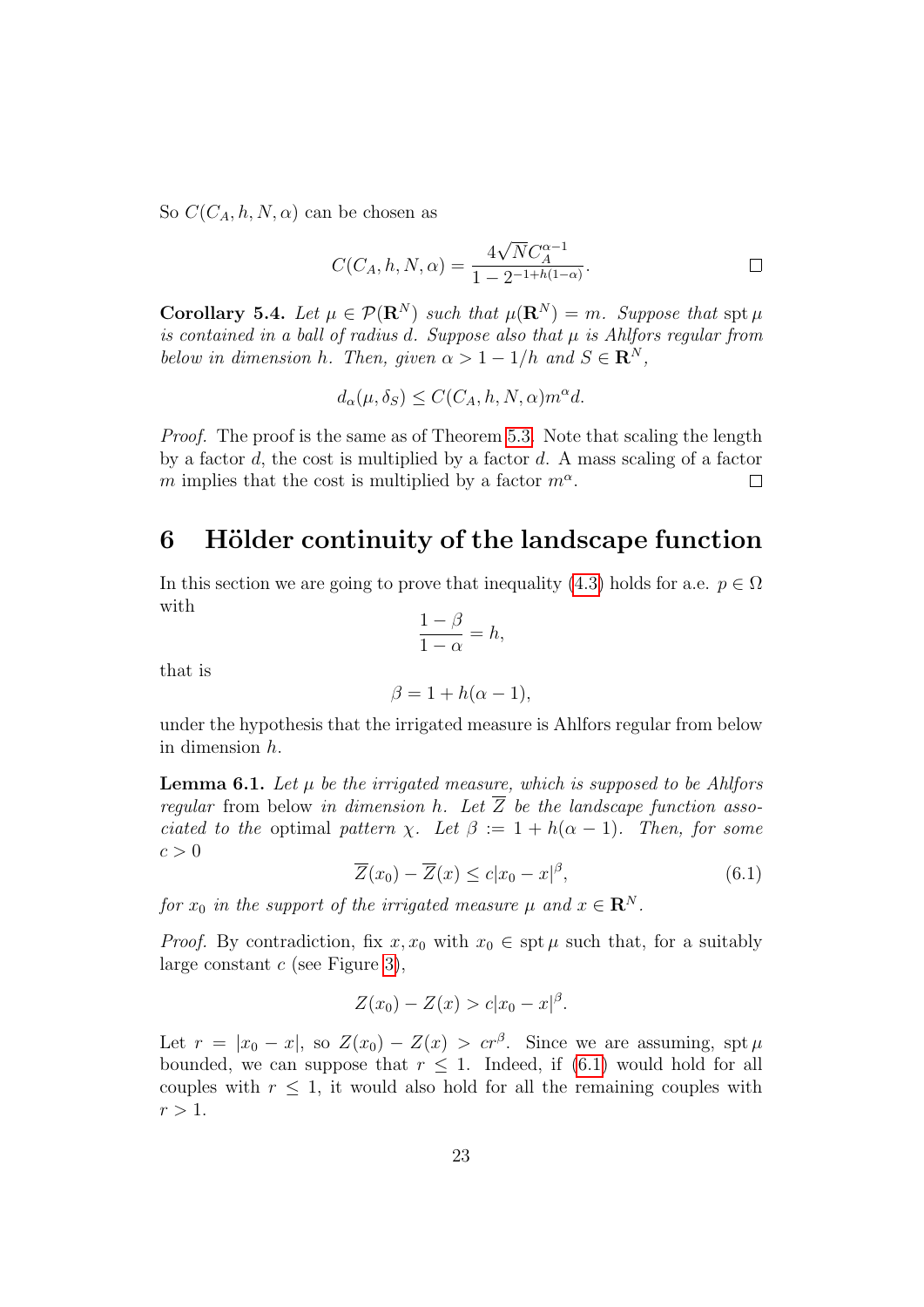

<span id="page-23-0"></span>Figure 3: Proof of Lemma [6.1](#page-3-0)

Let  $B_k := \overline{B}_{r_k}(x_0)$ , with  $r_k = r2^{-k}$ . Since Z is lower semicontinuous, we have that

$$
Z(x_0) = \sup_{k \ge 0} \inf_{B_k} Z.
$$

Then, given  $\varepsilon > 0$  we must have  $Z(x_0) - \varepsilon < \inf_{B_k} Z$  for every  $k \ge k_0$  for a suitable integer  $k_0$ . Since  $x \in B_0$ , we clearly have  $\inf_{B_0} Z \leq Z(x)$ . For  $\varepsilon = cr^{\beta}/2$ , we get 1

<span id="page-23-1"></span>
$$
\inf_{B_{k_0}} Z - \inf_{B_0} Z \ge \frac{1}{2} c r^{\beta}.
$$
  

$$
c' = 2^{\beta - 1} (1 - 2^{-\beta}) c.
$$
 (6.2)

Choose

Since

$$
\inf_{B_{k_0}} Z - \inf_{B_0} Z = \sum_{k=1}^{k_0} \left( \inf_{B_k} Z - \inf_{B_{k-1}} Z \right),
$$

we cannot have for all  $k = 1, \ldots, k_0$ 

$$
\inf_{B_k} Z - \inf_{B_{k-1}} Z < c'r_k^{\beta},
$$

otherwise

$$
c<\frac{2^{1-\beta}c'}{1-2^{-\beta}},
$$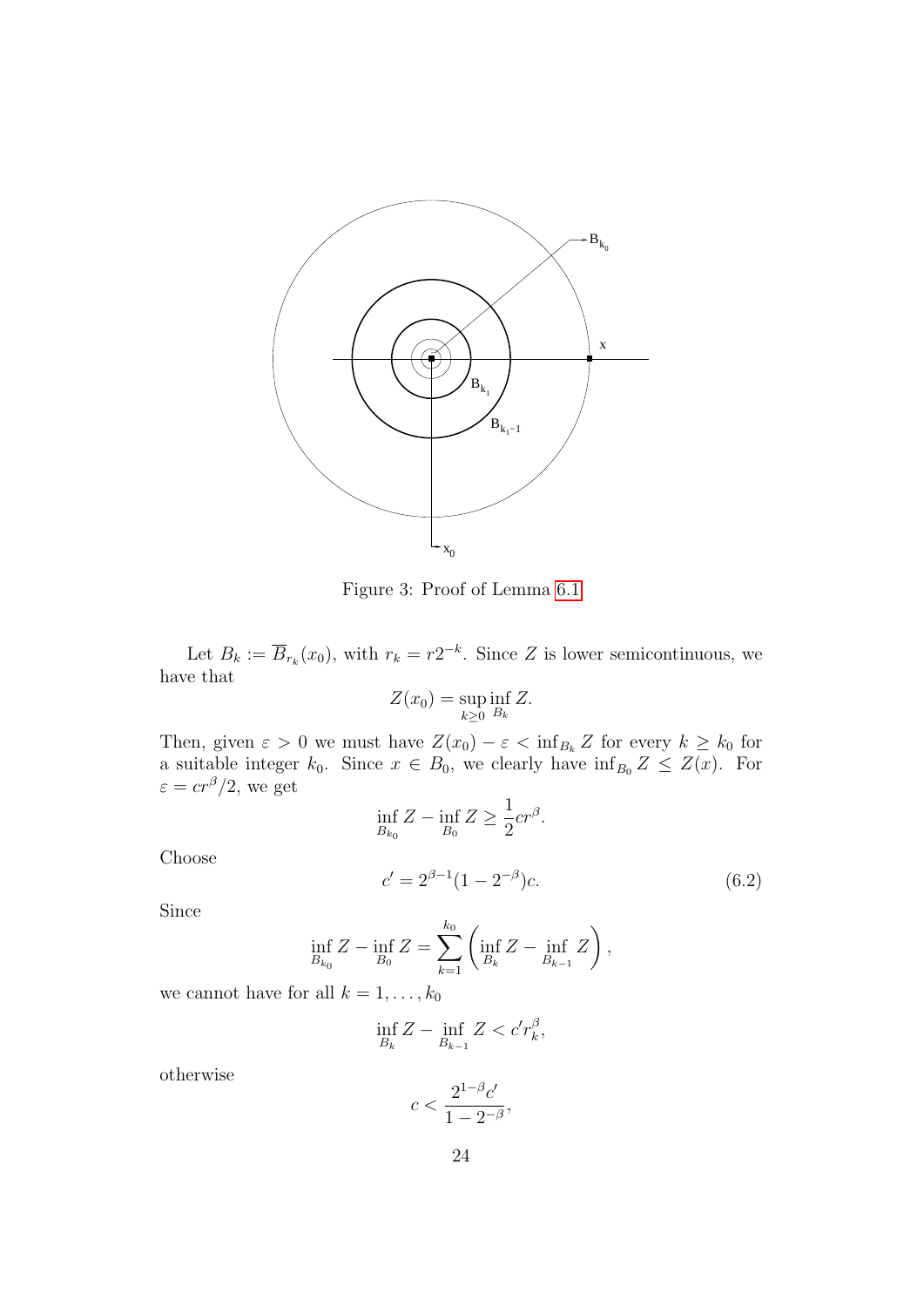in contradiction to [\(6.2\)](#page-23-1). For a certain value of  $k = k_1$  we must then have:

$$
\inf_{B_{k_1}} Z - \inf_{B_{k_1-1}} Z \ge c' r_{k_1}^{\beta}.
$$

Let  $x_{k_1-1}$  a point which realizes the infimum of Z on  $B_{k_1-1}$ . We now apply Corollary [3.18](#page-17-1) with  $X = B_{k_1}, y = x_{k_1-1}$ , and the moved mass is that carried by fibers stopping on  $X = B_{k_1}$ . The difference of the values of the landscape function between  $X = B_{k_1}$  and  $y = x_{k_1-1}$  is then given by  $c'r_k^{\beta}$  $\frac{\beta}{k_1}$ . Taking into account Corollary [5.4,](#page-4-0) since the irrigated measure is Ahlfors from below and  $x_0 \in \text{spt } \mu$ , inequality [\(3.8\)](#page-17-2) of Corollary [3.18](#page-17-1) becomes:

$$
\alpha c' r_k^{\beta} \le C (r_k^h)^{\alpha - 1} r_k = C r_k^{\beta}
$$

Here  $C$  is the constant of Corollary [5.4.](#page-4-0) This means that if we choose  $c$ , and therefore  $c'$ , sufficiently large we get in a contradiction.  $\Box$ 

Now, we reach the main theorem of the paper.

**Theorem 6.2.** Let  $\mu$  be the irrigated measure, which is supposed to be Ahlfors regular from below in dimension h. Let  $Z$  be the landscape function associated to the optimal pattern  $\chi$ . Let  $\beta := 1 + h(\alpha - 1)$ . Then,

$$
|Z(x) - Z(y)| \le c|x - y|^{\beta},
$$

on  $\overline{D}_x$  of the pattern  $\chi$ .

Proof. The result simply follows from Lemma [6.1](#page-3-0) and the equivalence stated in Theorem [4.5.](#page-8-1)  $\Box$ 

## 7 Necessary conditions for the Hölder continuity of the landscape function

The main result of this section is the following theorem. In Appendix [A](#page-35-0) the reader will find the definitions of the various notion of measure dimension which play a role in this and the following section.

**Theorem 7.1.** Let  $\mu \in \mathcal{P}(\Omega)$ . Let  $\chi$  be an optimal pattern between  $\delta_S$  and  $\mu$ . Suppose that the landscape function is Hölder continuous of exponent  $\beta \leq \alpha$ (i.e. the decay exponent  $h = (1 - \beta)/(1 - \alpha)$  satisfies  $h > 1$ ). Then, we have

$$
\dim_{\mathcal{M}}(\mu) \leq h.
$$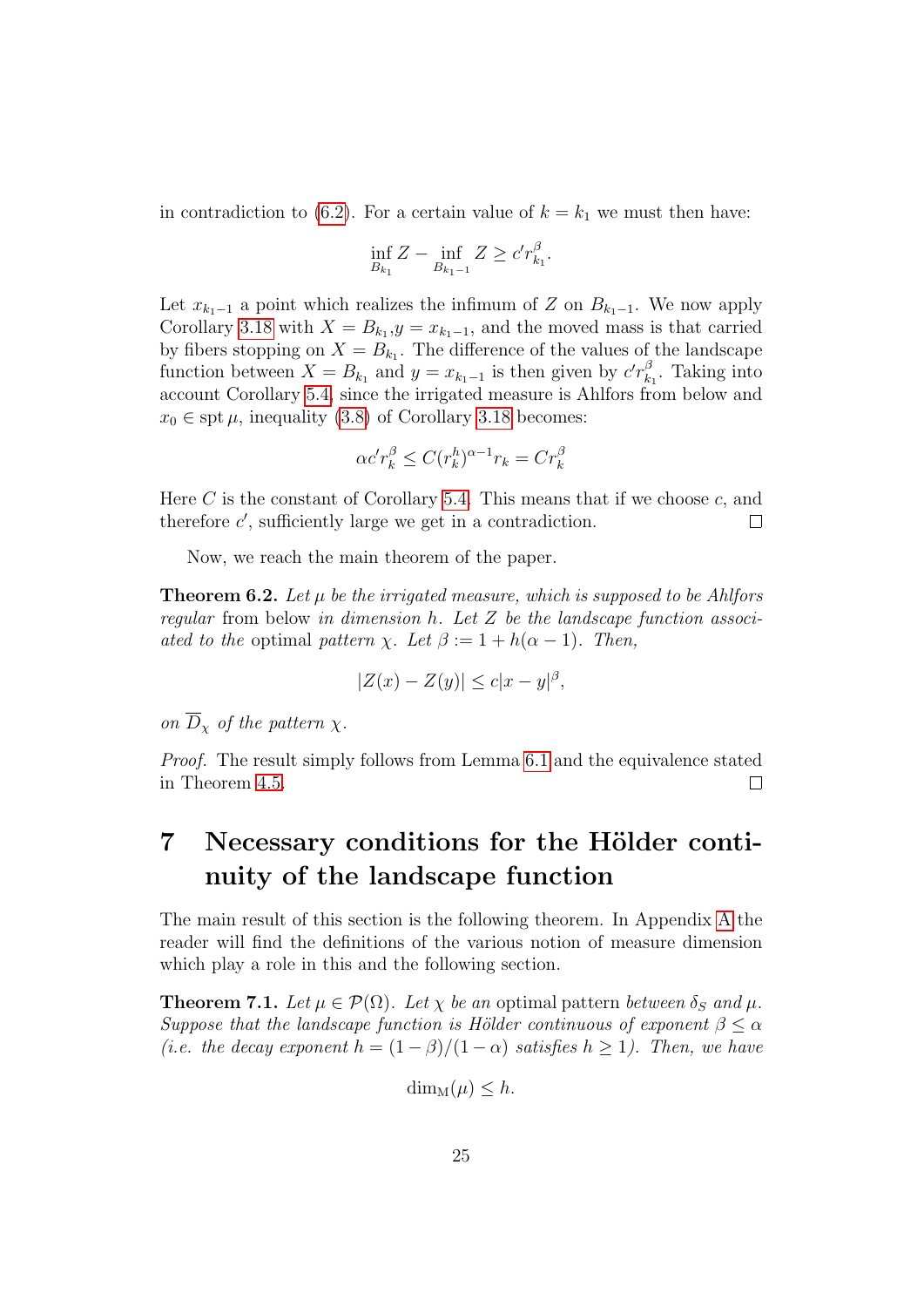As a consequence of Theorem [7.1,](#page-3-0) we deduce a corollary which matches Theorem [6.2.](#page-3-1)

**Definition 7.2** (Upper Ahlfors regular measure). A measure  $\mu$  is Ahlfors regular from above in dimension h, if there exists  $C_A > 0$  such that

$$
\mu(B(x,r)) \le C_A r^h.
$$

Corollary 7.3. In the same assumptions of Theorem [7.1,](#page-3-0) suppose also that  $\mu$  is upper Ahlfors regular in dimension h'. Then, the following inequality must hold:

$$
h' \le h = \frac{1 - \beta}{1 - \alpha},
$$

i.e.  $\beta \leq 1 + h'(\alpha - 1)$ .

Proof of Corollary [7.3.](#page-3-2) Recall the following results from [\[DS-DIM\]](#page-40-4):

- Theorem 1.1:  $\dim_c(\mu) \leq \max\{\dim_M(\mu), 1\}$ ; recall that  $\dim_c(\mu)$  is the least Hausdorff dimension of a set on which  $\mu$  is concentrated;
- Corollary 1.4: if  $\mu$  is upper Ahlfors regular in dimension  $h'$ , then  $\dim_{c}(\mu) \geq h'.$

We then have:

$$
h' \le \dim_{\mathbf{c}}(\mu) \le \max\{\dim_{\mathbf{M}}(\mu), 1\} \le h,
$$

 $\Box$ 

which completes the proof of the corollary.

**Corollary 7.4.** If the irrigated measure is Ahlfors regular in dimension  $h >$ 1, the exponent given by Theorem [6.2](#page-3-1) is the highest one and is independent on the source of irrigation.

*Proof.* Suppose that  $\mu$  is Ahlfors regular from below in dimension  $h_1$  and from above in dimension  $h_2$ . The exponents must satisfy  $h_2 \leq h_1$ . By Theorem [6.2](#page-3-1) the landscape function is Hölder with exponent  $\beta_1 = 1 + h_1(\alpha - 1)$  (or less). If we add the hypothesis that  $h_2 \geq 1$ , and apply Corollary [7.3](#page-3-2) we find that the Hölder continuity exponent must not exceed  $\beta_2 = 1 + h_2(\alpha - 1) \ge \beta_1$ . This shows that when  $\mu$  is Ahlfors regular in dimension  $h \geq 1$  (i.e.,  $h_1 = h_2 = h$ , and  $\beta_1 = \beta_2 = 1 + h(\alpha - 1)$ , the Hölder regularity given by Theorem [6.2](#page-3-1) is the best possible and the regularity does not depend on the position of the source.  $\Box$ 

To be able to prove Theorem [7.1](#page-3-0) we have to show some preliminary results and notation.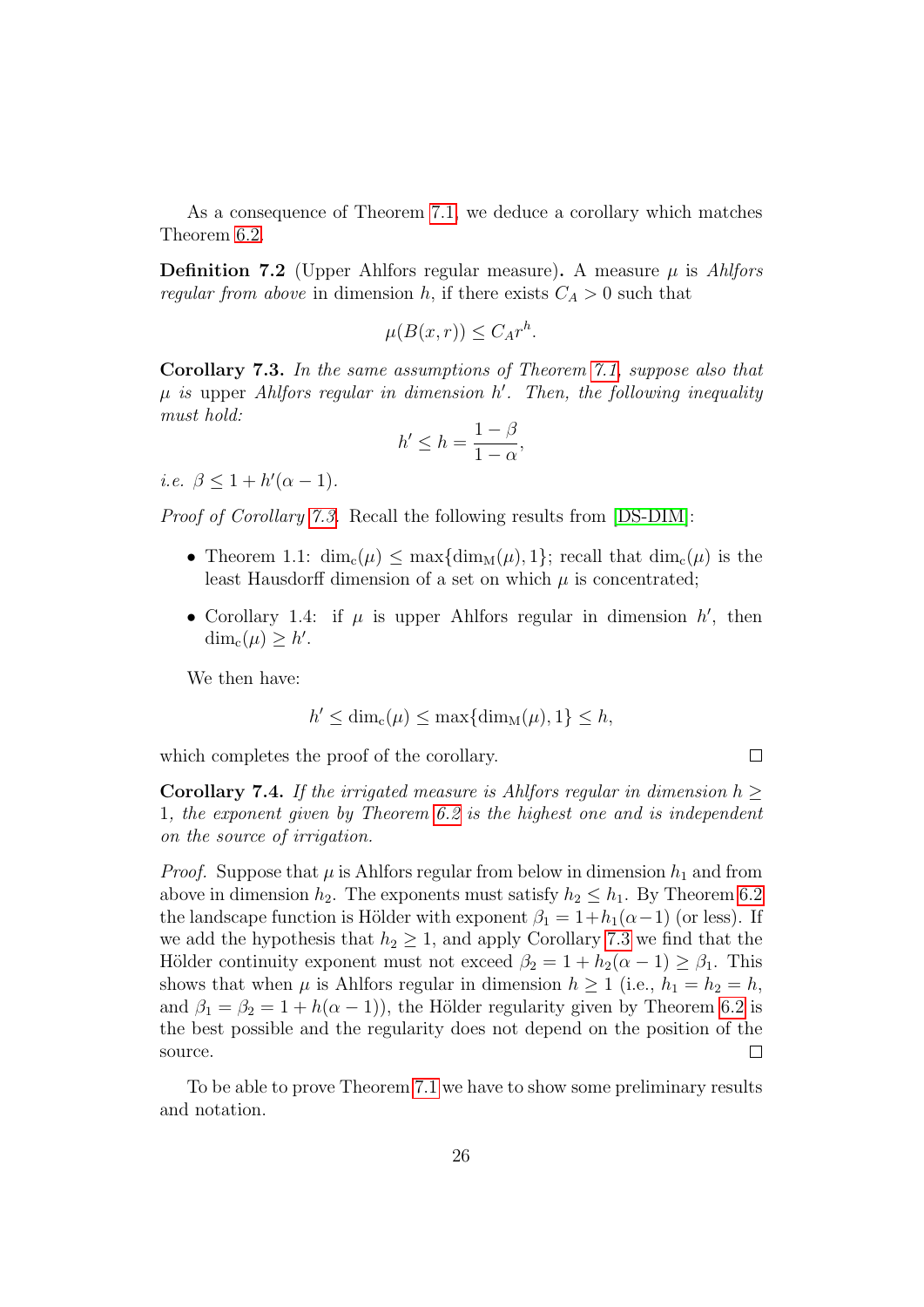Remark 7.5. If the landscape function is Hölder continuous of exponent  $\beta$ , then the length of the fibers is bounded by  $\|\overline{Z}\|_{C^\beta}(\text{diam}(\{S\}\cup \text{spt }\mu))^{\beta}$  on the support of the pattern  $D_{\chi}$ .

Indeed, If p is a fiber, then its length is given by  $\int_I |\dot{\chi}(p, t)| dt$ . Thanks to the Hölder continuity of the landscape function we can estimate the length as:

$$
\int_{I} |\dot{\chi}(p,t)| \mathrm{d}t \leq \overline{Z}(\chi(p,b)) - \overline{Z}(S) \leq ||\overline{Z}||_{\mathcal{C}^{\beta}} |S - \chi(p,b)|^{\beta} \leq
$$
  

$$
\leq C (\text{diam}(\{S\} \cup \operatorname{spt} \mu))^{\beta}.
$$

Since the left hand-side is the length of the fiber, the statement is proved.

Given  $p \in \Omega$  and a point x define  $t_p(x)$  as

$$
t_p(x) := \inf\{t \in I \ : \ \chi(p, t) = x\}.
$$

Coherently,  $t_p(x) = b := \sup I$  if the fiber p does not pass through x. Consider the function l defined on the image of an optimal pattern  $\chi$  which associates to every x the supremum of the distance along the fiber  $\chi_p$  from x to the terminal point of the fiber, given by

<span id="page-26-0"></span>
$$
l(x) = \operatorname{esssup} l_p(x),\tag{7.1}
$$

where

<span id="page-26-2"></span>
$$
l_p(x) := \int_{t_p(x)}^b |\dot{\chi}_p(s)| \, \mathrm{d}s \tag{7.2}
$$

(if Z is Hölder continuous,  $l_p(x) < +\infty$  for a.e.  $p \in \Omega$  by Remark [7.5\)](#page-8-1), and the essential supremum is taken among the particles  $p$  such that its equivalence class at the time instant where it passes through  $x$  are of positive measure, i.e.  $|[p]_{t_p(x)}| > 0$ .

With this notation, the implication between item 1 and 3 in Theorem [4.3](#page-3-2) can be restated as: if Z is Hölder continuous of exponent  $\beta$ , then

<span id="page-26-1"></span>
$$
m_{\chi}(x) \geq Cl(x)^h,\tag{7.3}
$$

for some constant C and  $h = (1 - \beta)/(1 - \alpha)$ .

Let us recall a definition from Paragraph 4.4 in [\[MS-SYNCH\]](#page-41-6).

**Definition 7.6** (Flow ordering). Consider an optimal pattern  $\chi$ . Let  $x, y \in$  $\mathbf{R}^{N}$ . We say that x precedes y in the flow order if there exists  $A \subseteq \Omega$ , with  $\mu_{\Omega}(A) > 0$ , such that for all  $p \in A$  we have that  $c(p) < +\infty$  and  $t_x \leq t_y$ , where  $\chi_p(t_x) = x, \chi_p(t_y) = y$ . In this case we write  $x \leq y$ . Note this is a partial ordering.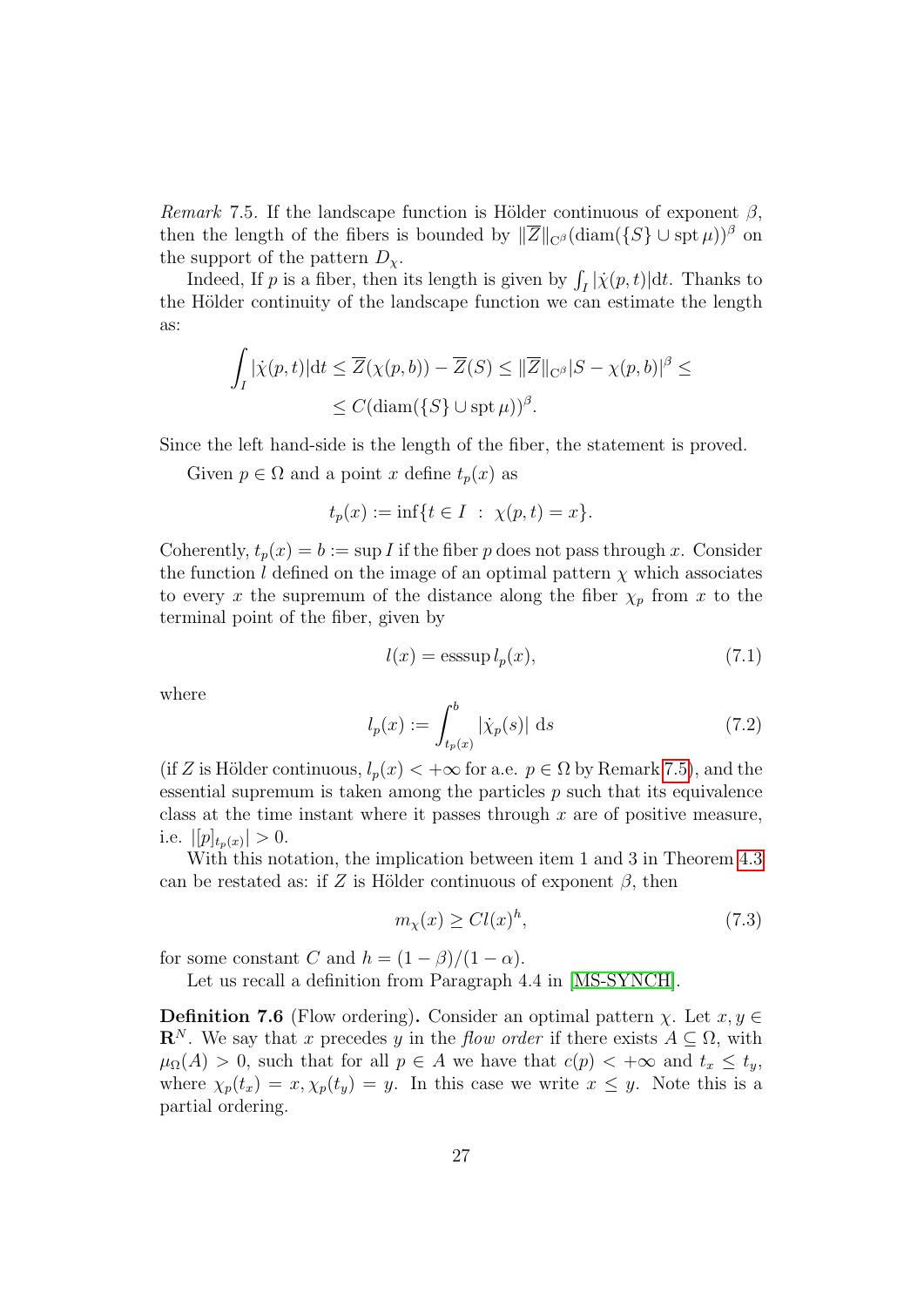**Lemma 7.7.** Consider an optimal pattern  $\chi$ . Suppose that  $x \leq y$ . For a.e.  $p \in \Omega$ :

$$
l(y) - l(x) \le -d(x, y).
$$

As a consequence, l is decreasing w.r.t.  $\leq$ .

*Proof.* If  $x, y \in \chi_p(I)$ , we must have by definition:

$$
l_p(x) - l_p(y) = d(x, y).
$$

Formula [7.1](#page-26-0) implies that for every  $\varepsilon > 0$ , there exists a set P of fibers with a positive measure passing through y such that if  $q_{\varepsilon} \in P$  then

$$
l(y) \leq l_{q_{\varepsilon}}(y) + \varepsilon.
$$

Since  $\chi$  is a simple pattern,  $x \in \chi_{q_{\varepsilon}}$ . We have then for some  $q_{\varepsilon}$ :

$$
l(x) \ge l_{q_{\varepsilon}}(x) = l_{q_{\varepsilon}}(y) + d_{q_{\varepsilon}}(x, y) = l_{q_{\varepsilon}}(y) + d(x, y) \ge l(y) - \varepsilon + d(x, y).
$$

Since  $\varepsilon > 0$  can be chosen arbitrarily small, the lemma is proved.

**Lemma 7.8.** Consider an optimal pattern  $\chi$ . Suppose that the landscape function is Hölder continuous of exponent  $\beta$ . Then,  $l \circ \chi_p$  is upper semicontinuous for a.e.  $p \in \Omega$ .

*Proof.*  $l \circ \chi_p$  is decreasing by Lemma [7.7,](#page-9-1) then we just need to prove the left-continuity. Given  $t_0 \in I$  and any increasing sequence  $t_n \to t_0$  we will prove that

$$
c < \lim_{n \to +\infty} l(\chi_p(t_n)) \Longrightarrow c \leq l(\chi_p(t_0)).
$$

This will imply  $\lim_{n} l(\chi_p(t_n)) = l(\chi_p(t_0))$ . Note that, in principle, we could have  $c > l(\chi_p(t_0))$ , if the fibers passing through  $\chi_p(t_n)$  and almost realizing the value of  $l(\chi_p(t_n))$  would not also pass through  $\chi_p(t_0)$ . In the following we will rule out this occurrence, showing that there must be a set of fibers of positive measure passing through  $\chi_n(t_0)$  and of "residual length" at least c. Let

$$
A_n = \{ q \in [p]_{t_n} : l_q(\chi_p(t_n)) \ge c \}.
$$

We have  $A_{n+1} \subseteq A_n$ , since  $[p]_{t_{n+1}} \subseteq [p]_{t_n}$  and  $l_q(\chi_p(t_n)) \ge l_q(\chi_p(t_{n+1}))$ . Let  $c'$  any number such that:

$$
c < c' < \lim_{n \to +\infty} l(\chi_p(t_n)).
$$

Since  $l(\chi_p(t_n)) > c'$ , we can find  $p_n \in [p]_{t_n}$  (with  $[p]_{t_n}$  of positive measure) such that  $l_{p_n}(\chi_p(t_n)) > c'$ . Then, if we take  $\tau_n > t_n$  such that  $d(\chi_{p_n}(t_n), \chi_{p_n}(\tau_n)) = c$ , we have

$$
l_{p_n}(\chi_{p_n}(\tau_n)) > c' - c.
$$

 $\Box$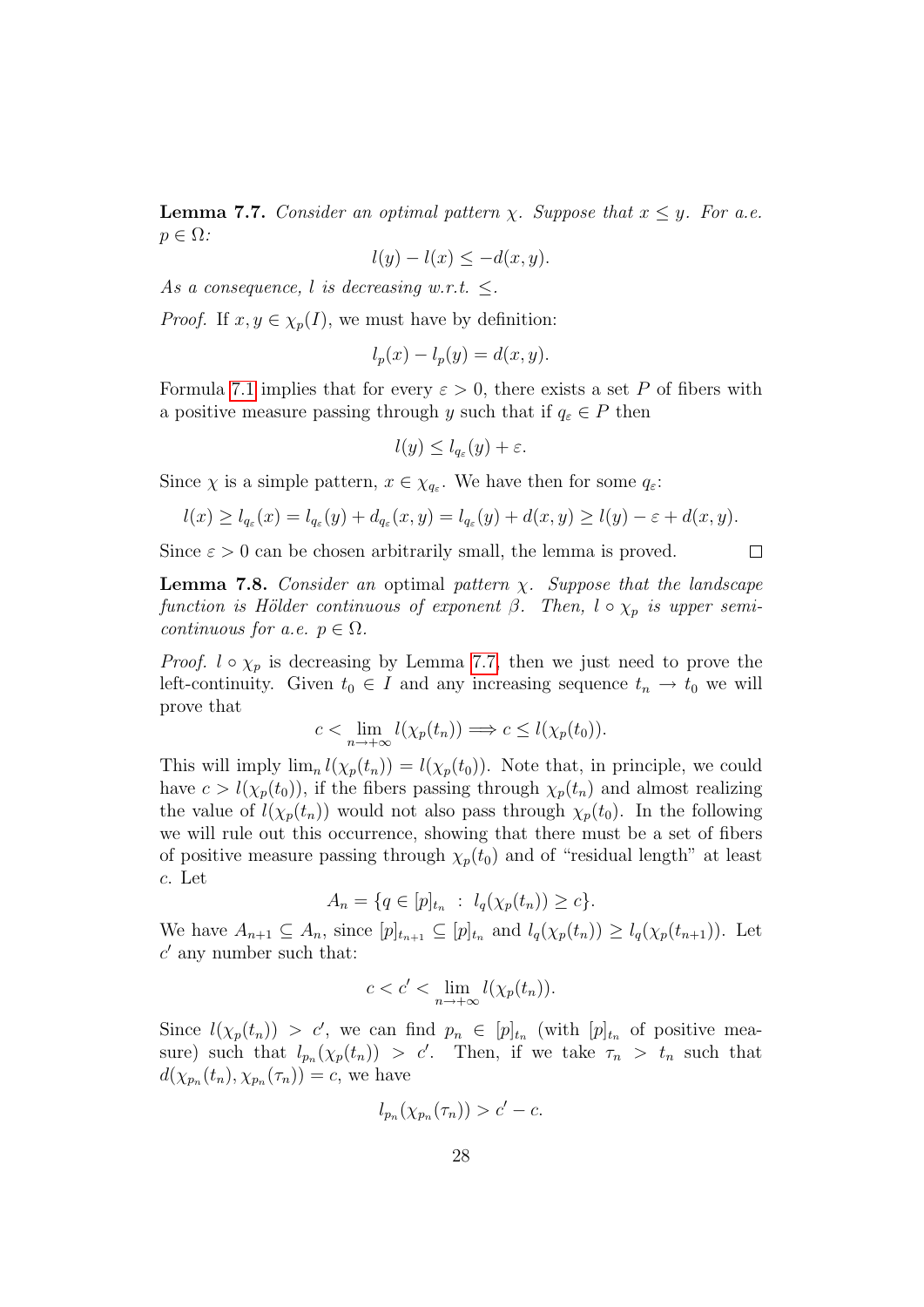Therefore, from inequality [\(7.3\)](#page-26-1),

$$
|[p_n]_{\tau_n}| \ge C(c'-c)^h,
$$

where, as usual,  $h = (1 - \beta)/(1 - \alpha)$ . Obviously,  $[p_n]_{\tau_n} \subseteq A_n$ , so,

$$
\mu_{\Omega}(A_n) \ge C(c'-c)^h.
$$

Let

$$
A = \bigcap_{n>0} A_n.
$$

Then,

$$
\mu_{\Omega}(A) \ge C(c'-c)^h > 0.
$$

Every fiber  $q \in A$  passes through  $\chi_p(t_0)$  (thanks to the continuity of  $\chi_p$ ) and from  $l_q(\chi_p(t_n)) \ge c$  it follows that  $l_q(\chi_p(t_0)) \ge c$ . Consequently  $l(\chi_p(t_0)) \ge c$  $\Box$ c.

We now go on with a key proposition in the proof of Theorem [7.1.](#page-3-0) This theorem is a kind of "intermediate values theorem" for l (in spite of the fact it is not continuous).

Proposition 7.9. Suppose that l is the function associated to an optimal pattern  $\chi$ . Let  $l_1 \leq l(x_1)$ . Then, there exists  $x_2 \geq x_1$ , such that  $l(x_2) = l_1$ .

*Proof.* Let  $l_1 > 0$ , otherwise we just choose a terminal point. Consider the following minimization problem:

<span id="page-28-0"></span>
$$
m = \inf\{l(y) : y \ge x_1, l(y) \ge l_1\}.
$$
\n(7.4)

Let  $y_n$  be a minimizing sequence and suppose  $l(y_n) \ge l(y_{n+1}), l(y_n) \to m \ge l_1$ . Let

$$
P_n = \{ p \in \Omega : y_n \in \chi_p(I) \}.
$$

Because of our hypothesis on the Hölder continuity of the landscape function, we deduce from inequality [\(7.3\)](#page-26-1),

$$
\mu_{\Omega}(P_n) \geq C l_1^h.
$$

Let

$$
P = \limsup_{n \to +\infty} P_n = \bigcap_{n \ge 0} \bigcup_{k \ge n} P_k.
$$

By Fatou Lemma,

$$
\mu_{\Omega}(P) \ge \limsup_{n \to +\infty} \mu_{\Omega}(P_n) \ge C l_1^h.
$$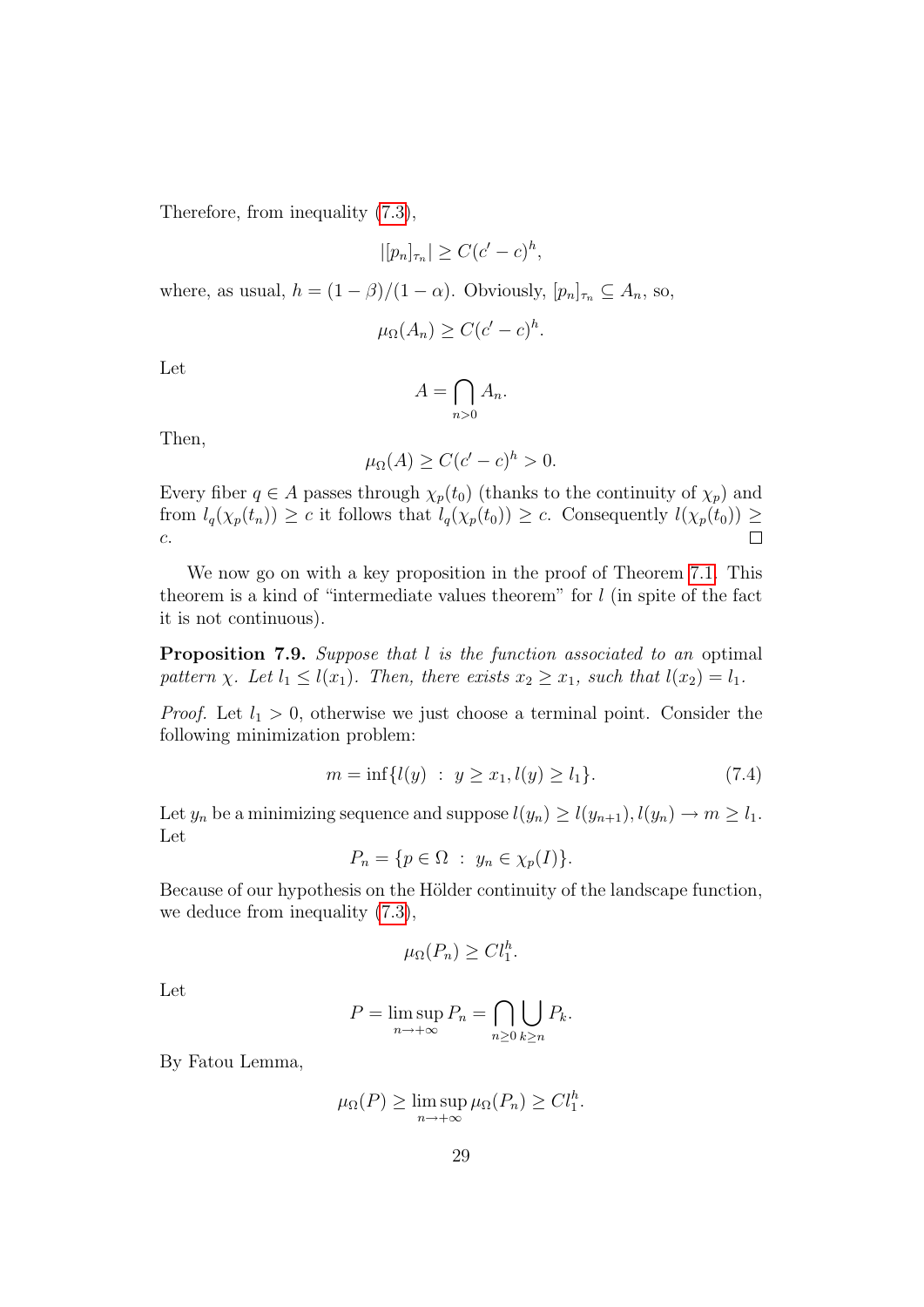By definition of P, if  $p \in P$  for some increasing sequences  $n_k$  and  $t_k$  we must have  $\chi(p, t_k) = y_{n_k}$ . Finally,  $l(y_{n_k}) \ge l_1$  and  $t_k \to t_\infty$  (since  $y_n$  is a minimizing sequence on which  $l$  is decreasing).

Let 
$$
y_{\min} := \chi(p, t_{\infty})
$$
. Then,  $y_{n_k} \to y_{\min}$  and by Lemma 7.8  

$$
l(y_{\min}) \ge \limsup_{k \to +\infty} l(y_{n_k}) = \lim_{k \to +\infty} l(y_{n_k}) \ge l_1,
$$

 $y_{\min}$  then solves [\(7.4\)](#page-28-0), since for all k we have that  $l(y_{\min}) \leq l(y_{n_k})$   $(y_{n_k})$ precedes  $y_{\text{min}}$  and l is monotone on the fiber as stated in Lemma [7.7\)](#page-9-1).

If now we set  $x_2 = y_{\text{min}}$ , we just need to prove that  $l(y_{\text{min}}) = l_1$ . Suppose, on the contrary, that  $l(y_{\min}) > l_1$ . Then, for some fiber  $p_1, l_{p_1}(y_{\min}) > l_1$ . Then for some  $\varepsilon_1$  we would find a point  $\overline{y} = \chi(p_1, t_\infty + \varepsilon_1) \ge x_1, l_{p_1}(\overline{y}) > l_1$ and, by Lemma [7.7,](#page-9-1)  $l(\bar{y}) < l(y_{\min})$ . Then,  $y_{\min}$  would not be the minimizer of the problem stated in [\(7.4\)](#page-28-0), since  $\bar{y}$  would satisfy the constraints and  $l(\overline{y}) < l(y_{\min}).$  $\Box$ 

Proof of Theorem [7.1.](#page-3-0) Consider the following construction. We start from a terminal point  $x_0$  and go back along its fiber p by a length equal to  $\delta$ . We reach a point  $x_1$  where  $l(x_1) \geq l_p(x_1) = \delta$ . Let  $x_2 \geq x_1$  be the point in Proposition [7.9](#page-10-3) such that  $l(x_2) = k\delta$  for the maximum positive integer k possible. Since k is maximum, the Euclidean distance between  $x_0, x_2$  is at most  $2\delta$  by Lemma [7.7.](#page-9-1) Note that the maximum integer  $k(\delta)$  obtained in this way does not exceed  $\delta^{-1}C d^{\beta}$  (where C is the Hölder constant of the landscape function and  $d = \text{diam}(\{S\} \cup \text{spt }\mu)$ . Indeed, by Remark [7.5](#page-8-1) we have

$$
k(\delta)\delta = l(x_2) \leq C d^{\beta}.
$$

Let  $S(\delta)$  the set of points obtained like  $x_2$  from a terminal point  $x_0$  and  $\nu$ the measure which realizes the minimum of the  $\infty$ -Wasserstein distance between the irrigated measure  $\mu$  and the set of probability measures supported on  $S(\delta)$ . The distance of each of the selected points to the support of the final measure is at most  $2\delta$ , so that  $w_{\infty}(\mu, \nu) \leq 2\delta$ .

Given k, the number of points of  $S(\delta)$  such that  $l(x) = k\delta$  can be estimated by  $C^{1/(1-\alpha)}\delta^{-h}k^{-h}$ : indeed, these points cannot be on a flow line by the way they are chosen, then their number  $N_k$  must satisfy

$$
C^{1/(\alpha-1)}N_k(k\delta)^h \le 1,
$$

since by [\(7.3\)](#page-26-1) each point carries a mass at least given by  $C^{1/(\alpha-1)}(k\delta)^h$  and their total mass must be less than 1.

Hence, for the total number of points  $N(\delta)$  we have the following estimate:

<span id="page-29-0"></span>
$$
N(\delta) = \sum_{k=1}^{k(\delta)} N_k \le C^{1/(1-\alpha)} \delta^{-h} \left[ 1 + \int_1^{\delta^{-1} C d^{\beta}} x^{-h} dx \right].
$$
 (7.5)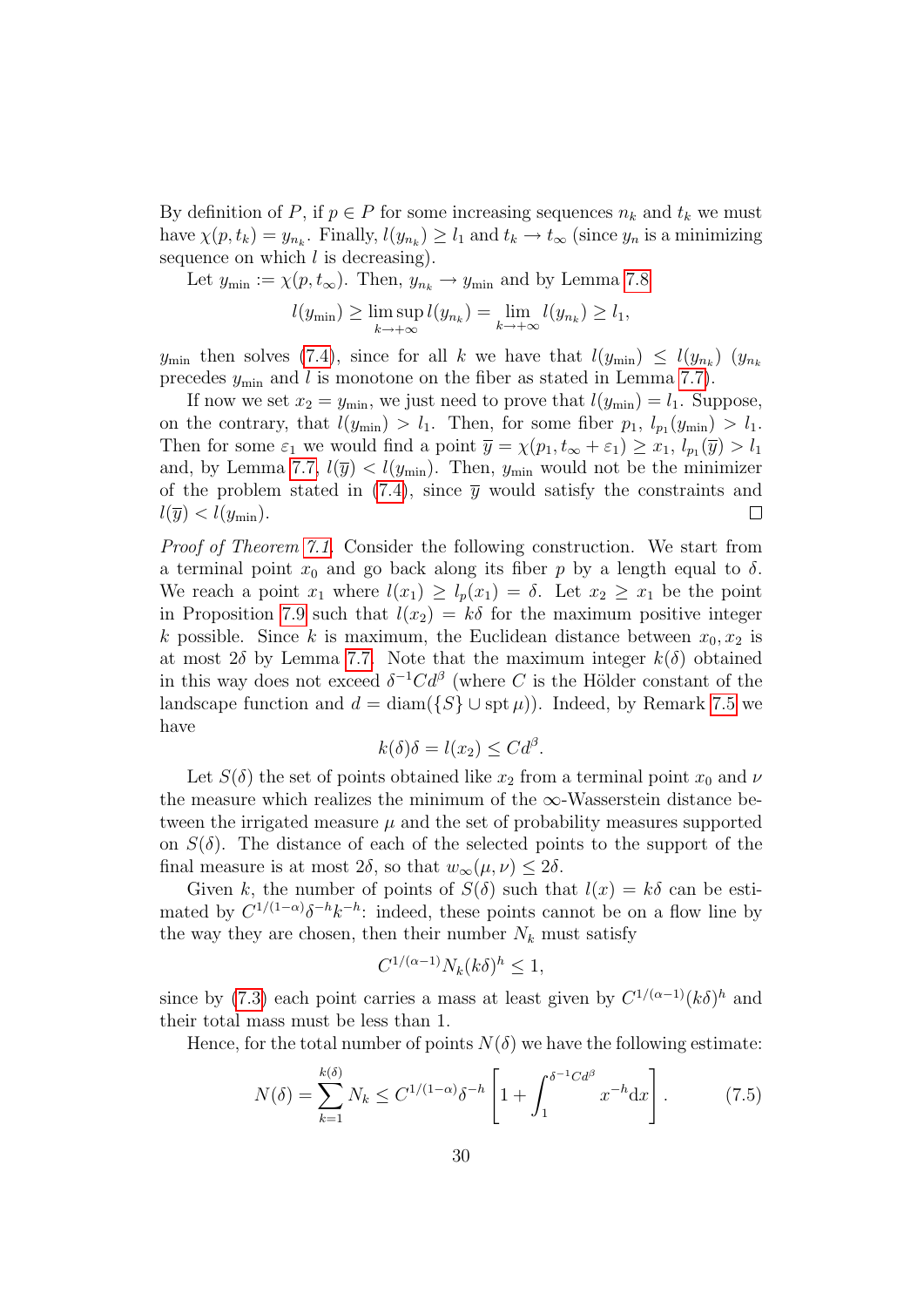In the case  $h > 1$ ,

$$
\int_1^{\delta^{-1}Cd^{\beta}} x^{-h} dx = -\frac{[\delta C^{-1}d^{-\beta}]^{h-1} - 1}{h-1} \le -\log(\delta C^{-1}d^{-\beta}).
$$

The last inequality follows from the convexity of the exponential function. In the case  $h = 1$ ,

$$
\int_1^{\delta^{-1}Cd^{\beta}} x^{-1}dx = -\log(\delta C^{-1}d^{-\beta}).
$$

In any case, we can estimate

$$
N(\delta) \le C^{1/(1-\alpha)} \delta^{-h} (1 - \log(\delta C^{-1} d^{-\beta})) =: \delta^{-h} f(\delta),
$$

where  $f(\delta)$  grows as  $-\log \delta$  as  $\delta \to 0^+$ . Now, given n choose the unique  $\delta$ (the uniqueness is true only for  $\delta$  small) such that  $n = \delta^{-h} f(\delta)$ . For such a choice of  $\delta$ ,

$$
w_{\infty}(\mu, D_n) \le w_{\infty}(\mu, D_{N(\delta)}) \le 2\delta.
$$

We then easily have:

$$
\dim_{\text{res}}^{\infty}(\mu) = \limsup_{n \to +\infty} \left( \frac{\log w_{\infty}(\mu, D_n)}{-\log n} \right)^{-1} \leq \limsup_{\delta \to 0^+} \left( \frac{\log(2\delta)}{-\log(\delta^{-h}f(\delta))} \right)^{-1} = h.
$$

The statement of the theorem then follows from the following results of [\[DS-DIM\]](#page-40-4):  $\dim_M(\mu) = \dim_{\text{res}}^{\infty}(\mu)$  (Proposition 5.4).  $\Box$ 

Remark 7.10. Note that in the previous proof, in the case  $h > 1$ ,  $N(\delta)$  can be estimated by

$$
N(\delta) = \sum_{k=1}^{k(\delta)} N_k \le C^{1/(1-\alpha)} \delta^{-h} \left[ 1 + \int_1^{+\infty} x^{-h} \mathrm{d}x \right].
$$

Since it does not depend on  $k(\delta)$  and, consequently, on the size d of the diameter of the convex hull of the supports of the initial and final measure (so that the irrigated measure does not need to be compactly supported). Of course, this is not the case when  $h = 1$ .

## <span id="page-30-0"></span>8 Counter-examples

We now provide some counter-examples which show the opportunity of the hypothesis assumed in this paper.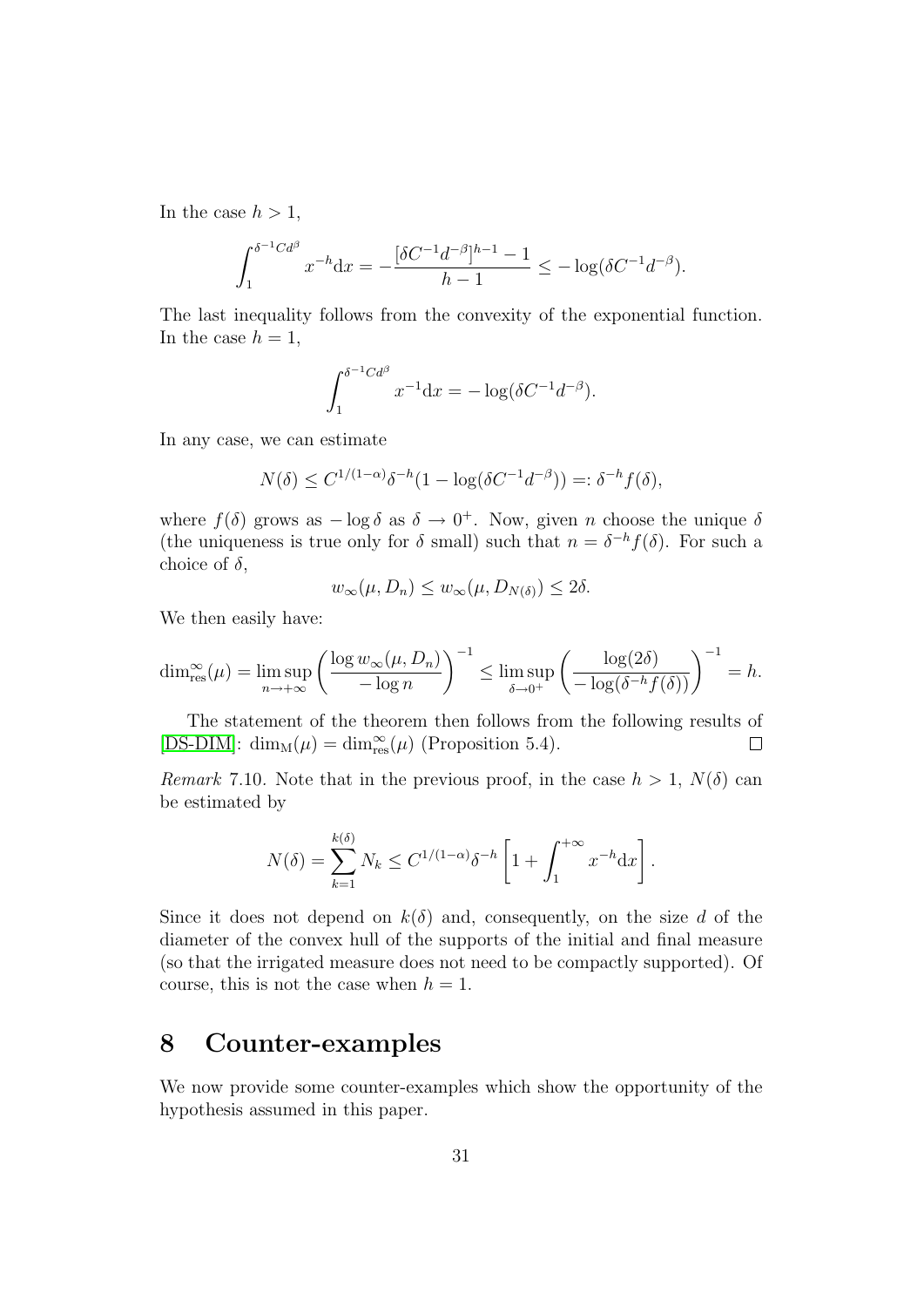Consider a probability measure  $\mu \in \mathcal{P}(\mathbf{R})$ . Its *distribution function* is  $F(x) = \mu((-\infty, x))$  (this definition is slightly different from the usual one). Recall that  $F$  is a non-decreasing, left-continuous (hence, lower semicontinuous) function. Moreover,  $0 \leq F(x) \leq 1$  and

$$
\lim_{x \to -\infty} F(x) = 0, \quad \lim_{x \to +\infty} F(x) = 1.
$$

Set

$$
J(x_0) := \lim_{x \to x_0^+} F(x) - F(x_0) = \mu(\{x_0\}).
$$

Given  $y \in [0, 1]$ , the set

$$
F^{-1}(]-\infty, y]) = \{x \in \mathbf{R} : F(x) \le y\}
$$

is a closed interval of the form  $] - \infty, \alpha]$ . We then set for  $y \in [0, 1]$ , taking advantage of the lower semicontinuity of F,

$$
G(y) := \max\{x \in \mathbf{R} : F(x) \le y\}.
$$

 $G$  is the so-called *quantile function* of  $F$ . Since

$$
F^{-1}((-\infty, y]) = (-\infty, G(y)],
$$

we have by construction

$$
F(x) \le y \Longleftrightarrow x \le G(y).
$$

G is a non-decreasing and right-continuous (hence, upper semicontinuous) function. Of course, if F is one-to-one, then G is just  $F^{-1}$ . Note also that in general this may not happen because  $\mu$  can be null on some interval.

Suppose now that we are given a measure  $\mu$  such that spt  $\mu \subseteq [0, 1]$  and consider the problem of the irrigation of  $\mu$  from  $S = 0$  (in the following we will always consider the irrigation from  $S = 0$ , unless differently stated). The optimal pattern is given on  $\Omega = [0, 1]$  by

$$
\chi(p,t) = \min\{t, G(p)\},\
$$

since the support must be convex and the no-loop condition must hold, and the multiplicity is given by

$$
m(x) = 1 - F(x) = \mu([x, 1]).
$$

The landscape function is then given by

<span id="page-31-0"></span>
$$
Z(x) = \int_0^x m(t)^{\alpha - 1} dt = \int_0^x (1 - F(t))^{\alpha - 1} dt.
$$
 (8.1)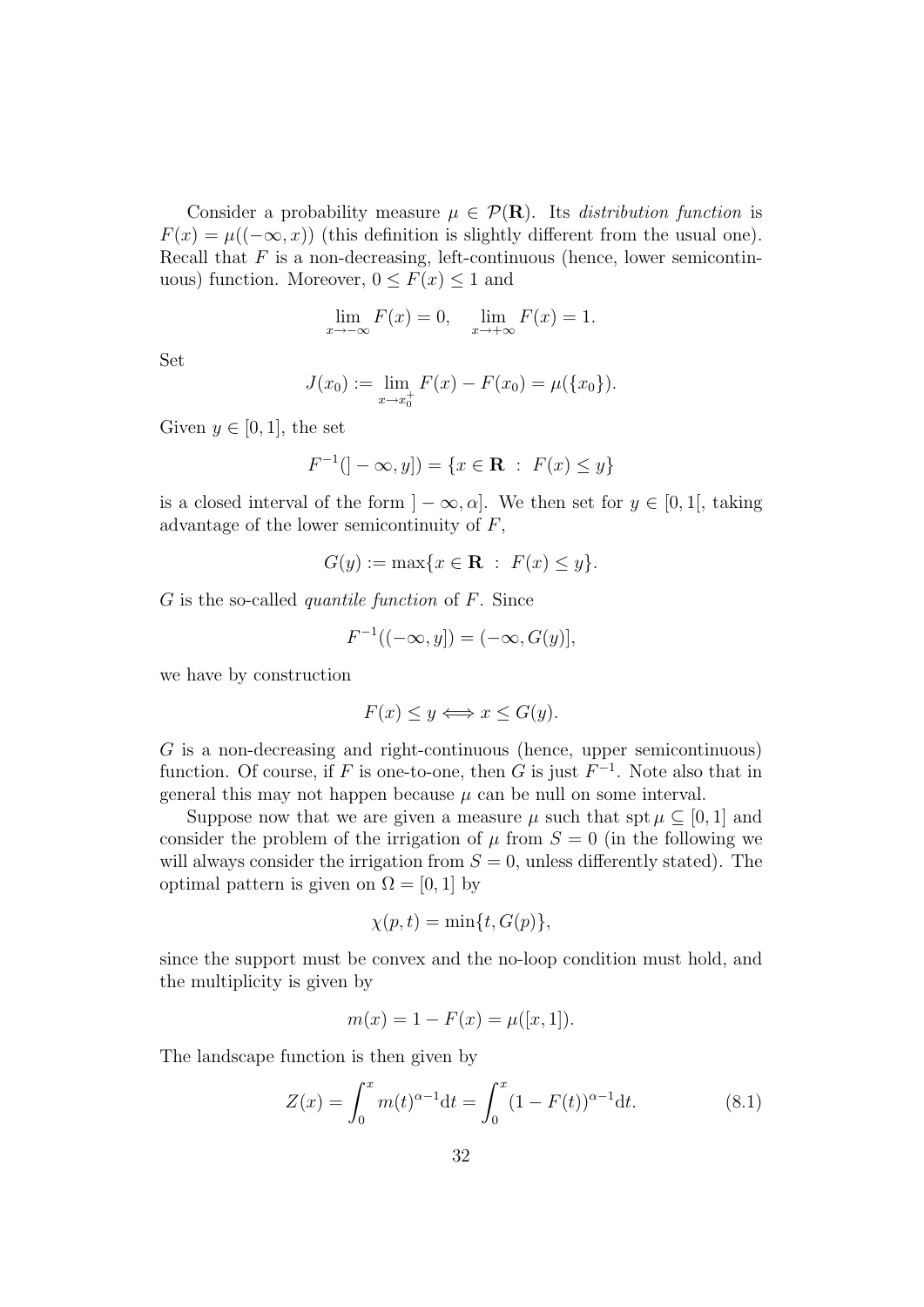We have seen in Corollary [7.4](#page-4-0) that when  $\mu$  is Ahlfors regular in dimension h, the best Hölder of exponent of the landscape function is  $1 + h(\alpha - 1)$  and it does not depend on how we choose the source S. The same fact is not true if the irrigated measure is only Ahlfors regular from below, as the following example shows.

Example 8.1. When the measure is Ahlfors regular from below in dimension h, the regularity of the landscape function may depend on the location of the source S and may assume both the lowest best possible value  $1 + h(\alpha - 1)$ (given by Theorem [6.2\)](#page-3-1) and the highest best possible value 1. Consider the measure  $\mu \in \mathcal{P}([0,1])$  given by

$$
\mu = \frac{1}{2}\delta_0 + \frac{1}{2}f\mathcal{L}_{|[0,1]}
$$

where  $f(x) = h(1-x)^{h-1}$  with  $h > 1$ . It is easy to check that  $\mu$  is Ahlfors regular from below in dimension  $h$  (but not from above). The distribution function of  $\mu$  is given by

$$
F(x) = 1 - \frac{1}{2}(1 - x)^h
$$
\n(8.2)

Suppose now that  $\alpha > 1 - 1/h$ . By formula [\(8.1\)](#page-31-0) we have

$$
Z(x) = \int_0^x \frac{1}{2^{\alpha - 1}} (1 - t)^{h(\alpha - 1)} dt = \frac{1}{2^{\alpha - 1}\beta} (1 - (1 - x)^{\beta}),
$$

where  $\beta = 1 + h(\alpha - 1)$ . Z is then Hölder continuous with the exponent given by Theorem [6.2.](#page-3-1) Note that in this case  $x = 1$  is a terminal point. The same regularity holds for  $S < 1$ .

On the other side, if we irrigate the same measure from a point  $S \geq 1$ , the mass function in  $0 \leq x \leq 1$  is given by

$$
m(x) = 1 - \frac{1}{2}(1 - x)^h \ge \frac{1}{2},
$$

while  $m(x) = 0$  if  $x \ge 1$ . The landscape function is given by

$$
Z_1(x) = \int_0^x [m(x)]^{\alpha - 1} \mathrm{d}t + S - 1,
$$

which is Lipschitz continuous, the best possible regularity of the landscape function.

An analogous construction leads to the following remark.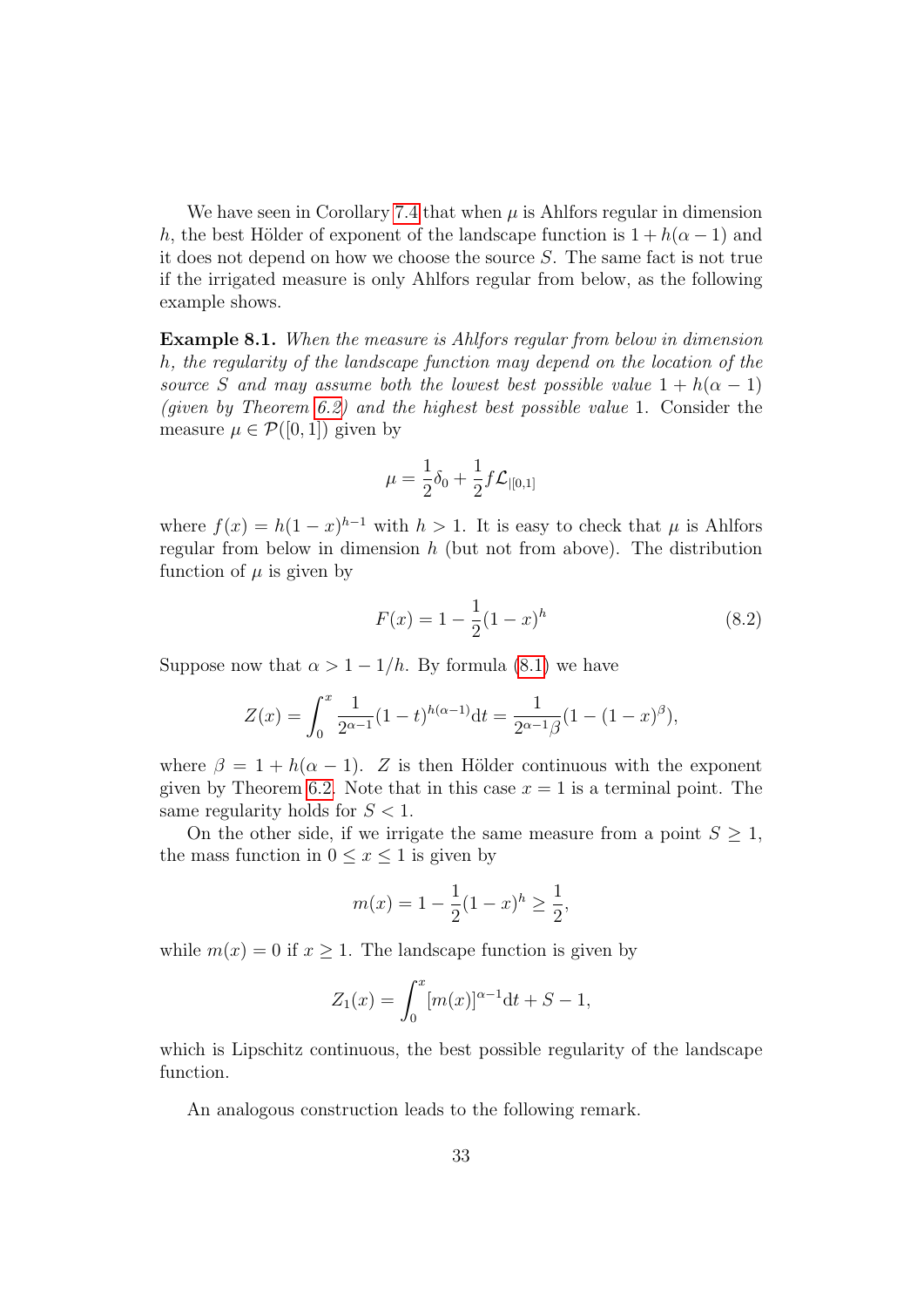Example 8.2. A counterexample to the thesis of Corollary [7.3](#page-3-2) if we drop the hypothesis  $h > 1$ . An estimate analogous to inequality [\(7.5\)](#page-29-0) in the case  $h$  < 1 actually provides only  $\dim_M(\mu) \leq 1$ , which gives  $h' \leq \dim_c(\mu) \leq$  $\min\{\dim_M(\mu), 1\} = 1$  since  $\dim_M(\mu) \leq h < 1$ . Actually, this is in the nature of things. Indeed, consider the irrigation from  $S = 0$  of the measure

$$
\mu = \frac{1}{2} \mathcal{L}^1_{|[0,1]} + \frac{1}{2} \delta_1.
$$

Since the multiplicity is bounded from below, the landscape function is Lipschitz continuous  $(h = 0)$ , but the measure has Minkowski dimension  $h' = 1$ .

In general, without assumptions on the irrigated measure, the landscape function may be no more than lower semicontinuous. This may happen in dimension greater than one (as the next example shows). In the 1-dimensional case, the continuity is guaranteed by the following proposition.

Proposition 8.3. In the 1-dimensional case, the landscape function is continuous. Moreover, it is locally Lipschitz continuous in the set where it is finite.

*Proof.* Let  $[a, b]$  be the convex hull of the support of the irrigated measure and the source of irrigation. Without any restriction, let  $S = 0$  be the source of irrigation. The landscape function is then defined on  $[a, b]$ . Suppose that  $a \geq 0$ . Since the function  $(1 - F(x))^{\alpha-1}$  is non-decreasing, it is bounded in any interval of the type  $[0, b - \varepsilon]$ , so that  $Z \in \text{Lip}_{\text{loc}}([0, b - \varepsilon])$  and the proposition is proved.

If  $a < 0$ , the optimal pattern is built up merging the optimal pattern irrigating  $\mu_{0,b}$  and  $\mu_{0,b}$ . This proves the continuity and Lipschitz continuity separately, which ultimately given continuity of the landscape function on  $[a, b]$  and its locally Lipschitz continuity on  $[a, b]$ . П

The landscape function remains continuous even if it takes value  $+\infty$ . It is easy to see that this case may happen for an irrigable measure as shown, for instance, in the following example.

Remark 8.4. Note that we may have  $Z(b) = +\infty$  (but  $\mu$  is nevertheless irrigable). This is the case when we consider a measure  $\mu$  whose density is given by

$$
f(x) = h(1-x)^{h-1} \mathcal{L}^1_{|[0,1]}.
$$

In this case  $b = 1, 1 - F(x) = (1 - x)^h$ . If we take  $h(1 - \alpha) > 1$ , for  $x < 1$ , we have

$$
Z(x) = \int_0^x (1 - F(t))^{\alpha - 1} dt = \frac{1}{1 + h(\alpha - 1)} - \frac{(1 - x)^{1 + h(\alpha - 1)}}{1 + h(\alpha - 1)},
$$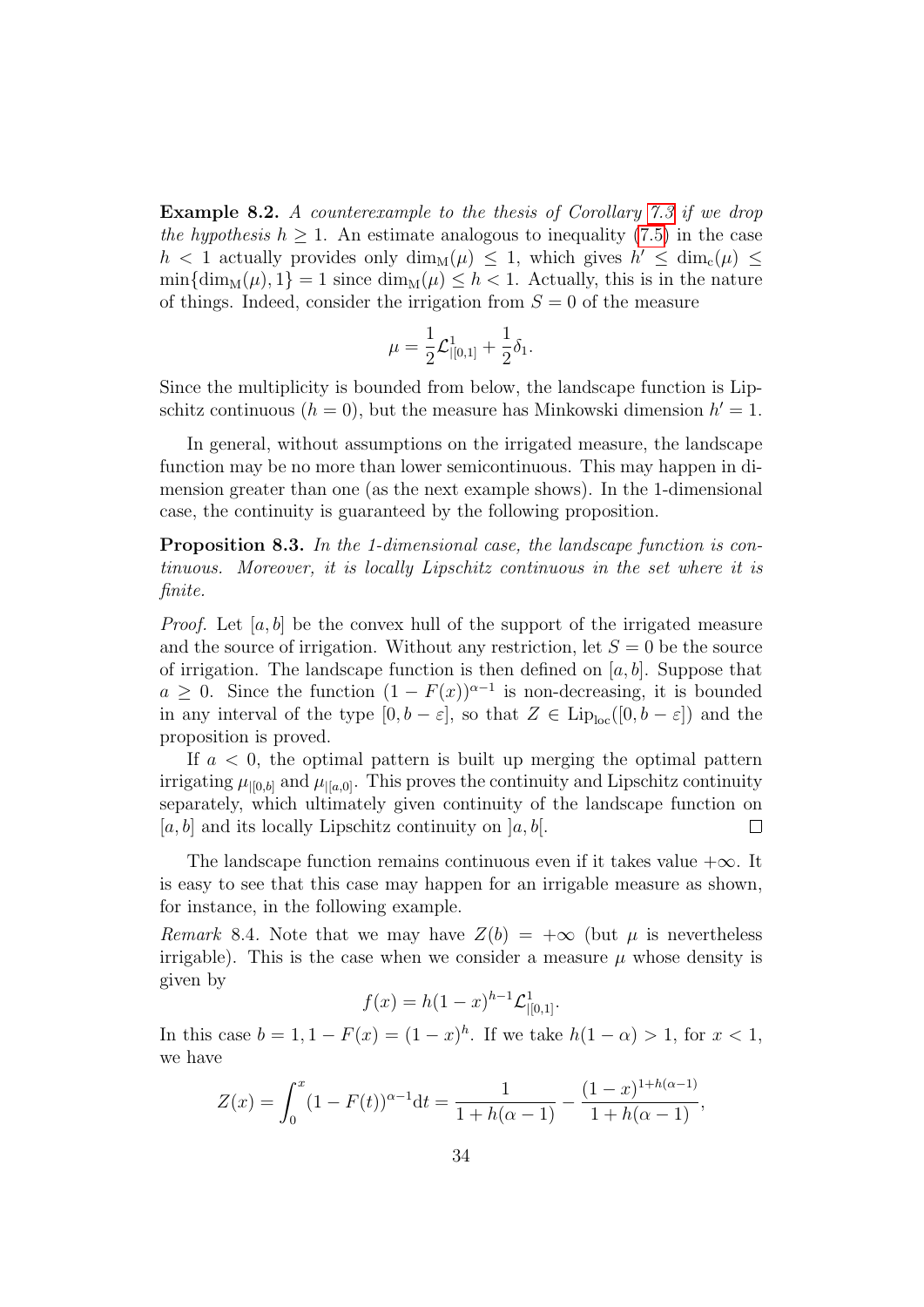while  $Z(1) = +\infty$ . Nevertheless,  $\mu$  is irrigable since in the 1-dimensional case every measure is irrigable for  $0 < \alpha \leq 1$ .

Example 8.5. The landscape function is, in general, not continuous in di*mension*  $N \geq 2$ . Let  $\alpha \in [0,1]$  and let the source be  $S = (0,0)$ .

- 1. Consider any sequence  $\{x_n\}_{n\geq 1}$  of points in  $\mathbb{R}^2$  such that:
	- $x_n \to S$  as  $n \to +\infty$ ;
	- for every  $n \geq 1$ , the point  $x_{n+1}$  is a positive distance apart from the (closed) convex envelope  $C_n$  of  $S, x_1, x_2, \ldots, x_n$ .

For example, the sequence given, for  $n \geq 1$ , by

$$
x_n = \frac{1}{n} \left( \cos \left( \frac{\pi}{2n} \right), \sin \left( \frac{\pi}{2n} \right) \right),\,
$$

would fit these first requirements.

2. Consider now the following construction given by recurrence. Suppose that, given  $n \geq 1$ , we have defined a measure  $\mu_n$  of this type:

$$
\mu_n = \sum_{k=1}^n a_k \delta_{x_k},
$$

with

$$
\sum_{k=1}^{n} a_k = 1.
$$

Note that this conditions determine  $\mu_1$  (which turns out to be  $\delta_{x_1}$ ). Define

$$
\mu_n^a = a\nu + (a_n - a)\delta_{x_n} + \sum_{k=1}^{n-1} a_k \delta_{x_k},
$$

where  $\nu$  is any probability measure supported in the closure of the set  ${x_k : k > n}$ . Since  $\mu_n^a \to \mu_n$  as  $a \to 0^+, \chi_n^a(p, \cdot) \to \chi_n(p, \cdot)$  uniformly for a.e.  $p \in \Omega$  by the Skorohod Theorem.

3. Fix a radius  $r_{n+1}$  such that the  $B_{r_{n+1}}(x_{n+1})$  is a positive distance apart from  $C_n$ . We now prove that for every  $\varepsilon > 0$  there exists  $\delta_n(\varepsilon) > 0$ such that, whenever  $a < \delta_n(\varepsilon)$ , the measure of the set

$$
P_n^a = \{ p \in \Omega : \ \chi_n(p, I) \cap B_{r_{n+1}}(x_{n+1}) \neq \emptyset \}
$$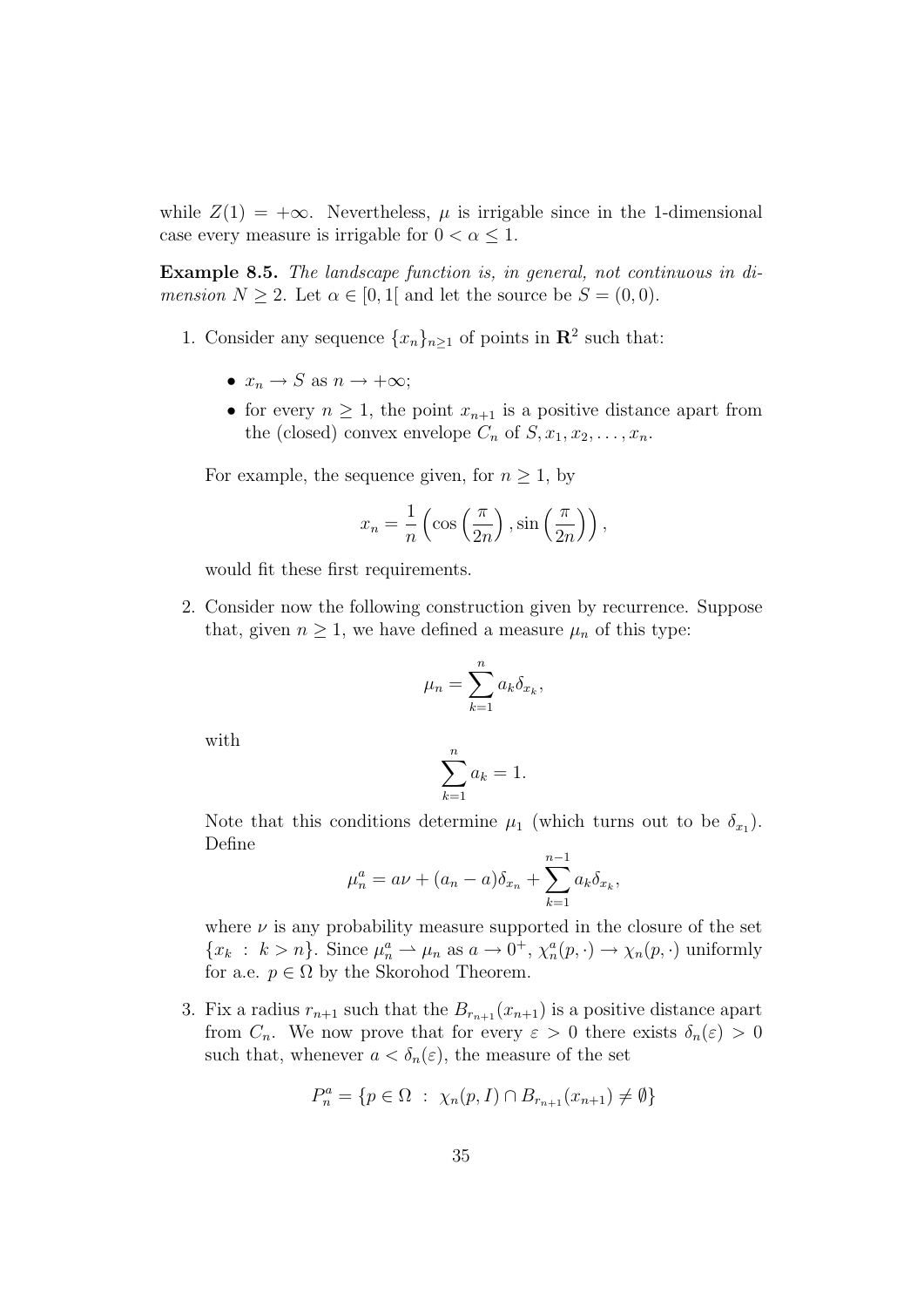is less that  $\varepsilon$ . Indeed, suppose on the contrary that for some  $\varepsilon > 0$ there exists a sequence  $a_k \to 0$  such that  $\mu_{\Omega}(P_n^{a_k}) \geq \varepsilon$ . Then,

$$
\mu_{\Omega}\left(\limsup_{k\to+\infty} P_n^{a_k}\right) \ge \limsup_{k\to+\infty} \mu_{\Omega}(P_n^{a_k}) \ge \varepsilon,
$$

which is in contradiction to the a.e. uniform convergence given by the Skorohod Theorem (the previous step).

- 4. Fix now  $\varepsilon_{n+1}$  such that  $\varepsilon_{n+1}^{\alpha-1}r_{n+1} > n+1$  and  $a_{n+1} < \min\{a_n, \delta_n(\varepsilon_{n+1})\}$ such that  $P_n^{a_{n+1}}$  has measure less that  $\varepsilon_{n+1}$ .
- 5. Consider now an optimal pattern  $\chi$  irrigating the measure  $\mu$  built in this way. This pattern is irrigable if  $\alpha > 1/2$  (note that we could also require  $\sum_{n} a_n^{\alpha} |x_n| < +\infty$ , so that the measure would be also irrigable for  $\alpha \leq 1/2$ ). By construction,  $Z(x_n) \geq \varepsilon_n^{\alpha-1} r_n > n$  since a mass at most given by  $\varepsilon_n$  has to cover a distance at least given by  $r_n$  to reach  $x_n$ . Then,

$$
\lim_{n \to +\infty} Z(x_n) = +\infty > 0 = Z(S).
$$

The landscape function is then lower semicontinuous, but not continuous in S.

## <span id="page-35-0"></span>A Dimensions

In this appendix we recall definitions and main properties of the dimensions used in the paper. For the details we refer to [\[DS-DIM\]](#page-40-4) or [\[M\]](#page-41-7).

### A.1 Hausdorff dimension

Given a set A, its *Hausdorff dimension* is defined by:

$$
\dim_{\mathcal{H}}(A) := \inf \{ \alpha \ge 0 : \mathcal{H}^{\alpha}(A) = 0 \}.
$$

Definition A.1 (Hausdorff concentration dimension). Given a Borel measure  $\mu$ , we define the *Hausdorff concentration dimension* of  $\mu$  as

$$
\dim_{\mathbf{c}}(\mu) = \inf \{ \dim_{\mathcal{H}}(B) : \mu(B^c) = 0 \}.
$$

**Proposition A.2.** If a Borel measure  $\mu$  is upper Ahlfors regular in dimension h', then  $\dim_c(\mu) \geq h'$ .

Proof. See Corollary 1.4 of [\[DS-DIM\]](#page-40-4).

 $\Box$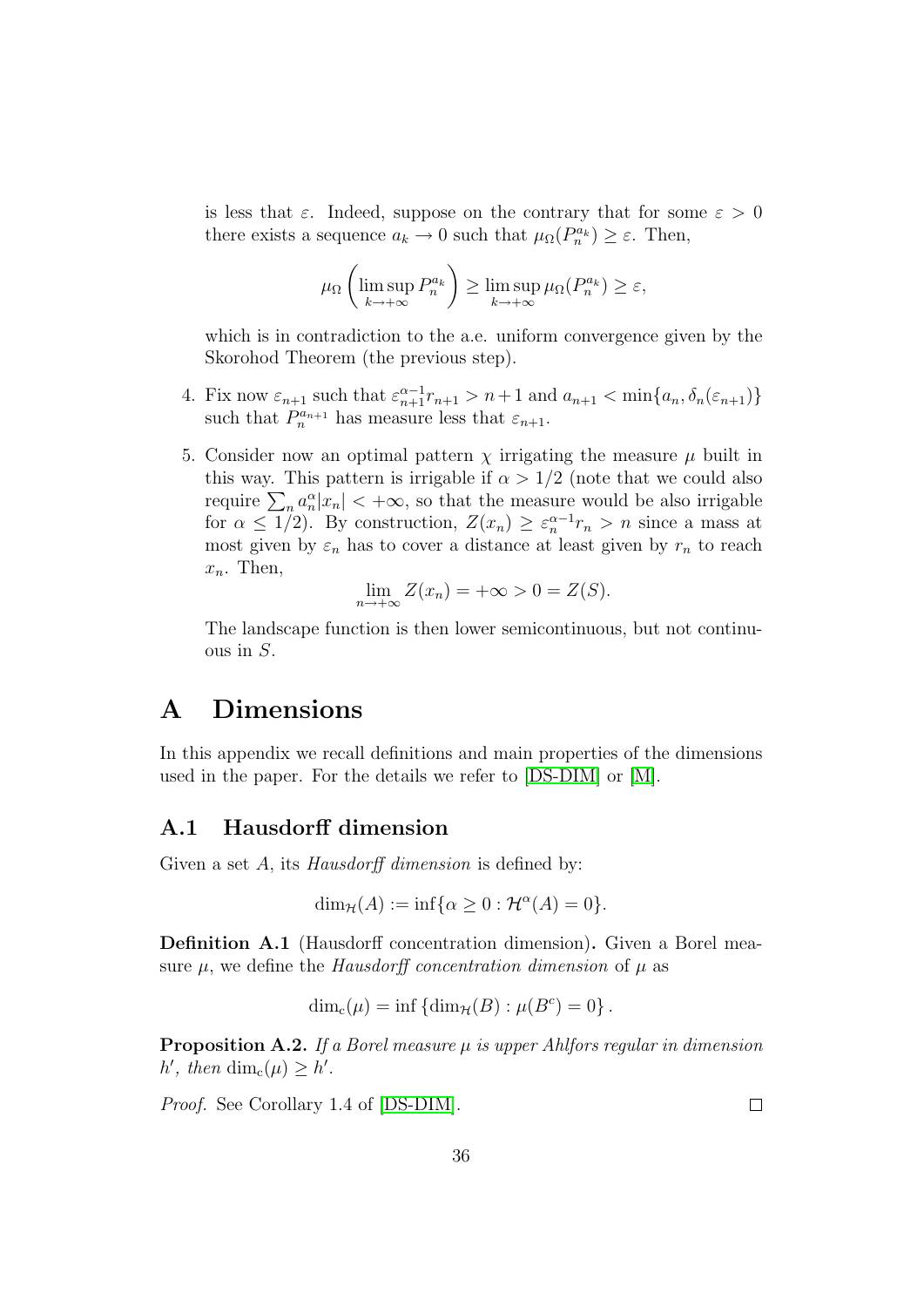### A.2 Minkowski dimension

Minkowski dimension can be defined in several ways. Let A be a bounded subset of  $\mathbf{R}^N$ . Define  $N(A,\varepsilon)$  as

$$
N(A,\varepsilon) := \min \left\{ k \in \mathbf{N} : A \subseteq \bigcup_{i=1}^{k} B_{\varepsilon}(x_i), \ x_i \in \mathbf{R}^{N} \right\}.
$$

 $N(A, \varepsilon)$  is the least number of balls of radius  $\varepsilon$  whose union covers A.

Definition A.3 (Minkowski dimension). The Minkowski dimension of a set A is defined as:

$$
\dim_{\mathcal{M}}(A) := \inf \Big\{ \alpha \ge 0 : \limsup_{\varepsilon \to 0^+} N(A, \varepsilon) \varepsilon^{\alpha} = 0 \Big\}.
$$

**Definition as a power of**  $\varepsilon^{-1}$ . It is easy to see that Minkowski upper dimension is also given by:

$$
\dim_{\mathcal{M}}(A) = \limsup_{\varepsilon \to 0^+} \frac{\log N(A, \varepsilon)}{-\log \varepsilon} = \limsup_{\varepsilon \to 0^+} \log_{1/\varepsilon} N(A, \varepsilon).
$$

The Minkowski dimension measures how fast  $N(A, \varepsilon)$  grows as  $\varepsilon \to 0^+$  in terms of a power of  $\varepsilon^{-1}$ .

Definition via the Minkowski content. Another equivalent definition is:

$$
\dim_{\mathcal{M}}(A) := N + \limsup_{\varepsilon \to 0^+} \frac{\log \mathcal{L}^N(A_{\varepsilon})}{-\log \varepsilon},
$$

where  $A_{\varepsilon}$  is the close  $\varepsilon$ -neighborhood given by

$$
A_{\varepsilon} := \left\{ x \in \mathbf{R}^{N} : d(x, A) \le \varepsilon \right\}.
$$

Definition as box counting dimension. There is a furher way to definite Minkowski dimension. Recall that a *dyadic cube of order m* in  $\mathbb{R}^N$  is a Cartesian product of N intervals of the kind  $[k2^{-m}, (k+1)2^{-m}]$  for  $k \in$  $\mathbf{Z}, m \in \mathbf{N}$ . For every given m, the dyadic cubes of order m are a disjoint cover of  $\mathbb{R}^N$ . Let  $Q(A, m)$  be the cardinality of dyadic cubes of order m which meet A. Minkowski dimension is given by

$$
\dim_{\mathcal{M}}(A) = \limsup_{\varepsilon \to 0^+} \frac{\log Q(A, m)}{m \log 2}
$$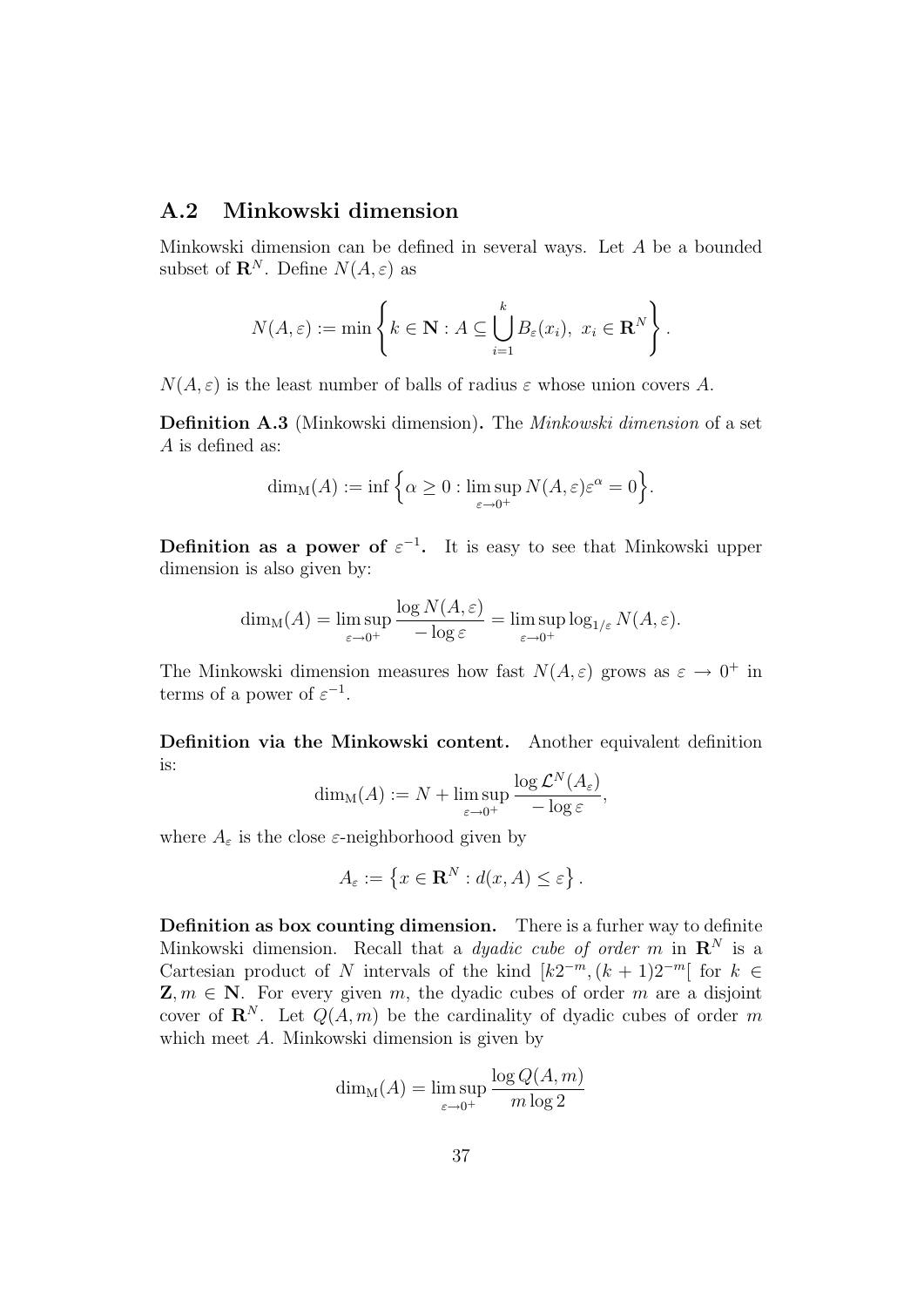Proposition A.4. For every set A, we have

$$
\dim_{\mathcal{H}}(A) \le \dim_{\mathcal{M}}(A).
$$

Definition A.5 (Minkowski dimension). The Minkowski dimension of a measure  $\mu$  is given by the infimum of Minkowski dimensions of the sets  $B$  on which  $\mu$  is concentrated (or equivalently of the support of  $\mu$ ). It is denoted by dim<sub>M</sub> $(\mu)$ .

**Proposition A.6.** Let  $\mu \in \mathcal{P}(\mathbb{R}^N)$ . Then,

$$
\dim_{c}(\mu) \leq \max\{\dim_{M}(\mu), 1\}.
$$

Proof. See Theorem 1.1 of [\[DS-DIM\]](#page-40-4).

#### A.3 Resolution dimension

The resolution dimension was introduced by Devillanova and Solimini in [\[DS-DIM\]](#page-40-4), to which we refer for the proof of the statements stated. Let  $\mu \in \mathcal{P}(\Omega)$ . Consider the set  $D_n$  of discrete measures  $\nu$  with  $\#(\text{spt }\nu) \leq n$ and the minimization problem

$$
w_p(\mu, D_n) := \min_{\nu \in D_n} w_p(\mu, \nu).
$$

**Definition A.7** (Resolution dimension). Let  $\mu \in \mathcal{P}(\mathbb{R}^N)$  and  $p \in [1, +\infty]$ , then the *resolution dimension* of  $\mu$  of index  $p$  is given by

$$
\dim_{\text{res}}^p(\mu) := -\left(\limsup_{n\to+\infty} \frac{\log w_p(\mu, D_n)}{\log n}\right)^{-1}.
$$

The next proposition is contained in [\[DS-DIM\]](#page-40-4).

**Proposition A.8.** For all probability measures  $\mu$  we have

 $\dim_{\mathcal{H}}(\mu) \leq \dim_{\text{res}}^p(\mu) \leq \dim_M(\mu).$ 

Moreover for  $p = +\infty$  the resolution dimension coincides with the Minkowski dimension.

### <span id="page-37-0"></span>B Measurability facts

Recall that in the model considered a pattern  $\chi : \Omega \times I \to \mathbf{R}^N$  is a Carathéodory function. This means that:

 $\Box$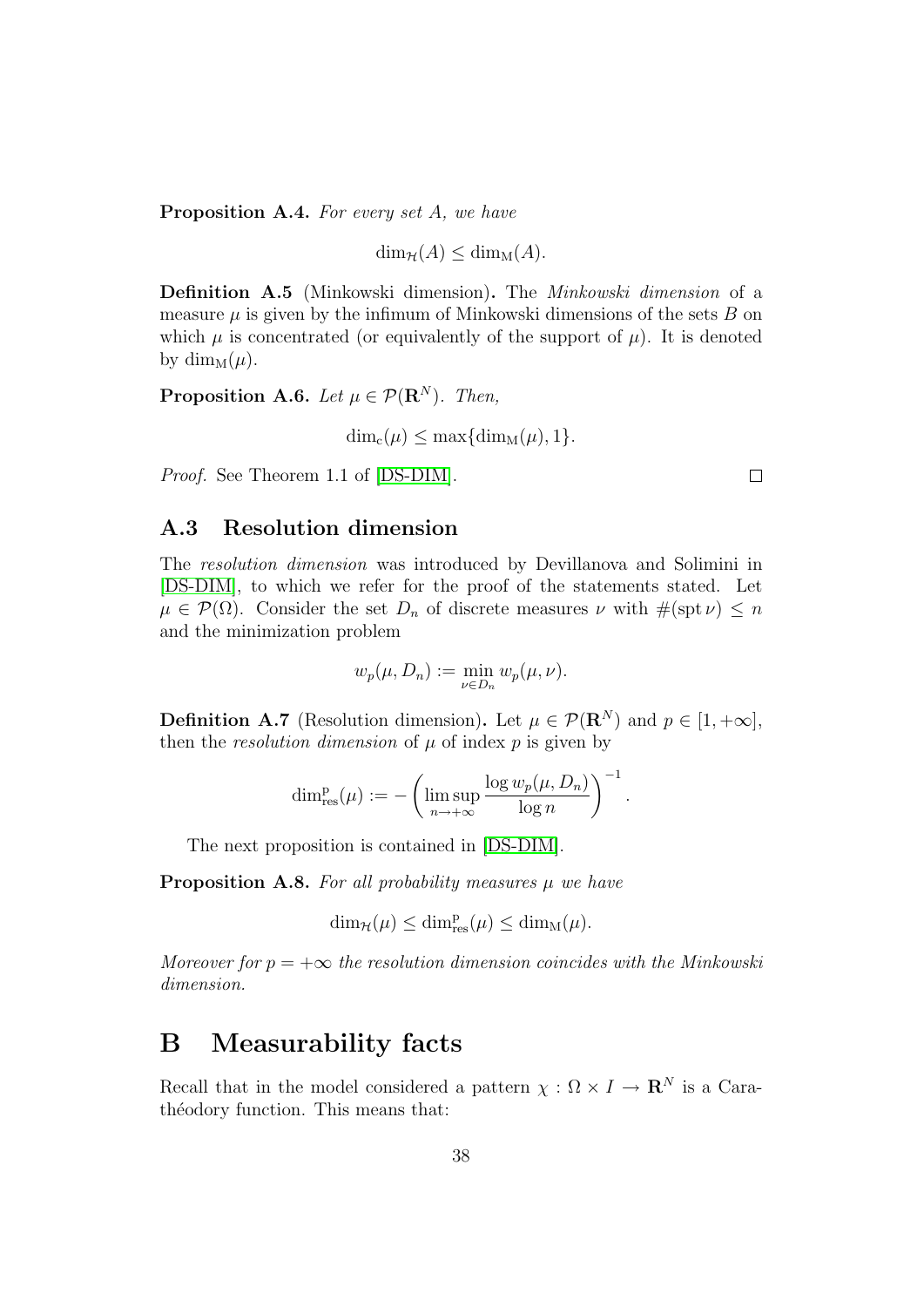- for all  $t \in I$  the function  $p \mapsto \chi_t(p) := \chi(p, t)$  is measurable;
- for  $\mu_{\Omega}$ -a.e.  $p \in \Omega$  the function  $t \mapsto \chi_p(t) := \chi(p, t)$  is continuous.

**Definition B.1** (Fibers passing through a point x). Given  $x \in \mathbb{R}^N$ , consider the set  $T(x)$  defined by

$$
T(x) := \{ p \in \Omega \; : \; x \in \chi(p, I) \}.
$$

Equivalently,  $T(x)$  is the set of the fibers  $p \in \Omega$  such that for some  $t \in I$  we have  $\chi(p, t) = x$ , i.e. the fibers passing through x. Hence,

<span id="page-38-0"></span>
$$
T(x) = \bigcup_{t \in I} \chi_t^{-1}(\{x\}).
$$
 (B.1)

*Remark* B.2.  $T(x)$  is nothing other than  $T({x})$  of Definition [3.13.](#page-15-2)

**Proposition B.3.**  $T(x)$  is a measurable set.

*Proof.* The set  $\chi_t^{-1}(\lbrace x \rbrace)$  is measurable for all  $t \in I$ . Of course, this is not sufficient to prove the measurability since equation  $(B.1)$  does not define  $T(x)$ as a countable union. Let  $I_m$  be an increasing sequence of compact intervals whose union is I (if I is itself compact, choose  $I_m = I$  for all m). Define the sets  $T_{m,n}(x)$ ,  $T_n(x)$  as

$$
T_{m,n}(x) = \bigcup_{t \in I_m} \chi_t^{-1}(B_{1/n}(x)), \quad T_m(x) = \bigcup_{t \in I_m} \chi_t^{-1}(\{x\}).
$$

We have that:

<span id="page-38-2"></span>
$$
T_m(x) = \bigcap_{n>0} T_{m,n}(x), \quad T(x) = \bigcup_{m>0} T_m(x).
$$
 (B.2)

First, we prove that  $T_{m,n}(x)$  is a measurable set. We have:

<span id="page-38-1"></span>
$$
T_{m,n}(x) = \bigcup_{t \in I_m \cap \mathbf{Q}} \chi_t^{-1}(B_{1/n}(x)).
$$
 (B.3)

Indeed, if  $\overline{p} \in T_{m,n}(x)$ , then  $\chi(\overline{p},\overline{t}) \in B_{1/n}(x)$ , then, by the continuity of  $\chi$ w.r.t. the variable  $t, \chi(\bar{p}, t) \in B_{1/n}(x)$  for t in a suitable open interval containing  $\bar{t}$ . In particular,  $\chi(\bar{p},\tilde{t}) \in B_{1/n}(x)$  for some  $\tilde{t} \in \mathbf{Q}$ . Since in equation  $(B.3), T_{m,n}(x)$  $(B.3), T_{m,n}(x)$  is a countable union of measurable sets, it is measurable.

We now prove that the first equality in [\(B.2\)](#page-38-2) holds, the second being straighforward. Since  $T_m(x) \subseteq T_{m,n}(x)$  for every n,

$$
T_m(x) \subseteq \bigcap_{n>0} T_{m,n}(x).
$$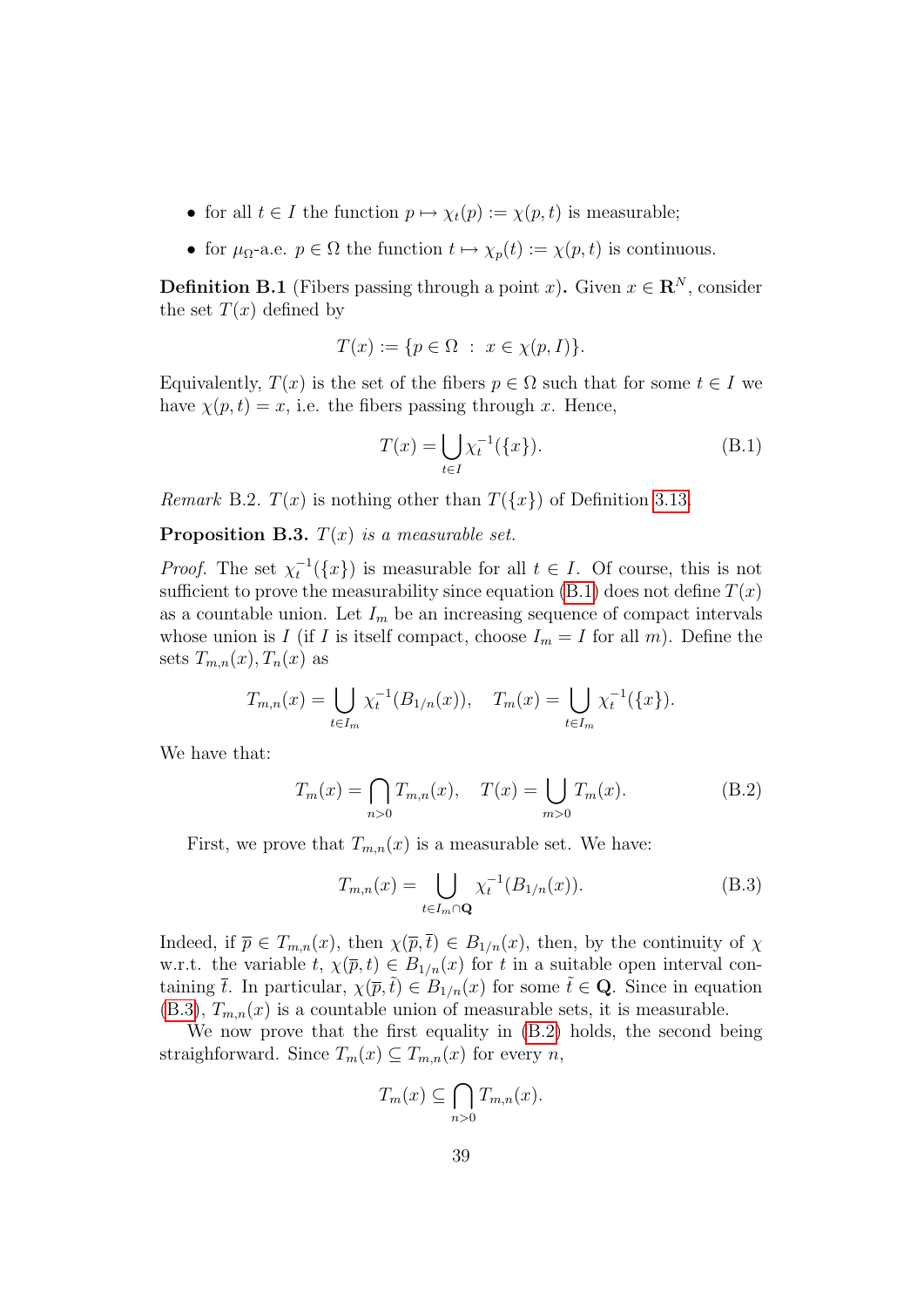Now, suppose that  $\bar{p} \in \bigcap_n T_{m,n}(x)$ . For every  $n > 0$  there must be  $t_n \in I_m$ such that  $\chi(\bar{p}, t_n) \in B_{1/n}(x)$ . Since  $I_m$  is compact, up to a subsequence  $t_n \to \overline{t} \in I_m$ . Clearly,  $\chi(\overline{p}, \overline{t}) = x$ , that is  $\overline{p} \in B_{1/n}(x)$ .  $\Box$ 

This result can be easily generalized to a general closed set  $X$ .

**Proposition B.4.** If X is a closed subset of  $\mathbb{R}^N$ ,  $T(X)$  is a measurable set.

*Proof.* Just replace  $B_{1/n}(x)$  by the  $1/n$ -neighborhood of X in the proof of Proposition [B.3.](#page-3-2)  $\Box$ 

## <span id="page-39-0"></span>C Notation

| $\mathbf{R}^N$ :                                | the Euclidean N-dimensional space.                                                      |
|-------------------------------------------------|-----------------------------------------------------------------------------------------|
| $\mathcal{P}(\mathbf{R}^N)$ :                   | the set of Borel probability measures on $\mathbb{R}^{N}$ .                             |
| $M(t)$ :                                        | the Monge functional (see equation $(1.1)$ ).                                           |
| $\mathcal{M}(\mu^+,\mu^-)$ :                    | the set of transport maps between $\mu^+, \mu^-$ .                                      |
| $K(\pi)$ :                                      | the Kantorovich functional (see equation $(1.2)$ ).                                     |
| $\mathcal{P}(\mu^+,\mu^-)$ :                    | the set of transport plans between $\mu^+, \mu^-$ .                                     |
| $w_p(\mu^+, \mu^-)$ :                           | Wasserstein distance of order p between $\mu^+, \mu^-$ .                                |
| $W_p(X)$ :                                      | Wasserstein space of order $p$ .                                                        |
| $(\Omega, \mathcal{B}(\Omega), \mu_{\Omega})$ : | the space of particles or reference space;                                              |
|                                                 | $\mu_{\Omega}$ is the reference measure.                                                |
| $\sigma_{\chi}(p)$ :                            | the stopping time:                                                                      |
|                                                 | $\sigma_{\chi}(p) := \inf\{t \in \mathbf{R} : \chi_p \text{ const on } [t, +\infty]\}.$ |
| $i_{\mathbf{x}}(p)$ :                           | the terminal point of the fiber $p$ .                                                   |
|                                                 | $i_{\chi}(p) := \chi(p, \sigma_{\chi}(p)) = \chi(p, b).$                                |
| $\mu$ :                                         | the irrigated measure: $\mu = i_{\chi\#}\mu_{\Omega}$ ;                                 |
|                                                 | spt $\mu$ is compact, unless differently stated.                                        |
| $AC(I)$ :                                       | absolutely continuous functions on the interval $I$ .                                   |
| $[p]_t^i, i = 0, 1, 2$ :                        | solidarity classes (see Definition 1.2).                                                |
| $m_{\chi}^{i}(p,t), i=0,1,2$ :                  | mass function (see equation $(1.8)$ ).                                                  |
| $s^i_{\alpha}(p,t), i = 0,1,2$ :                | $\cos t$ densities (see Definition 1.3).                                                |
| $J^i_{\alpha}(p,t), i = 0,1,2$ :                | cost functionals (see Definition 1.3).                                                  |
| $c(p)$ :                                        | the cost of the fiber $p$ (see equation $(2.1)$ ).                                      |
| $D_{\chi}$ :                                    | the domain of the pattern $\chi$ (see Definition 2.1).                                  |
| $Z_{\chi}$ :                                    | see Definition 2.2.                                                                     |
| $\overline{\chi}$ :                             | the mass deviation of the pattern $\chi$ .                                              |
| $\tilde{\chi}$ :                                | the mass by-pass of the pattern $\chi$ .                                                |
| $d(x_1, x_2)$ :                                 | the distance of $x_1, x_2$ on the fiber.                                                |
|                                                 | for a simple pattern (see equation 4.1).                                                |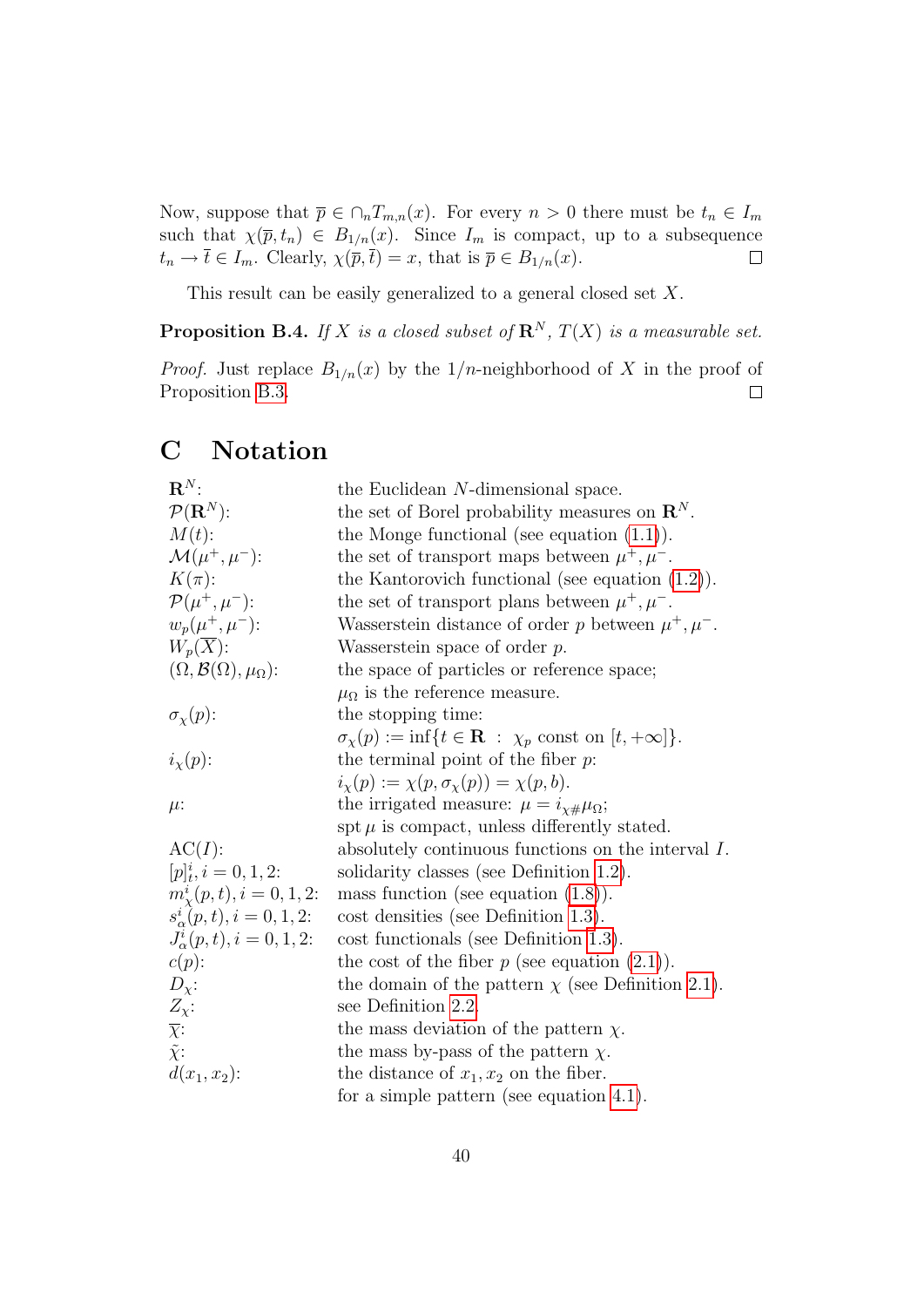| $\beta = 1 + h(\alpha - 1)$ :                                 | the usual relation between $\beta, h, \alpha$ .      |
|---------------------------------------------------------------|------------------------------------------------------|
| $l(x)$ :                                                      | the maximal distance of $x$ to a terminal point      |
|                                                               | (see Definition $7.1$ ).                             |
| $l_p(x)$ :                                                    | the distance of $x$ to the terminal point            |
|                                                               | of the fiber $p$ (see Definition 7.2).               |
| $d_{\alpha}(\mu,\nu)$ :                                       | the least cost of the irrigation of $\nu$ from $\mu$ |
|                                                               | (see equation $(3.3)$ ).                             |
| $\mathcal{H}^{\alpha}$ :                                      | outer Hausdorff measure in dimension $\alpha$ .      |
| $\dim_{\mathcal{H}}(A)$ :                                     | Hausdorff dimension of the set A.                    |
| $\dim_{\mathfrak{c}}(\mu)$ :                                  | Concentration dimension of a measure $\mu$           |
|                                                               | (see Definition $A.1$ ).                             |
| $\dim_M(\mu)$ :                                               | Minkowski dimension of a measure $\mu$               |
|                                                               | (see Definition $A.3$ ).                             |
| $\dim_{\text{res}}^p(\mu), \dim_{\text{res}}^{\infty}(\mu)$ : | Resolution dimension of a measure $\mu$              |
|                                                               | (see Definition $A.7$ ).                             |

## References

- <span id="page-40-0"></span>[ACBBV-CIME] L. Ambrosio, L. A. Caffarelli, Y. Brenier, G. Buttazzo, and C. Villani. Optimal transportation and applications. Lectures from the C.I.M.E. Summer School held in Martina Franca, September 2–8, 2001. Lecture Notes in Mathematics, 1813. Springer-Verlag, Berlin; Centro Internazionale Matematico Estivo (C.I.M.E.), Florence, 2003.
- <span id="page-40-1"></span>[BCM] M. Bernot, V. Caselles, and J.-M. Morel, Traffic Plans. Publ. Mat. 49 (2005), no. 2, 417–451.
- [BCM-BOOK] M. Bernot, V. Caselles, and J.-M. Morel, Optimal transportation networks. Models and theory. Lecture Notes in Mathematics, 1955. Springer-Verlag, Berlin, 2009.
- <span id="page-40-2"></span>[BF] M. Bernot, A. Figalli, Synchronized traffic plans and stability of optima. ESAIM Control Optim. Calc. Var. 14 (2008), no. 4, 864–878.
- <span id="page-40-3"></span>[DS-ELE] G. Devillanova, and S. Solimini. Elementary properties of optimal irrigation patterns. Calc. Var. Partial Differential Equations 28 (2007), no. 3, 317–349.
- <span id="page-40-4"></span>[DS-DIM] G. Devillanova, and S. Solimini. On the dimension of an irrigable measure. Rend. Semin. Mat. Univ. Padova 117 (2007), 1–49.